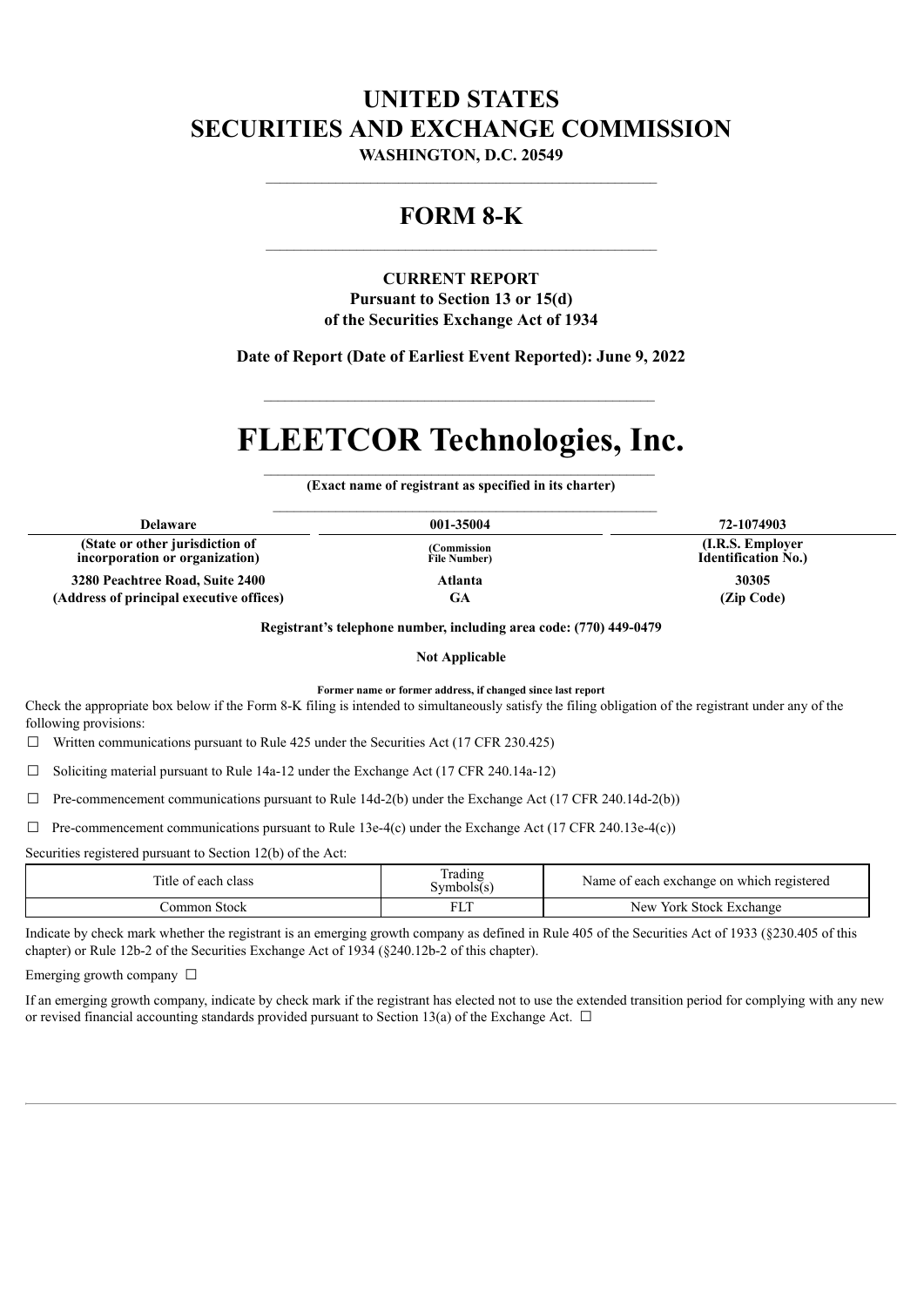#### **Item 5.03 Amendments to Articles of Incorporation or Bylaws; Change in Fiscal Year.**

As described below, on June 9, 2022, the shareholders of FLEETCOR Technologies, Inc. ("FLEETCOR" or the "Company") approved at the 2022 annual meeting of the Company (the "Annual Meeting") the amendment of both (i) the Company's Amended and Restated Certificate of Incorporation filed with the Secretary of State of the State of Delaware on December 20, 2010, as amended by Certificates of Amendment filed with the Secretary of State of the State of Delaware on June 7, 2018 and on June 14, 2019 (the "Charter") and (ii) the Company's Amended and Restated Bylaws, dated as of October 28, 2020 (the "Bylaws"). Effective June 9, 2022 and as approved by the Company's shareholders, each of the Charter and the Bylaws were amended to establish a shareholder right to vote by written consent.

The foregoing description of the amendments to the Charter and the Bylaws does not purport to be complete and is subject to, and qualified in its entirety by reference to, the full text of the Certificate of Amendment and the Amended & Restated Bylaws, which are attached hereto as Exhibits 3.1 and 3.2 and are incorporated by reference.

#### **Item 5.07 Submission of Matters to a Vote of Security Holders.**

On June 9, 2022, the Company held its Annual Meeting. Proxies for the Annual Meeting were solicited pursuant to Regulation 14A under the Securities Exchange Act of 1934, as amended. A total of 70,710,919 shares were represented at the Annual Meeting. The following matters were submitted to a vote of the shareholders.

I. Elect ten directors nominated by the Board for a one-year term:

NOMINEES

Steven T. Stull FOR: 50,675,846 AGAINST: 15,680,560 ABSTAIN: 99,990 BROKER NON-VOTES: 4,254,523

Michael Buckman FOR: 65,860,031 AGAINST: 573,041 ABSTAIN: 23,324 BROKER NON-VOTES: 4,254,523

Thomas M. Hagerty FOR: 41,713,297 AGAINST: 24,719,761 ABSTAIN: 23,338 BROKER NON-VOTES: 4,254,523

Mark A. Johnson FOR: 63,830,627 AGAINST: 2,602,462 ABSTAIN: 23,307 BROKER NON-VOTES: 4,254,523

Archie L. Jones, Jr.  $FOR: 62, 228, 174$ AGAINST: 4,204,915 ABSTAIN: 23,307 BROKER NON-VOTES: 4,254,523

Hala G. Moddelmog FOR: 52,875,591 AGAINST: 13,480,401 ABSTAIN: 100,404 BROKER NON-VOTES: 4,254,523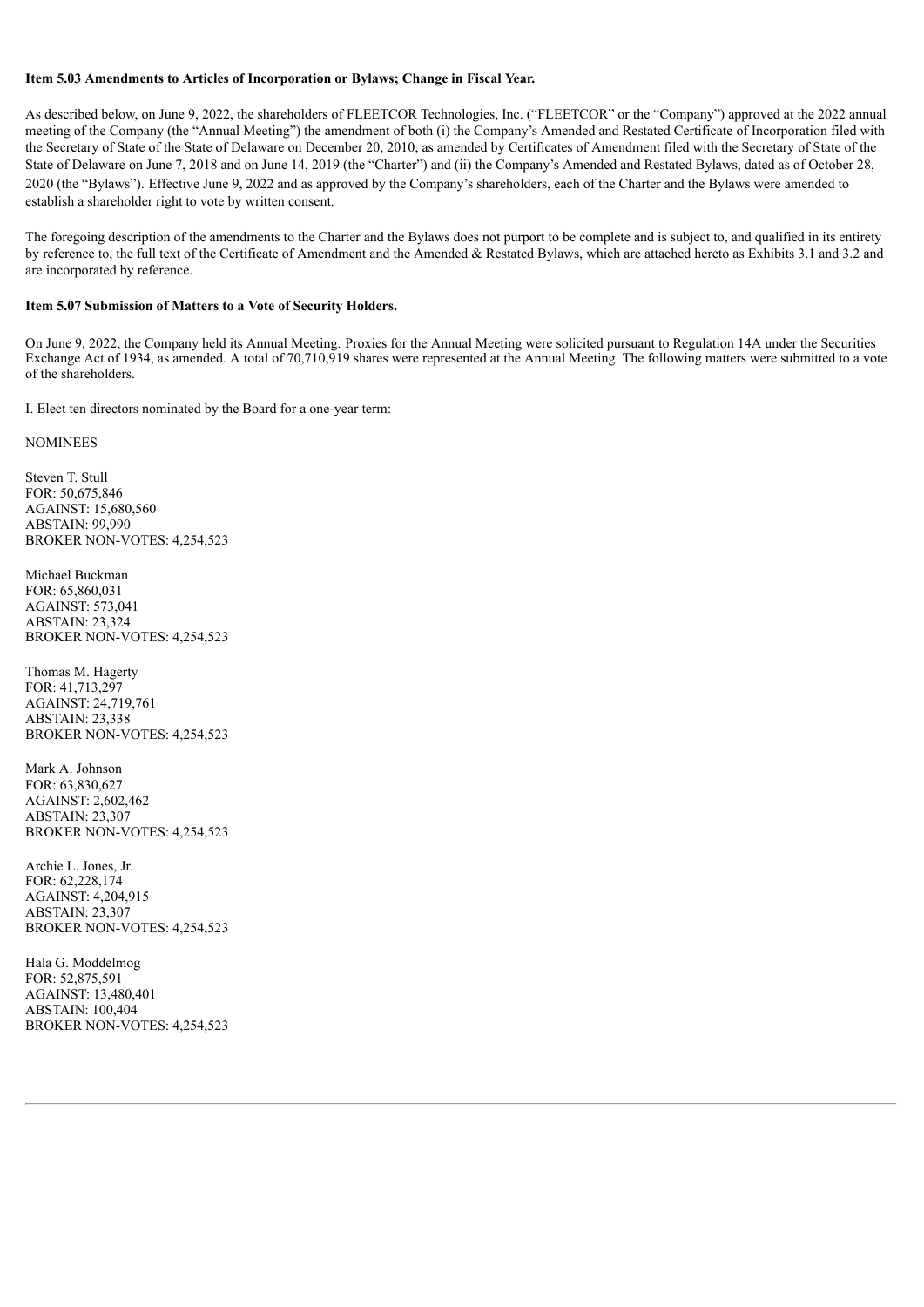Jeffrey S. Sloan FOR: 65,871,479 AGAINST: 561,273 ABSTAIN: 23,644 BROKER NON-VOTES: 4,254,523

Ronald F. Clarke FOR: 62,073,922 AGAINST: 3,385,593 ABSTAIN: 996,881 BROKER NON-VOTES: 4,254,523

Joseph W. Farrelly FOR: 59,279,075 AGAINST: 7,153,817 ABSTAIN: 23,504 BROKER NON-VOTES: 4,254,523

Richard Macchia FOR: 65,125,987 AGAINST: 1,307,090 ABSTAIN: 23,319 BROKER NON-VOTES: 4,254,523

II. Ratify the reappointment of Ernst & Young LLP as FLEETCOR's independent public accounting firm for 2022:

FOR: 69,510,936 AGAINST: 1,188,661 ABSTAIN: 11,322 BROKER NON-VOTES: N/A

III. Advisory vote to approve named executive officer compensation:

FOR: 23,665,169 AGAINST: 42,773,017 ABSTAIN: 18,210 BROKER NON-VOTES: 4,254,523

IV. Approve the FLEETCOR Technologies, Inc. Amended and Restated 210 Equity Compensation Plan:

FOR: 61,590,109 AGAINST: 4,848,344 ABSTAIN: 17,943 BROKER NON-VOTES: 4,254,523

V. Approve an amendment to the Charter and the Bylaws to adopt a shareholder right to vote by written consent:

FOR: 66,231,977 AGAINST: 199,571 ABSTAIN: 24,848 BROKER NON-VOTES: 4,254,523

VI. Shareholder proposal to modify the shareholder right to call a special shareholder meeting:

FOR: 26,109,662 AGAINST: 40,234,562 ABSTAIN: 112,172 BROKER NON-VOTES: 4,254,523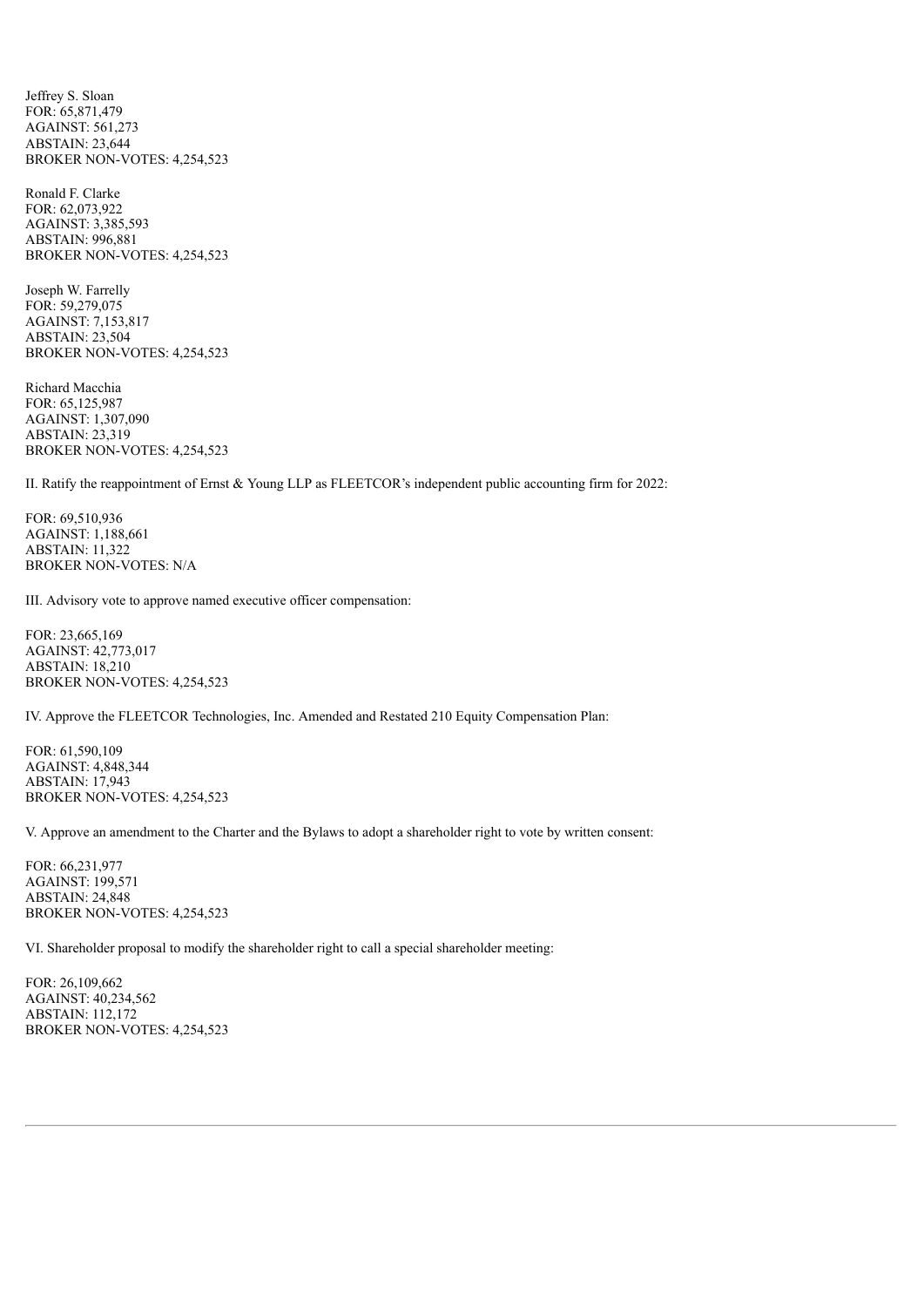# **Item 9.01 Financial Statements and Exhibits.**

(d) Exhibits

| <b>Exhibit No.</b> | <b>Description</b>                                                                                                                                                                               |
|--------------------|--------------------------------------------------------------------------------------------------------------------------------------------------------------------------------------------------|
| <u>3.1</u>         | Certificate of Amendment to the Amended and Restated Certificate of Incorporation of FleetCor Technologies,<br>Inc., filed with the Secretary of State of the State of Delaware on June 9, 2022. |
| 3.2                | FleetCor Technologies, Inc. Amended and Restated Bylaws, adopted June 9, 2022.                                                                                                                   |
| 104                | Cover Page Interactive Data File (formatted as Inline XBRL).                                                                                                                                     |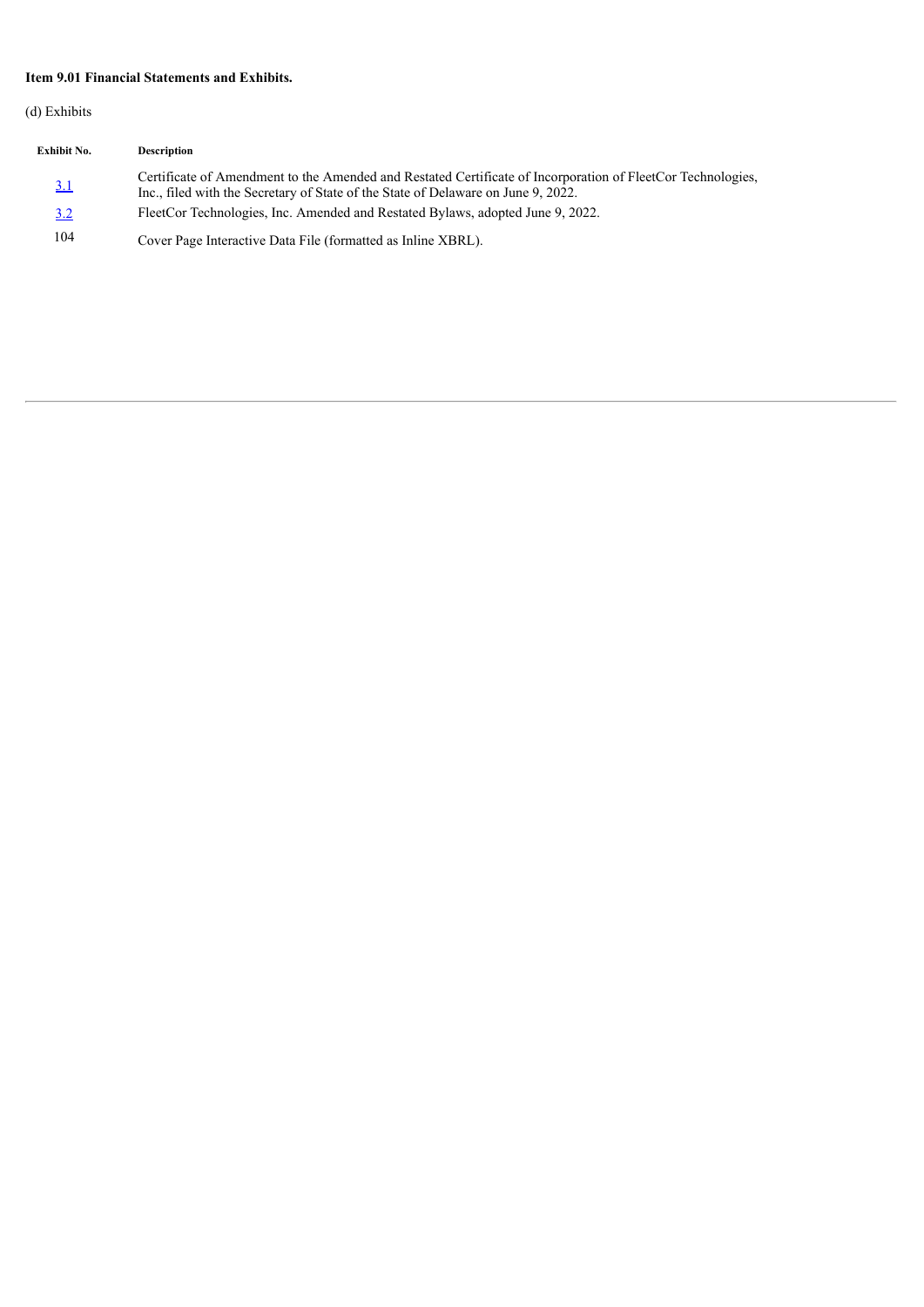# **SIGNATURES**

Pursuant to the requirements of the Securities Exchange Act of 1934, the registrant has duly caused this report to be signed on its behalf by the undersigned hereunto duly authorized.

FLEETCOR Technologies, Inc.

June 14, 2022 *By: /s/ Daniel Fishbein*

*Name: Daniel Fishbein Title: General Counsel*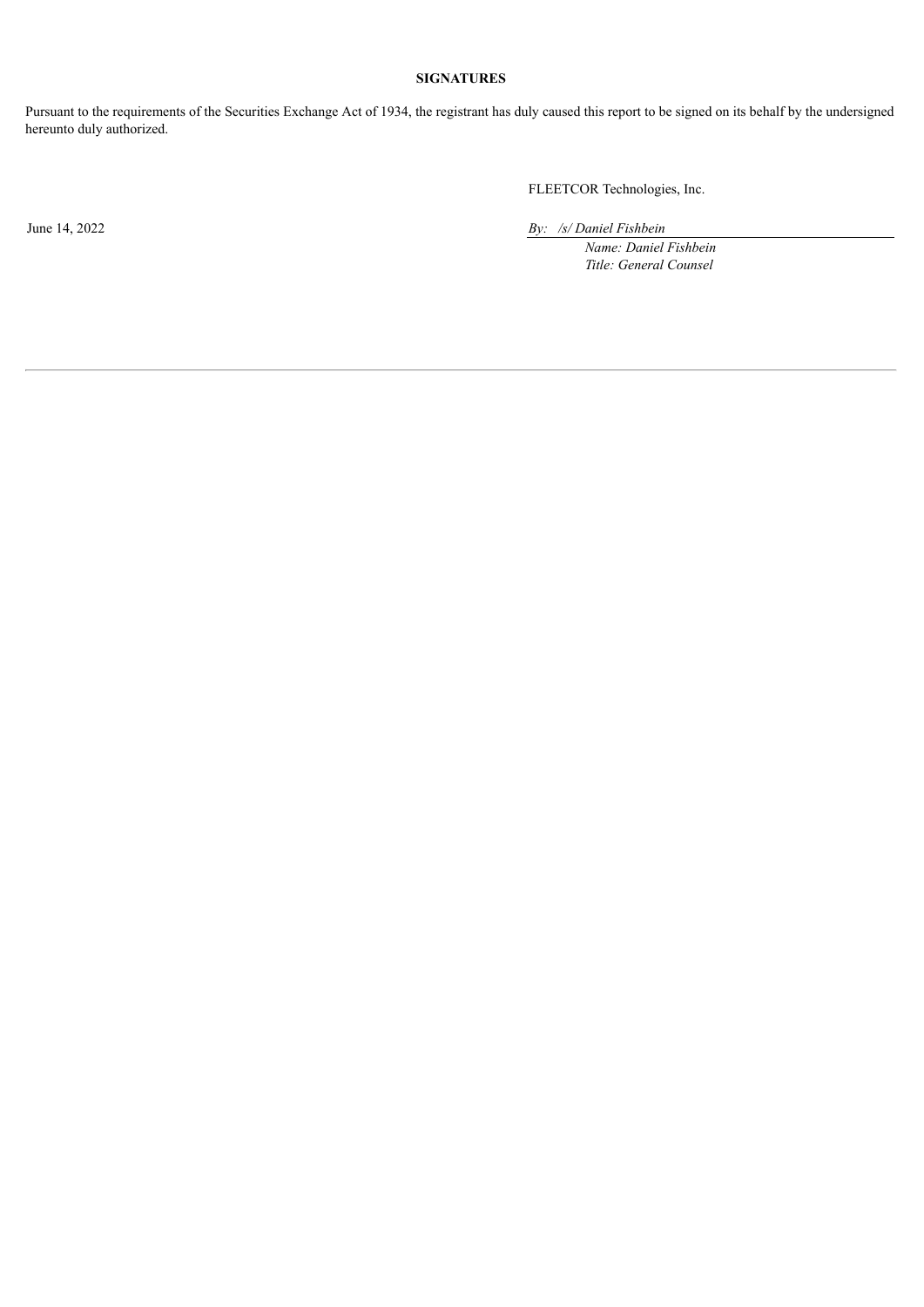# **Exhibit No. Description**

- [3.1](#page-6-0) Certificate of Amendment to the Amended and Restated Certificate of Incorporation of FleetCor Technologies, Inc., filed with the Secretary of State of the State of Delaware on June 9, 2022. [3.2](#page-13-0) FleetCor Technologies, Inc. Amended and Restated Bylaws, adopted June 9, 2022.
- 104 Cover Page Interactive Data File (formatted as Inline XBRL).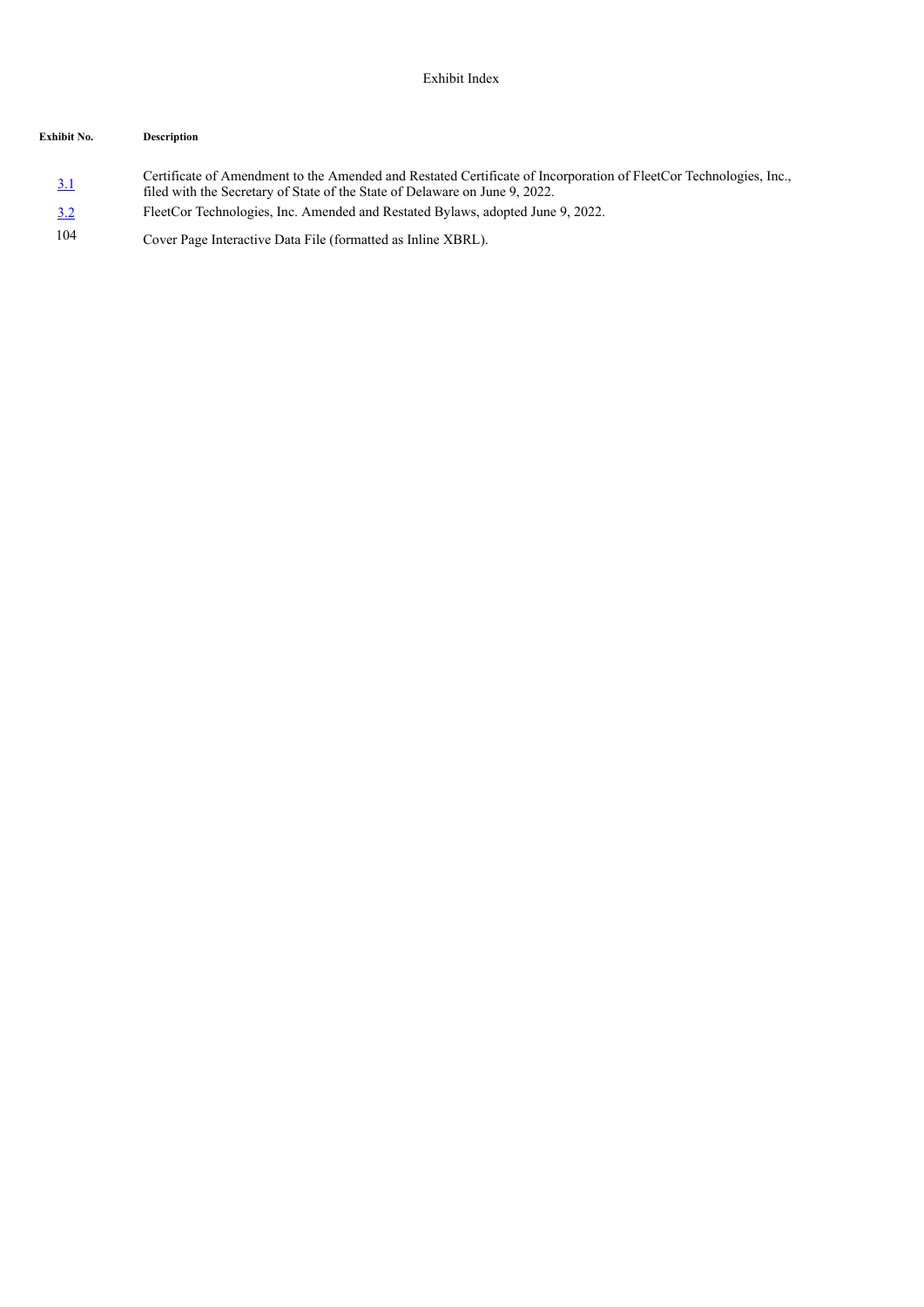#### **CERTIFICATE OF AMENDMENT TO THE AMENDED AND RESTATED CERTIFICATE OF INCORPORATION OF FLEETCOR TECHNOLOGIES, INC.**

<span id="page-6-0"></span>FleetCor Technologies, Inc. (the "Corporation"), a corporation organized and existing under the General Corporation Law of the State of Delaware (the "DGCL"), does hereby certify as follows:

- 1 This Certificate of Amendment (the "Certificate of Amendment") amends the provisions of the Corporation's Amended and Restated Certificate of Incorporation filed with the Secretary of State of the State of Delaware on December 20, 2010, as amended and restated by Certificates of Amendment filed with the Secretary of State of the State of Delaware on June 7, 2018 and on June 14, 2019 (as so amended and restated, the "Certificate of Incorporation").
- 2 This amendment was duly adopted in accordance with the provisions of Section 242 of the DGCL.
- 3 This amendment shall be effective upon the filing of this Certificate of Amendment with the Secretary of State of Delaware.
- 3 Article EIGHTH of the Certificate of Incorporation is hereby amended and restated in its entirety as follows:

**EIGHTH.** All actions required or permitted to be taken by the holders of Common Stock of the Corporation may be effected by the written consent of such holders pursuant to Section 228 of the DGCL, subject in all events to the provisions of this Article and the provisions of this Amended and Restated Certificate of Incorporation, as amended from time in accordance with Article TWELFTH, the provisions of the Bylaws of the Corporation, as amended from time to time with the prior approval of the Board of Directors (the "Bylaws"), and applicable law.

(a) **Request For Consent Record Date.** The record date for determining stockholders entitled to consent to corporate action in writing without a meeting (a "Consent Record Date") shall be as fixed by the Board of Directors or as otherwise established under this Article. Any holder of Common Stock seeking to authorize or take or have stockholders authorize or take action by written consent without a meeting must, by written notice addressed to the Secretary of this Corporation, delivered to the Corporation and signed by stockholders of record holding shares representing in the aggregate at least 25% of the outstanding shares of Common Stock, provided that such shares are determined to be Net Long Shares (as defined in the Bylaws) that have been held continuously for at least one year prior to the date of the written request (the "Requisite Percent"), request that a Consent Record Date be fixed for such purpose (individually or collectively, a "Request"). If a stockholder of record is the nominee for more than one beneficial owner of shares of Common Stock of the Corporation, the stockholder of record may deliver a Request pursuant to this Article solely with respect to the shares of Common Stock owned by beneficial owners who are directing the stockholder of record to sign such Request. Following delivery of the Request from the Requisite Percent, prior to the later of (i) 20 days after delivery of a Request from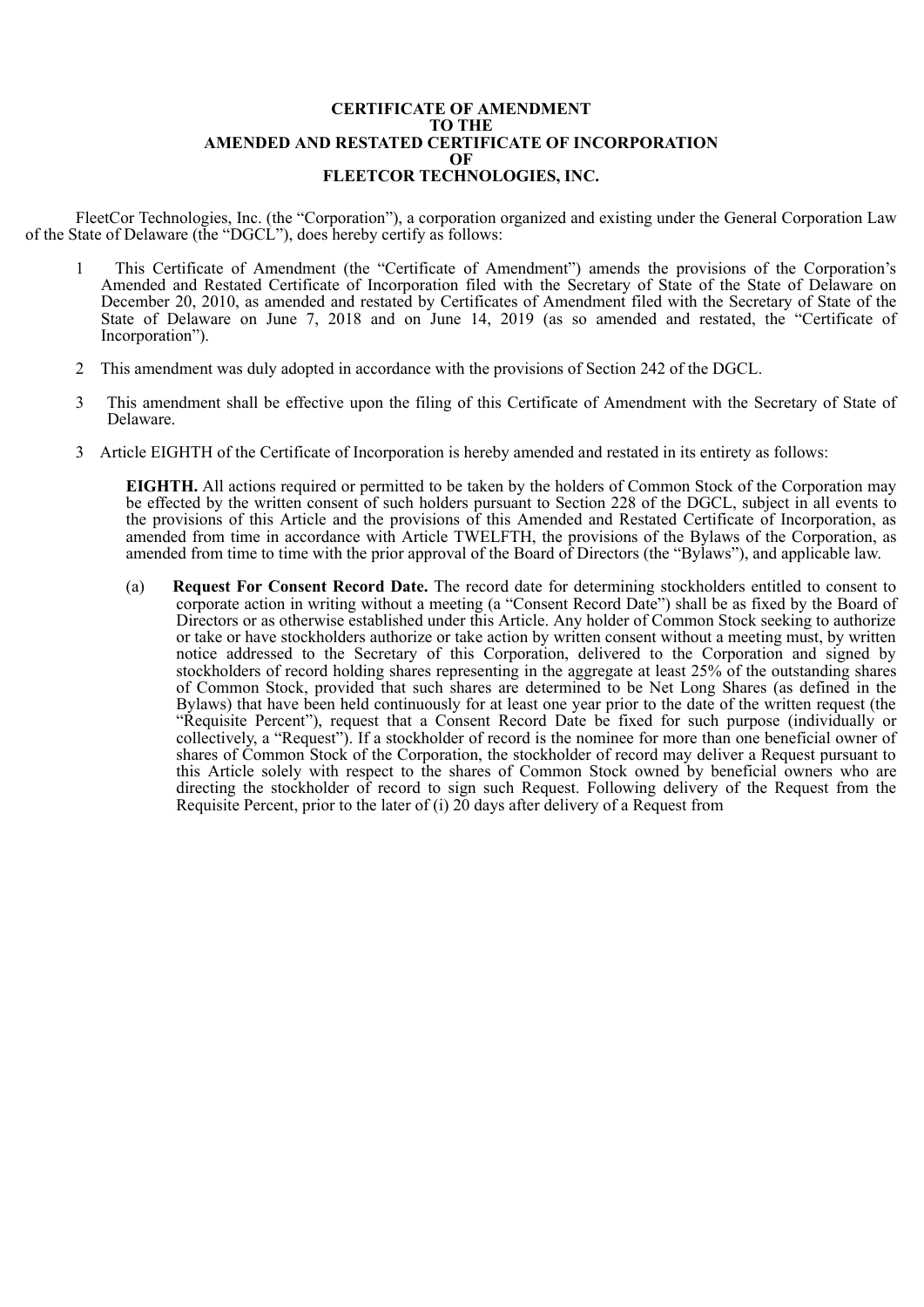the Requisite Percent and (ii) five days after delivery of all information required by the Corporation to determine the validity of the Request or to determine whether the action to which the Request relates may be effected by written consent, determine the validity of the Request and whether the Request relates to an action that may be taken by written consent, the Board of Directors shall adopt a resolution fixing the Consent Record Date. The Consent Record Date for such purpose shall be no more than 10 days after the date upon which the resolution fixing the Consent Record Date is adopted by the Board of Directors and may not precede the date such resolution is adopted. If a valid Request from the Requisite Percent has been duly delivered to the Secretary of the Corporation but no Consent Record Date has been fixed by the Board of Directors by the date required by the fourth sentence of this Section (a) of this Article, the Consent Record Date, when no prior action by the Board of Directors is required under the provisions of Delaware law with respect to the action to which the Request relates, shall be the close of business on the first date (after the expiration of the time period provided by the fourth sentence of this Section (a) of this Article on which a signed written consent setting forth the action taken or proposed to be taken by written consent is delivered to the Corporation in accordance with Section (f) of this Article and Section 228 of the DGCL), except that, if prior action by the Board of Directors is required under Delaware law with respect to the action to which the Request relates, the Consent Record Date shall be at the close of business on the day on which the Board of Directors adopts the resolution taking such prior action.

(b) **Public Solicitation.** Any stockholder of record seeking to take action by written consent as contemplated by Section (a) of this Article (an "Initiating Stockholder") by solicitation of 10 or more persons (as the term "solicitation" is defined under Regulation 14A of the Securities Exchange Act of 1934, as amended (the "Exchange Act"), or any successor regulation) to attain the Requisite Percent (a "Public Solicitation"), or otherwise, may engage in such a solicitation only if the Initiating Stockholder first delivers to the Secretary of the Corporation (in writing and not by electronic transmission) a request that the Board of Directors fix a record date to determine the stockholders entitled to deliver a Request (the "Solicitation Record Date"). The request must be sent to the Secretary at the principal executive offices of the Corporation by registered mail, return receipt requested and must contain the information set forth or identified in Section (c) of this Article. Following delivery of a request for a Solicitation Record Date, the Board of Directors must, by the later of (i) 10 days after delivery of such request and (ii) 5 days after delivery of all information required by the Corporation to determine the validity of such request or to determine whether the action to which the request relates may be effected by written consent, determine the validity of such request and whether such request relates to an action that may be taken by written consent and, if appropriate, adopt a resolution fixing the Solicitation Record Date. The Solicitation Record Date shall be no more than 10 days after the date upon which the resolution fixing the Solicitation Record Date is adopted by the Board of Directors and shall not precede the date such resolution is adopted. If a valid request for a Solicitation Record Date has been duly delivered to the Secretary of the Corporation but no Solicitation Record Date has been fixed by the Board of Directors by the date required by the third sentence of this Section (b), the Solicitation Record Date shall be the close of business on the tenth day after delivery of the valid request for the Solicitation Record Date to the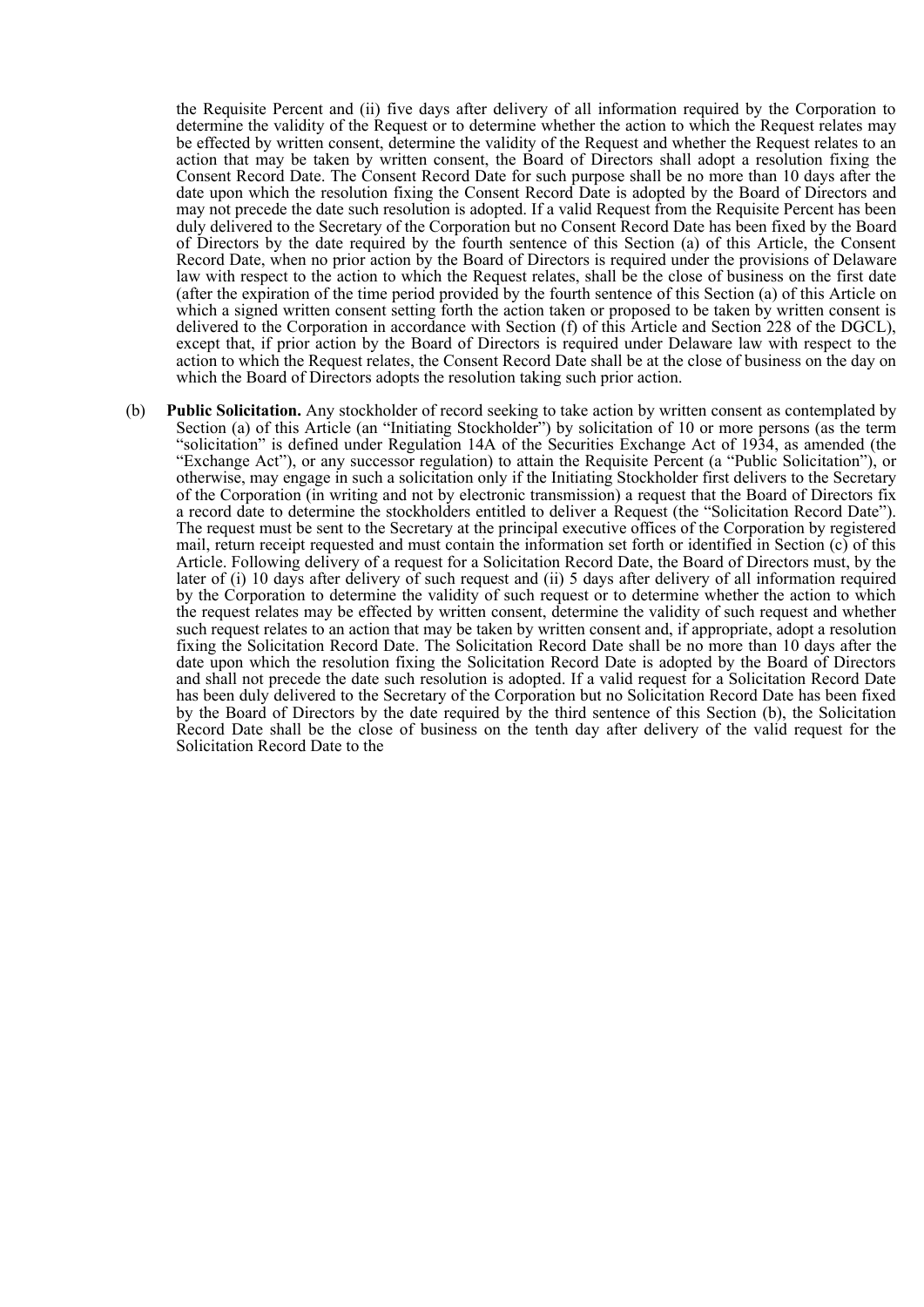Secretary of the Corporation. To be valid, any Request that has been the subject of a Public Solicitation must be delivered to the Secretary of the Corporation no earlier than the applicable Solicitation Record Date and no later than the 60th day after the applicable Solicitation Record Date.

- (c) **Notice Requirements.** The request for a Solicitation Record Date required by Section (b) of this Article (i) must be delivered to the Secretary of the Corporation by the Initiating Stockholder, who must be a record stockholder of the Corporation as of the time the request is delivered, (ii) must contain a representation that such Initiating Stockholder plans to engage in a Public Solicitation to attain the Requisite Percent, (iii) must describe the action proposed to be taken by written consent of stockholders in reasonable detail, and (iv) must contain (x) such information, representations and completed questionnaires, to the extent applicable, then required by the Bylaws, as though such Initiating Stockholder was intending to make a nomination of persons for election to the Board of Directors or to bring any other matter before a meeting of stockholders, as applicable, and such information, representations and completed questionnaires shall be provided with respect to the Initiating Stockholder and any other person that is part of a "group" (within the meaning of Section 13(d) of the Exchange Act and the rules thereunder) with the Initiating Stockholder, and (y) the text of the proposed action to be taken (including the text of any resolutions proposed to be adopted by written consent of stockholders and, if applicable, the language of any proposed amendment to the By-laws of the Corporation). The Corporation may require any Initiating Stockholder (and any other person that is part of a group with the Initiating Stockholder) to furnish such other information as may be requested by the Corporation to determine the validity of any request for a Solicitation Record Date, the validity of any subsequently delivered Request or whether any such Request complies with law or relates to an action that may be effected by written consent. Notwithstanding anything to the contrary set forth above, if one or more persons beneficially owns the Requisite Percent without engaging in a Public Solicitation, (1) the related Request must be signed by stockholders of record that hold shares representing the Requisite Percent as of the time such Request is delivered to the Secretary of the Corporation, (2) the information required under clauses (iii) and (iv) of the first sentence of this Section (c) of this Article must be provided with respect to each stockholder submitting the Request (or the beneficial owner who is directing the stockholder of record to submit such Request) at the time such Request is delivered to the Secretary of the Corporation pursuant to Section (a) of this Article, and (3) the Corporation may require any such stockholder delivering a Request to furnish such other information as may be requested by the Corporation to determine the validity of any Request or whether such Request relates to an action that may be effected by written consent.
- (d) **Actions Which May Be Taken by Written Consent.** The Board of Directors is not obligated to set a Consent Record Date or a Solicitation Record Date, and stockholders are not entitled to act by written consent, if (i) the action relates to an item of business that is not a proper subject for stockholder action under applicable law, (ii) the Request for such action or request for the related Solicitation Record Date is delivered to the Corporation during the period commencing 90 days prior to the first anniversary of the date of the notice of annual meeting for the immediately preceding annual meeting and ending on the earlier of  $(x)$  the date of the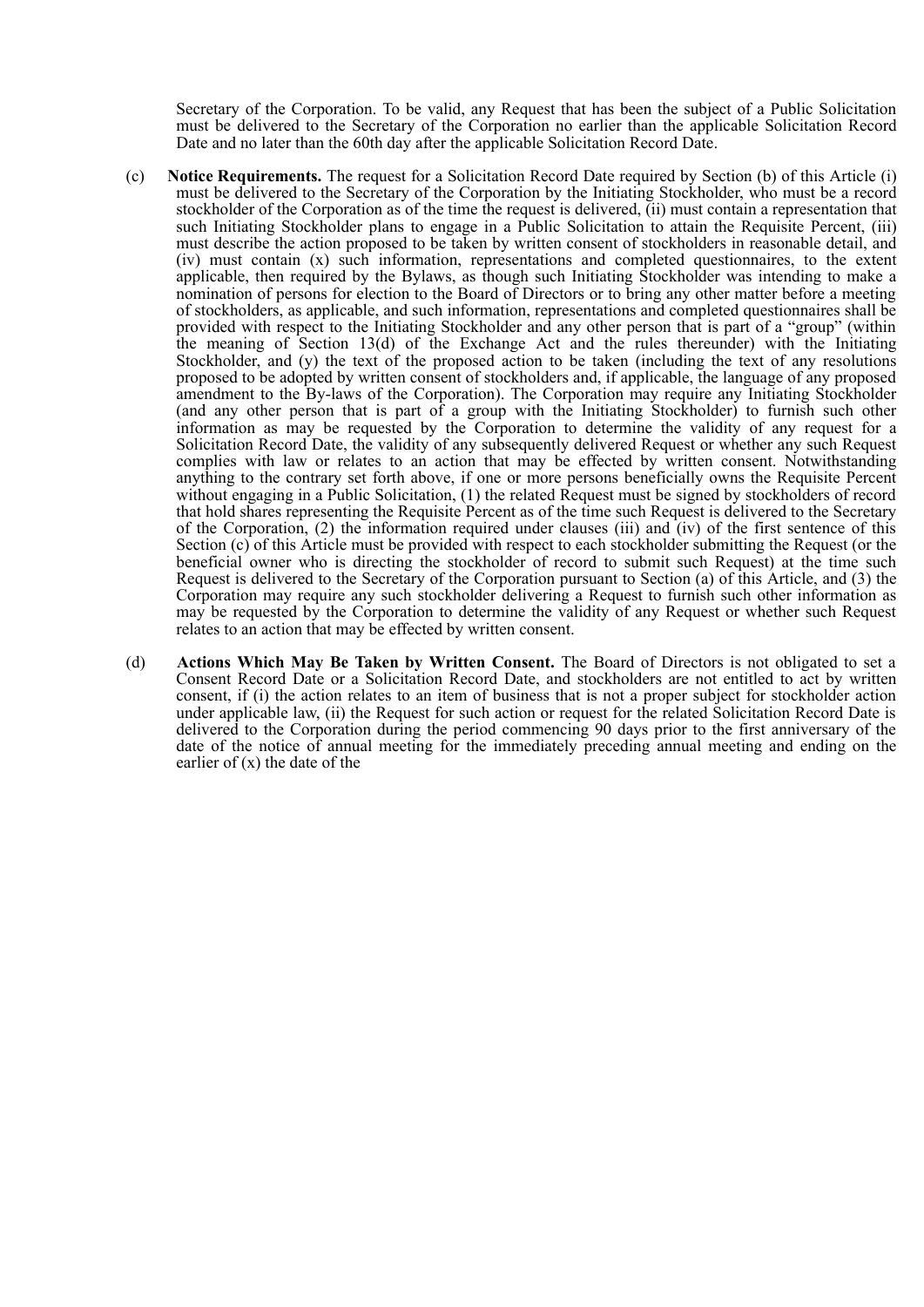next annual meeting and (y) 30 calendar days after the first anniversary of the date of the immediately preceding annual meeting, (iii) an identical or substantially similar item (as determined by the Board of Directors, a "Similar Item") was presented at a meeting of stockholders held not more than 90 days before the Request for such action or request for the related Solicitation Record Date is delivered to the Corporation (and, for purposes of this clause, the election or removal of directors shall be deemed a "Similar Item" with respect to all items of business involving the election or removal of directors), (iv) a Similar Item is included in the Corporation's notice as an item of business to be brought before a stockholders meeting that has been called by the time the Request or request for the related Solicitation Record Date is delivered to the Corporation but not yet held or was included in such a notice for a meeting within three years prior to the receipt of a Request, (v) such Request was made, any Request was solicited or any related Public Solicitation was made, in a manner that involved a violation of Regulation 14A under the Exchange Act or other applicable law, (vi) after the Board fixes a Consent Record Date following the receipt of a Request, the proposed action subject to the written consent following such Request deviates in any material respect (as determined by the Board of Directors) from the action described in the notice submitted to the Corporation under (c) of this Article or (vii) sufficient written consents are not delivered to the Corporation prior to the first anniversary of the date of the notice of annual meeting for the immediately preceding annual meeting.

- (e) **Form and Timing of Consent.** No written consent purporting to take or authorize the taking of corporate action (each such written consent is referred to in this Section and in Section (f) of this Article as a "Consent") shall be effective to take the corporate action referred to therein unless Consents signed by a sufficient number of stockholders to take such action are delivered to the Corporation in the manner required by Section (f) of this Article within 60 days of the first date on which a Consent is so delivered to this Corporation. A Consent shall not be valid if it purports to provide (or if the person signing such Consent provides, through instructions to an agent or otherwise) that it will be effective at a future time or at a time determined upon the happening of an event.
- (f) **Delivery of Consents.** No Consents may be delivered to the Corporation or its registered office in the State of Delaware after 60 days immediately following a Consent Record Date that has been validly fixed or establish pursuant to Section (a) of this Article. Consents must be delivered to the Corporation by delivery to its registered office in the State of Delaware or its principal place of business or to an officer or agent of the Corporation having custody of the book in which proceedings of meetings of stockholders are recorded. Delivery must be made by hand or by certified or registered mail, return receipt requested. The Corporation shall not be required to accept a Consent given by electronic transmission unless (i) a paper reproduction of the Consent is delivered in accordance with the preceding sentence and (ii) any such electronic transmission sets forth or is delivered with information from which the Corporation can determine (A) that the electronic transmission was transmitted by the stockholder and (B) the date on which such stockholder transmitted such electronic transmission. In the event of the delivery to the Corporation or its registered office in the State of Delaware of Consents, the Secretary of this Corporation, or such other officer of this Corporation as the Board of Directors may designate, shall provide for the safe-keeping of such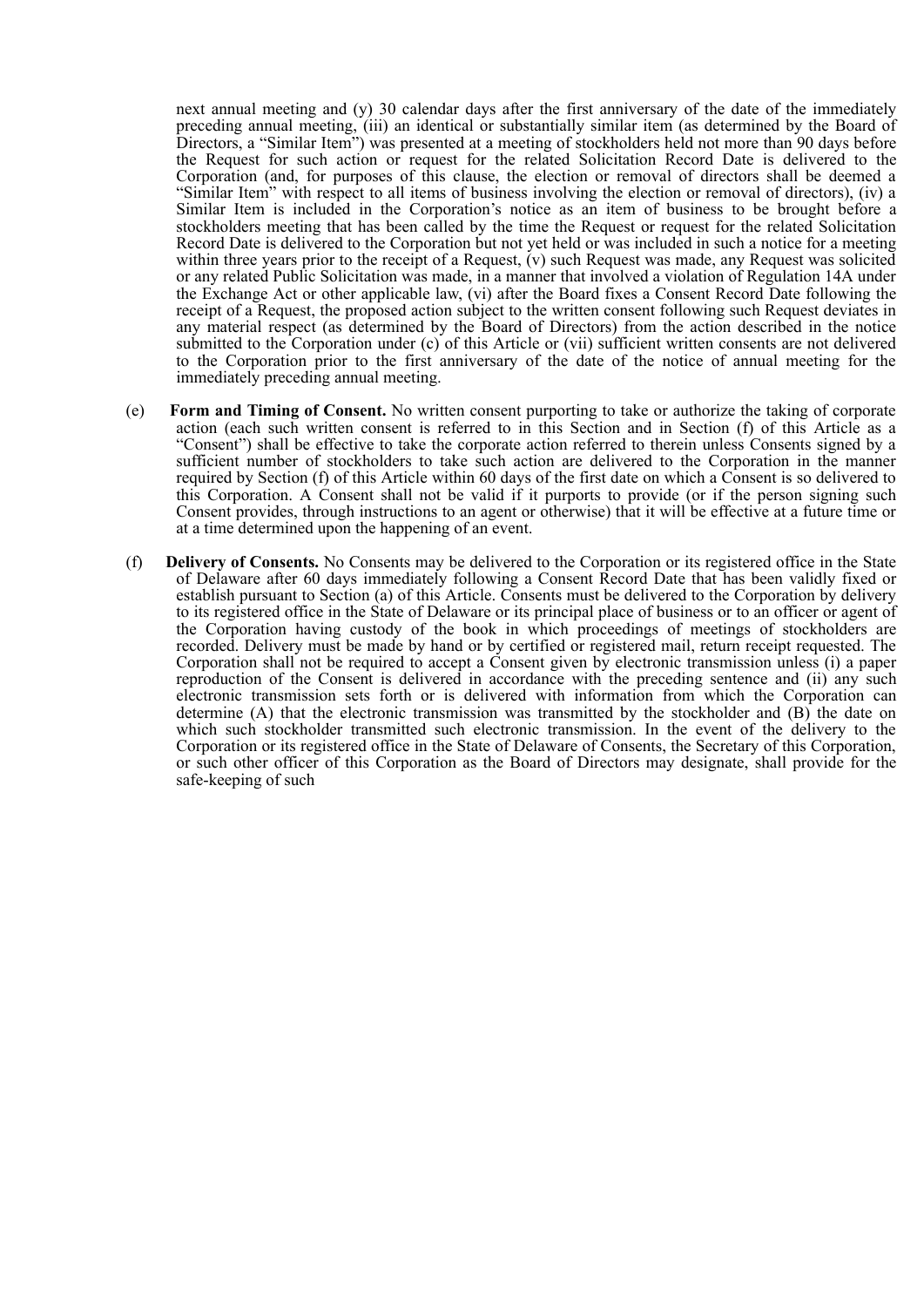Consents and any related revocations and shall promptly conduct such ministerial review of the sufficiency of all Consents and any related revocations and of the validity of the action to be taken by written consent as the Secretary of this Corporation, or such other officer of this Corporation as the Board of Directors may designate, as the case may be, deems necessary or appropriate, including, without limitation, whether the stockholders of a number of shares having the requisite voting power to authorize or take the action specified in Consents have given consent; provided, however, that if the action to which the Consents relate is the election or removal of one or more members of the Board of Directors, the Secretary of this Corporation, or such other officer of the Corporation as the Board of Directors may designate, as the case may be, shall promptly designate one or more persons, who shall not be members of the Board of Directors, to serve as inspector(s) with respect to such Consent, and such inspector(s) shall discharge the functions of the Secretary of this Corporation, or such other officer of this Corporation as the Board of Directors may designate, as the case may be, under this Article. If after such investigation the Secretary of this Corporation, such other officer of this Corporation as the Board of Directors may designate or the inspector(s), as the case may be, determines that the action purported to have been taken is duly authorized by the Consents, that fact shall be certified on the records of this Corporation kept for the purpose of recording the proceedings of meetings of stockholders and the Consents shall be filed in such records. In conducting the investigation required by this section, the Secretary of this Corporation, such other officer of this Corporation as the Board of Directors may designate or the inspector(s), as the case may be, may, at the expense of this Corporation, retain legal counsel and any other advisors as such person or persons may deem necessary or appropriate and, to the fullest extent permitted by law, shall be fully protected in relying in good faith upon the opinion of such counsel or advisors.

- (g) **Effectiveness of Consent.** No action may be taken by written consent of the holders of Common Stock of the Corporation except in accordance with this Article and applicable law. If the Board of Directors shall determine that any Request to fix a Consent Record Date, request to fix a Solicitation Record Date or to take stockholder action by written consent was not properly made in accordance with, or relates to an action that may not be effected by written consent pursuant to, this Article or applicable law, or the stockholder or stockholders seeking to take such action do not otherwise comply with this Article or applicable law, then the Board of Directors shall not be required to fix a Consent Record Date or Solicitation Record Date and any such purported action by written consent shall be null and void. No action by written consent without a meeting shall be effective until such date as the Secretary of this Corporation, or such other officer of this Corporation as the Board of Directors may designate or the inspector(s), as applicable, certify to this Corporation that the Consents delivered to this Corporation in accordance with Section w(f) of this Article, represent at least the minimum number of votes that would be necessary to take the corporate action at a meeting at which all shares entitled to vote thereon were present and voted, in accordance with Delaware law and the Certificate of Incorporation.
- (h) **Challenge to Validity of Consent.** Nothing contained in this Article shall in any way be construed to suggest or imply that the Board of Directors or any stockholder shall not be entitled to contest the validity of any Consent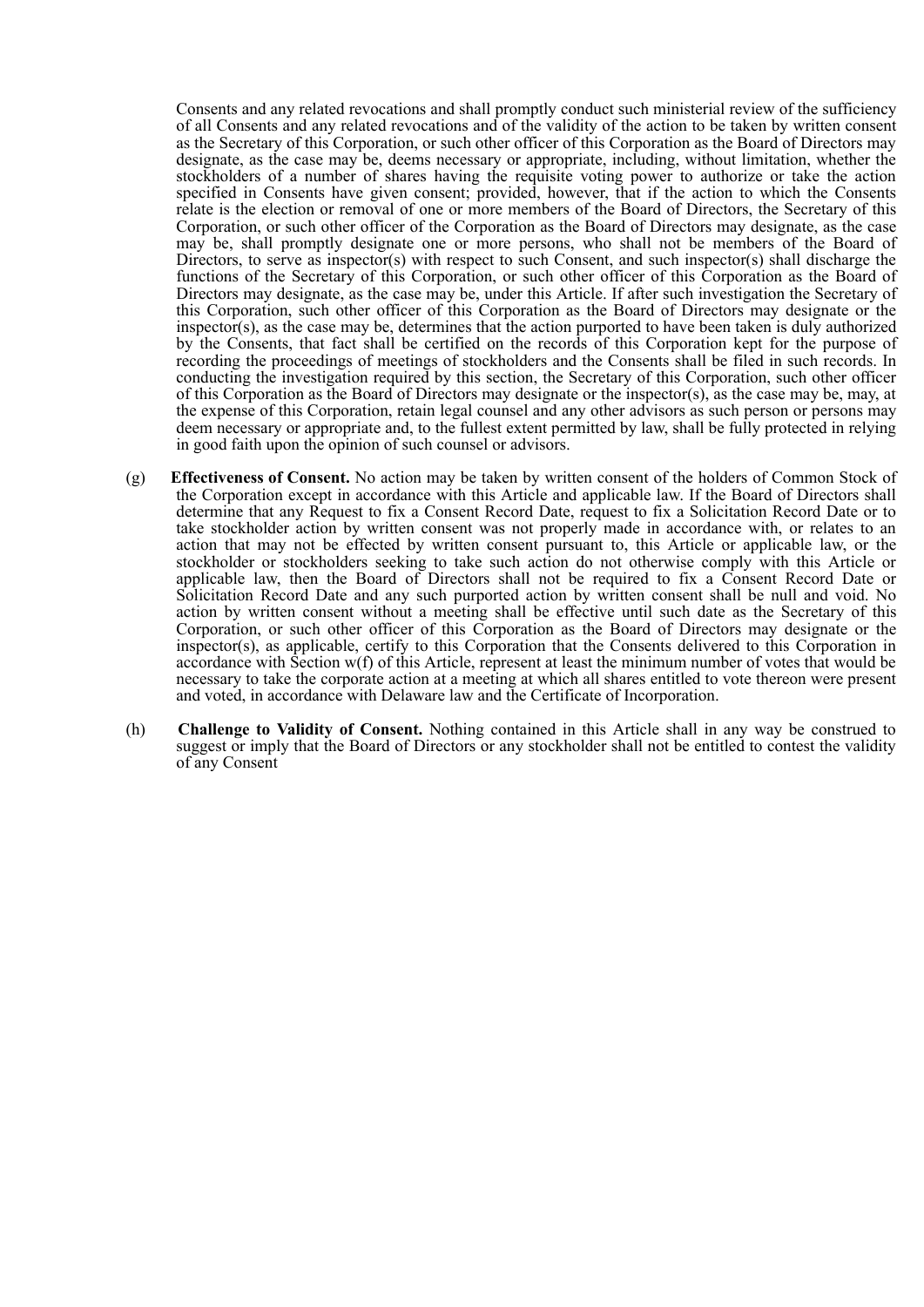or related revocations, whether before or after such certification by the Secretary of the Corporation, such other officer of the Corporation as the Board of Directors may designate or the inspector(s), as the case may be, or to prosecute or defend any litigation with respect thereto, in each case to the fullest extent permitted by law.

- (i) **Board-Solicited Stockholder Action by Written Consent.** Notwithstanding anything to the contrary set forth above, (i) none of the foregoing provisions of this Article or any related provisions of the Bylaws of the Corporation applies to any solicitation of stockholder action by written consent by or at the direction of the Board of Directors and (ii) the Board of Directors shall be entitled to solicit stockholder action by written consent in accordance with applicable law.
- (j) **Manner of Consent Solicitation.** Stockholders of record may take action by written consent only if the stockholder seeking to take action by written consent solicits consents from all stockholders of the Corporation entitled to vote on the action or actions proposed to be taken by written consent pursuant to and in accordance with this Article, Regulation 14A of the Securities Exchange Act of 1934 (the "Exchange Act") (without reliance upon any exemption in Regulation 14A, including the exemption contained in clause (iv) of Rule  $14a-1(1)(2)$  or Rule  $14a-2(b)$  thereunder) (or any subsequent provisions replacing such Act or regulations), and applicable law.
- (k) **Interpretation.** The Board of Directors has the exclusive power to interpret the provisions of this Article and make all determinations deemed necessary or advisable for the administration thereof, in each case to the fullest extent permitted by law. All such interpretations and determinations shall be final, conclusive and binding on the Corporation and its stockholders.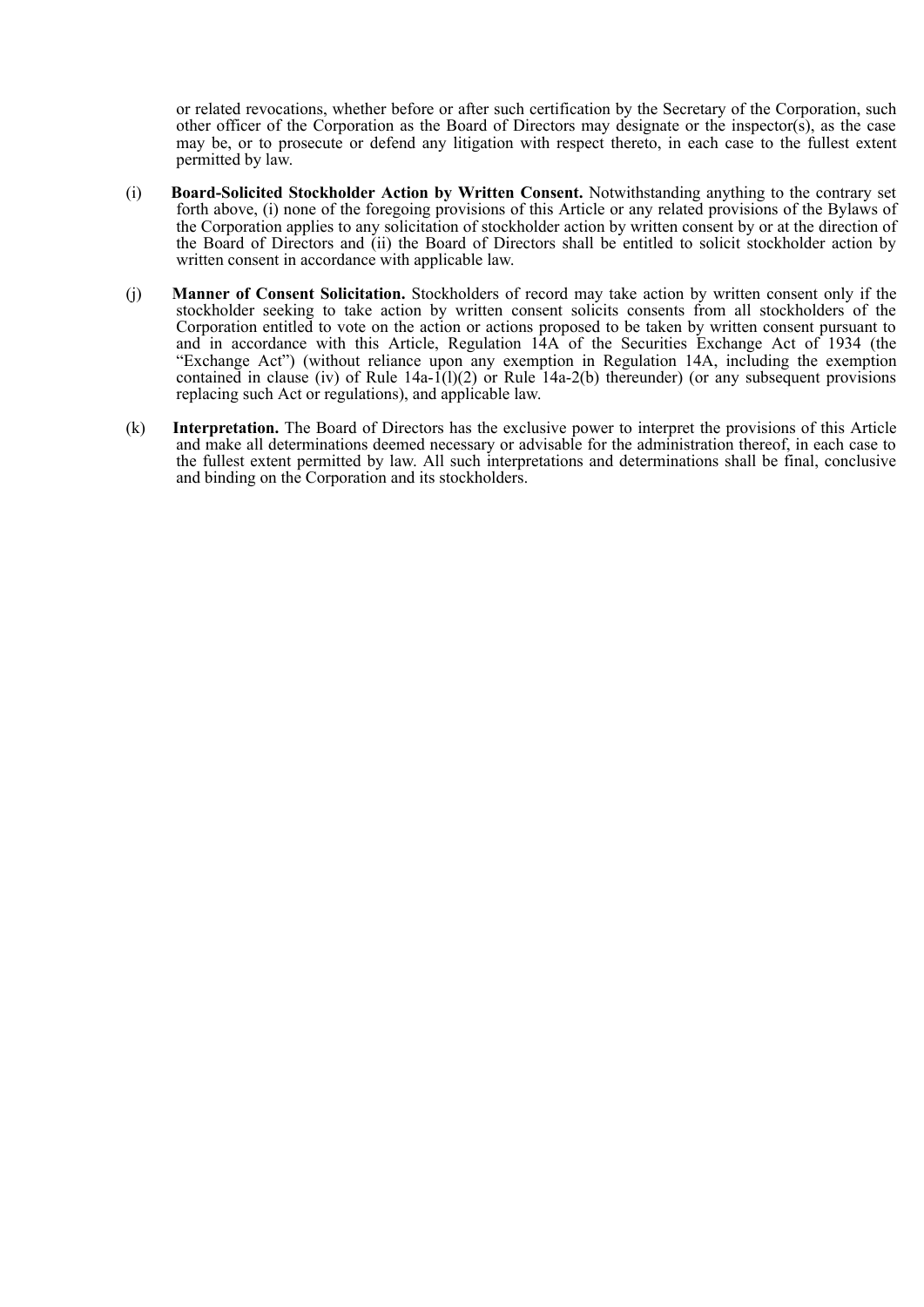IN WITNESS WHEREOF, this Corporation has caused this Certificate to be signed this  $9<sup>th</sup>$  day of June, 2022.

FLEETCOR TECHNOLOGIES, INC.

| By: /s/ Charles R. Freund      |  |
|--------------------------------|--|
| Name: Charles R. Freund        |  |
| Title: Chief Financial Officer |  |

**[Signature Page to Certificate of Amendment]**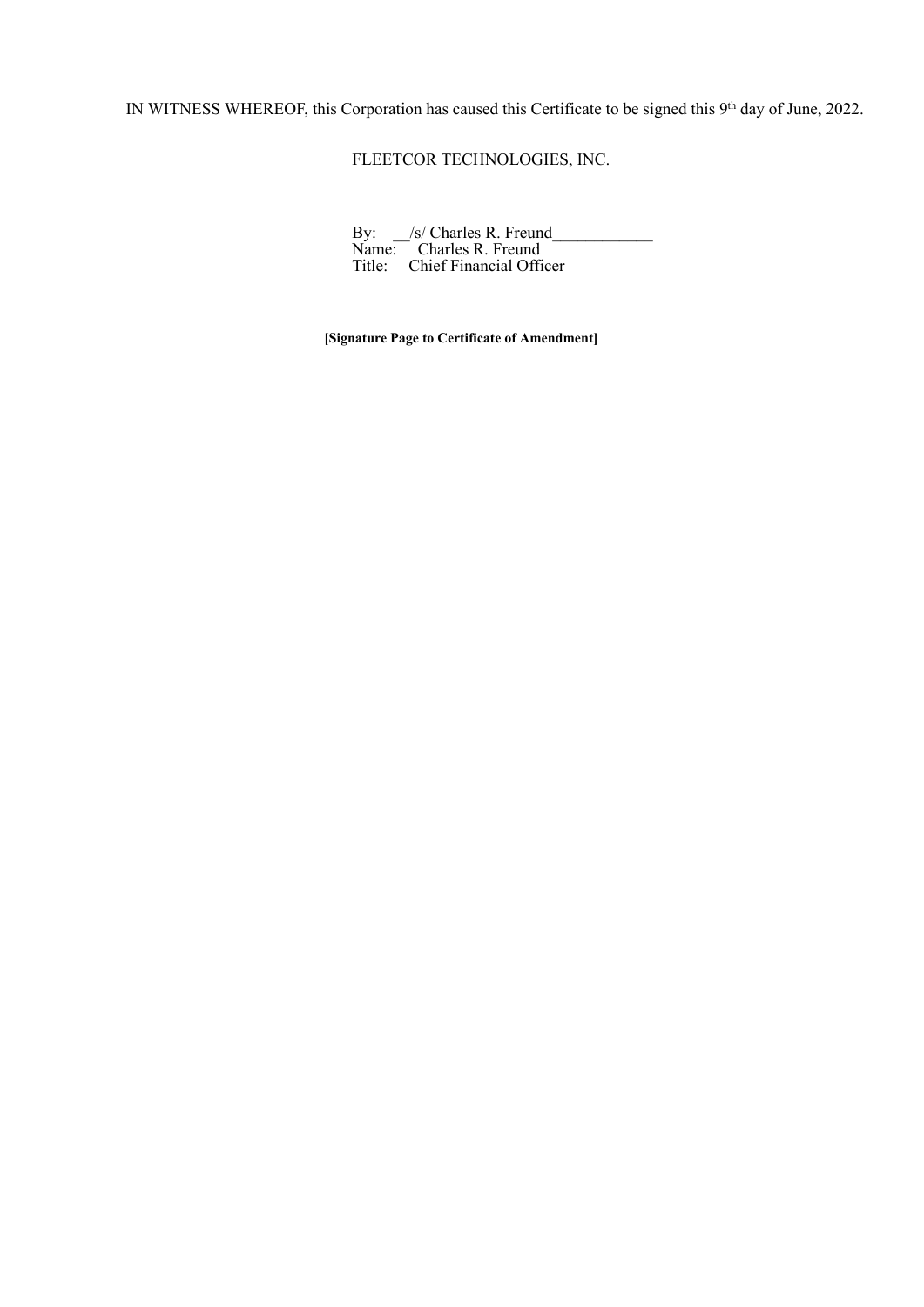#### **FLEETCOR TECHNOLOGIES, INC.**

#### **AMENDED AND RESTATED**

#### **BYLAWS**

#### ARTICLE I - STOCKHOLDERS

#### <span id="page-13-0"></span>Section 1. Annual Meeting.

An annual meeting of the stockholders, for the election of directors to succeed those whose terms expire and for the transaction of such other business as may properly come before the meeting, shall be held at such place, on such date, and at such time as the Board of Directors shall each year fix.

#### Section 2. Special Meetings.

(a) General. Special meetings of the stockholders, other than those required by statute, may only be called by a majority of the whole Board of Directors or, by the Secretary of the Corporation (the "Secretary") upon the written request of stockholders as provided in Section 2(b) of Article I hereof, in each case to transact only such business as is specified in the notice of the meeting or authorized by a majority of the whole Board of Directors to be brought before the meeting. Stockholders may cause business to be specified in the notice of meeting only as and to the extent provided in Section 2(b) of Article I hereof. The Board of Directors may postpone or reschedule any previously scheduled special meeting.

Stockholder-Requested Special Meetings. A special meeting of stockholders shall be called by the Secretary upon the written request of stockholders of record holding Net Long Shares as of the date of such request that constitute not less than 25% of the Corporation's outstanding common stock (as defined below) (the "Requisite Percentage"):

Net Long Shares. For purposes of determining the Requisite Percentage, "Net Long Shares" shall be the shares of the Corporation's outstanding common stock owned of record that were continuously held throughout the one year prior to and including the date of the Special Meeting Request *reduced* by such shares, in whole or in part, that at any time within the one year prior to and including the date of the Special Meeting Request (directly or indirectly): (A) did not have the right to vote or direct the vote of such share, (B) did not have any of the economic consequences of ownership of such share, or (C) had Derivative Positions (as defined below), Hedging Transactions (as defined below) or a similar structure. Whether shares constitute "Net Long Shares" shall be decided in good faith by the Board of Directors.

(ii) Special Meeting Requests. In order for a special meeting requested by one or more stockholders of record (a "Stockholder-Requested Special Meeting") to be called by the Secretary, a written request that the Secretary call a Stockholder-Requested Special Meeting pursuant to this Section 2(b) of Article I (a "Special Meeting Request") must be delivered in proper form to the Secretary at the principal executive offices of the Corporation by stockholders of record of the Corporation who hold, in the aggregate, the Requisite Percentage on the date the Special Meeting Request was made. In determining whether a special meeting of stockholders has been requested by the record holders of shares representing in the aggregate at least the Requisite Percentage, multiple Special Meeting Requests delivered to the Secretary will be considered together only if each such Special Meeting Request (A) identifies substantially the same purpose or purposes of the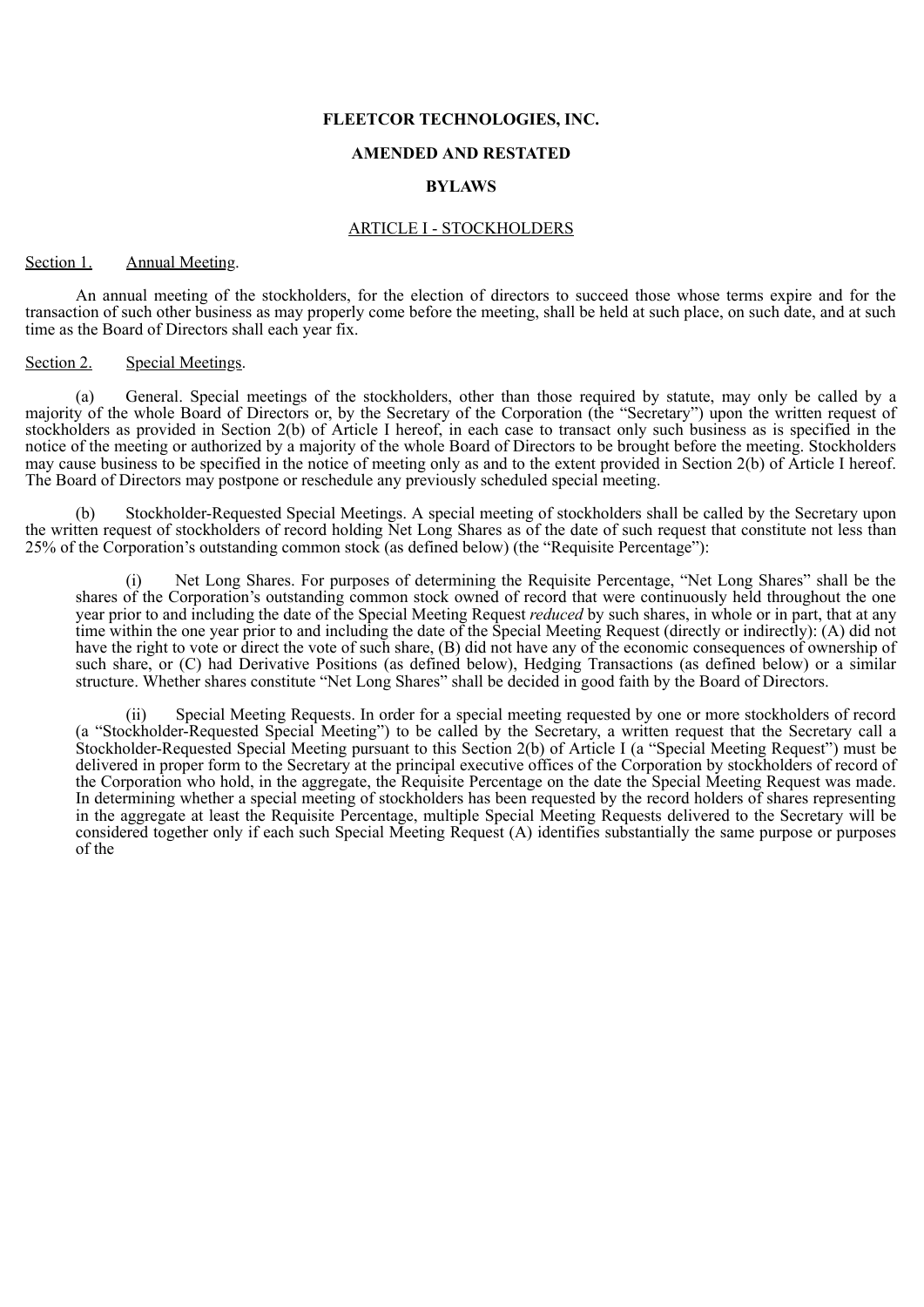special meeting and substantially the same matters proposed to be acted on at the special meeting (in each case as determined in good faith by the Board of Directors), and (B) has been dated and delivered to the Secretary within 60 days of the earliest dated of such other Special Meeting Requests. The Secretary shall inform the Requesting Persons of the reasonably estimated cost of preparing and delivering the notice of the meeting (including the Corporation's proxy materials). The Secretary shall not be required to call a special meeting upon stockholder request and such meeting shall not be held unless, in addition to the documents and information required by paragraph (ii) of this Section 2(b), the Secretary receives payment of such reasonably estimated cost prior to the preparation and mailing or delivery of such notice of the meeting.

(iii) Required Information. To be in proper form for purposes of this Section 2(b) of Article I, a Special Meeting Request shall set forth:

(A) as to each Requesting Person and each purpose of the special meeting, (I) the information required to be provided by a stockholder proposing business at an annual meeting pursuant to Section 4(a)(iii) of Article I hereof, except that for purposes of this Section 2(b)(ii) the term "Requesting Person" shall be substituted for the term "stockholder" and "Stockholder-Requested Special Meeting" shall be substituted for the term "annual meeting" in all places that such terms appear in Section 4(a)(iii) and (II) a representation that the aggregate shares represented as Net Long Shares satisfy the requirements of Section  $\hat{2}(b)(i)$  and the Company shall be entitled to request and promptly receive from each Requesting Person all documentation reasonably requested to verify such representation;

(B) if directors are proposed to be elected at the Stockholder-Requested Special Meeting, the information required by Section 4(b)(iii) of Article I hereof; and

(C) an agreement by the Requesting Person(s) to notify the Secretary immediately in the case of any disposition by the Requesting Person prior to the record date for the Stockholder-Requested Special Meeting of shares of the Corporation's common stock and an acknowledgement that any such disposition shall be deemed a revocation of such Special Meeting Request to the extent such disposition causes the Requisite Percentage to not be reached.

(iv) Requesting Person. For purposes of this Section 2(b), the term "Requesting Person" shall mean (A) the stockholder of record making the Special Meeting Request, (B) the beneficial owner or beneficial owners, if different, on whose behalf such request is made, and (C) any affiliate or associate of such stockholder of record or beneficial owner.

(v) Updating Information in Special Meeting Request. A Requesting Person must update and supplement such Special Meeting Request, if necessary, so that the information provided or required to be provided in such Special Meeting Request pursuant to this Bylaw 2(b) is true and correct as of the record date for notice of the meeting and as of the date that is ten days prior to the meeting or any recess, adjournment or postponement thereof. Any such update and supplement must be delivered to the Secretary at the principal executive offices of the Corporation, as promptly as practicable, but not later than eight days prior to such meeting.

(vi) Record Date. The record date for the Stockholder-Requested Special Meeting will be set by the Board of Directors pursuant to the procedures set forth in Section 3 of Article V hereof. Notwithstanding anything in this Section 2(b) of Article I

 $-2-$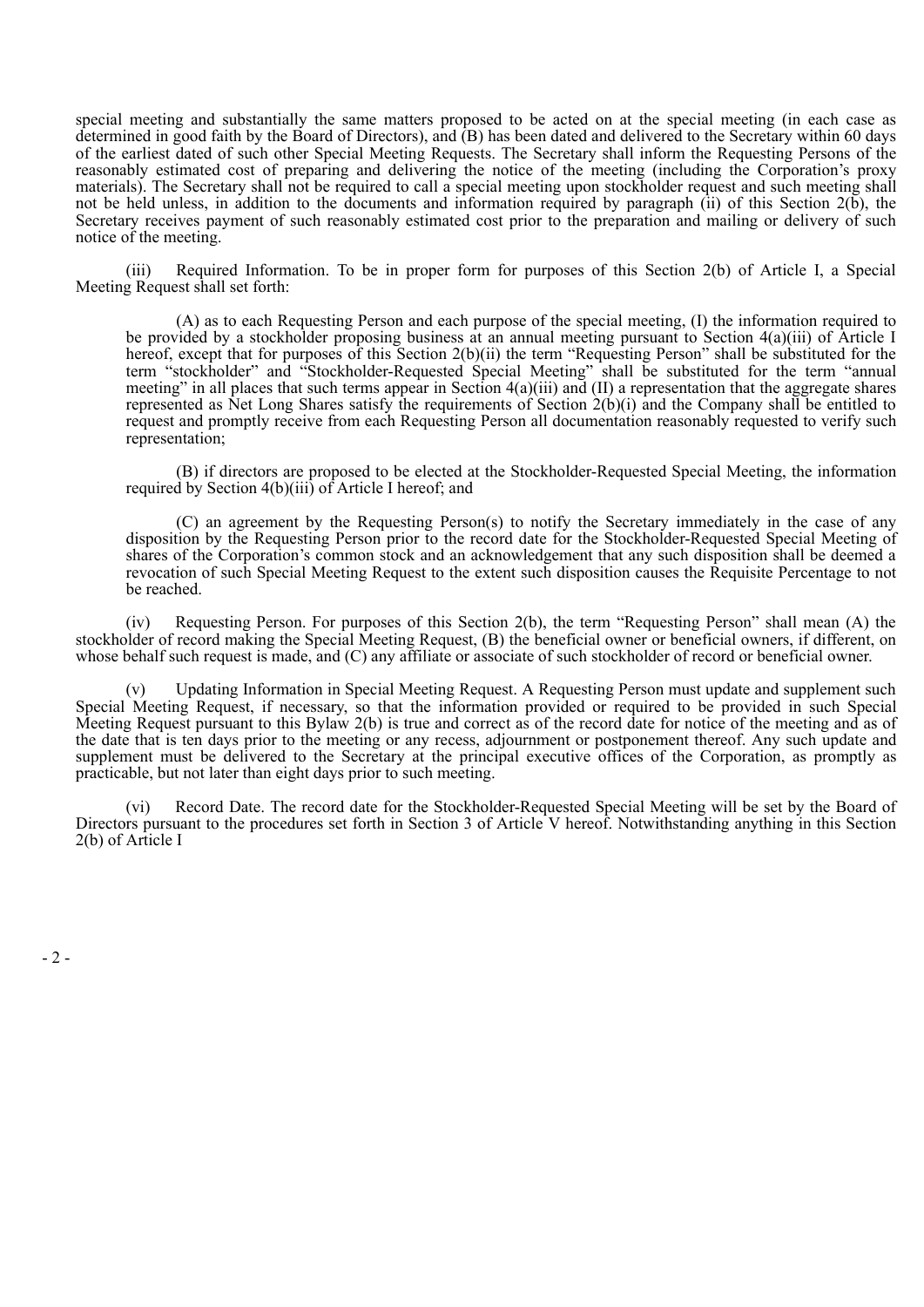to the contrary, no record date shall be fixed if the Board of Directors determines that the demand or demands that would otherwise be submitted following such record date could not comply with the requirements set forth in Section 2(b)(viii) of Article I.

(vii) Request Revocation. Any Requesting Person may revoke his, her or its Special Meeting Request at any time by written revocation delivered to the Secretary at the principal executive offices of the Corporation; *provided*, *however*, that if following such revocation the unrevoked valid Special Meeting Request represents in the aggregate less than the Requisite Percentage there shall be no requirement to hold a special meeting. The first date on which unrevoked valid Special Meeting Requests constituting not less than the Requisite Percentage shall have been delivered to the Secretary is referred to herein as the "Request Receipt Date."

(viii) Invalid Requests. A Special Meeting Request shall not be valid if:

(A) the Special Meeting Request does not comply with the requirements of this Section 2(b) of Article I;

(B) the Special Meeting Request relates to an item of business that is not a proper subject for stockholder action under applicable law;

(C) the Request Receipt Date is during the period commencing 90 calendar days prior to the first anniversary of the date of the immediately preceding annual meeting and ending on the date of the next annual meeting;

(D) the purpose specified in the Special Meeting Request is not the election of directors and an identical or substantially similar item (as determined in good faith by the Board of Directors, a "Similar Item") was presented at any meeting of stockholders held within the 12 months prior to the Request Receipt Date;

(E) a Similar Item is included in the Corporation's notice as an item of business to be brought before a stockholder meeting that has been called but not yet held or that is called for a date within 90 calendar days after the Request Receipt Date; or

(F) the information set forth in the Special Meeting Request fails to be true and complete on the record date of the meeting and as of the date that is ten days prior to the meeting or any recess, adjournment or postponement thereof.

(ix) Date and Time of Meeting. A Stockholder-Requested Special Meeting shall be held at such date and time as may be fixed by the Board of Directors; *provided*, *however*, that the Stockholder-Requested Special Meeting shall be called for a date not more than 120 calendar days after the Request Receipt Date.

(x) No Right to Have Matter Included in Corporation Proxy Materials. No Requesting Person will be entitled to have any matter proposed to be presented at a Stockholder-Requested Meeting in any proxy statement or form of proxy that the Corporation may use in connection therewith solely as a result of such stockholder's compliance with the foregoing provisions of this Section 2(b) of Article I.

(c) Limitation on Business to be Transacted. Business transacted at any Stockholder-Requested Special Meeting shall be limited to (A) the purpose(s) stated in the valid Special Meeting Request(s) received from the Requisite Percentage of record holders and  $(B)$  any

- 3 -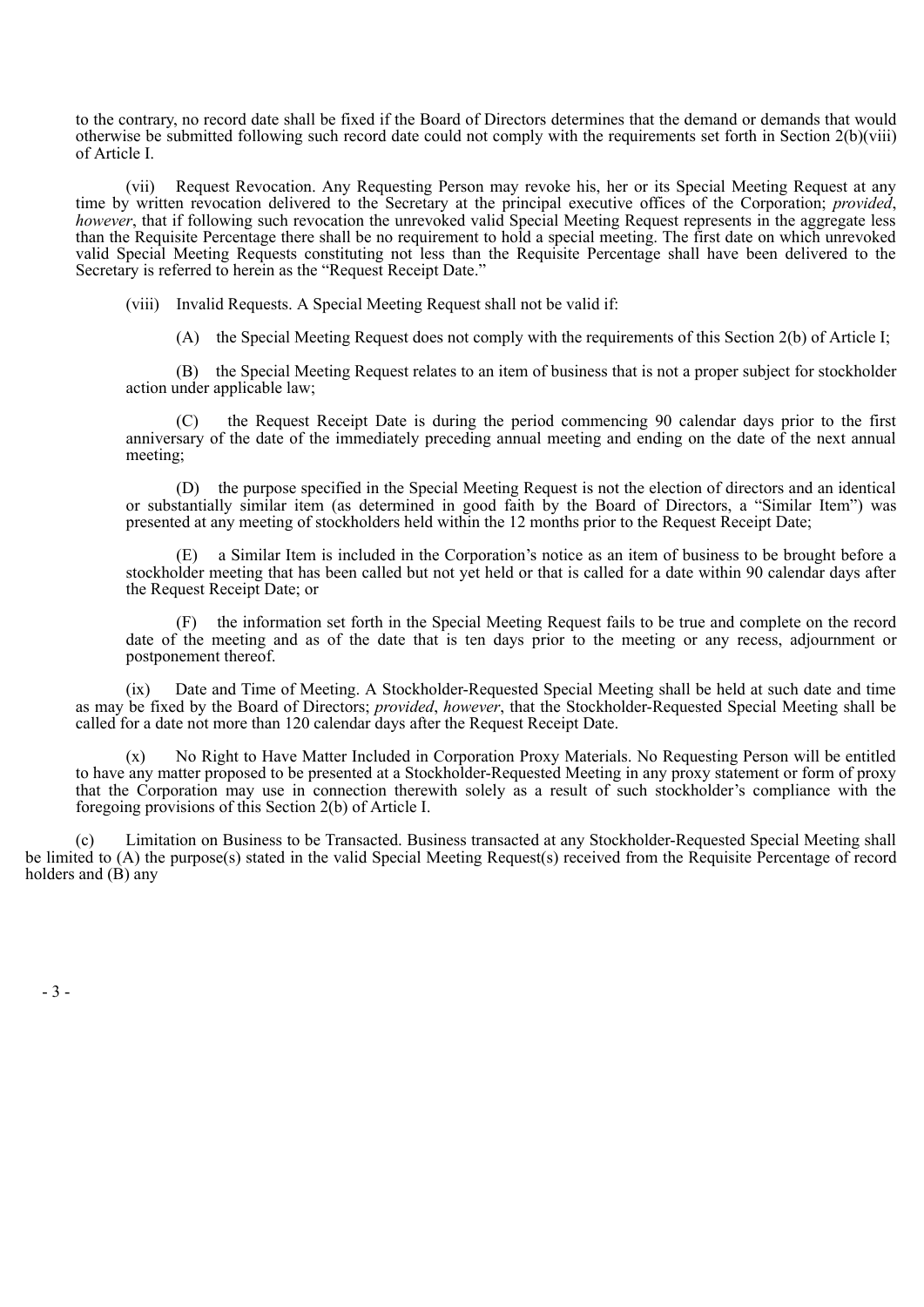additional matters that the Board of Directors determines to include in the Corporation's notice of the meeting. The presiding officer of any such meeting will, if the facts warrant, determine that a proposal or nomination was not made in accordance with the procedures prescribed by Section 2 of this Article I, and if the presiding officer should so determine, he or she will so declare to the meeting and the defective proposal or nomination, as applicable, will be disregarded. If none of the Requesting Persons who submitted the Special Meeting Request appears to present the matters to be presented for consideration that were specified in the Stockholder Meeting Request, the Corporation need not present such matters for a vote at such meeting, notwithstanding that proxies in respect of such matter may have been solicited, obtained or delivered.

#### Section 3. Notice of Meetings.

Notice of the place, date, and time of all meetings of the stockholders, and the record date for determining the stockholders entitled to vote at the meeting, if such date is different from the record date for determining stockholders entitled to notice of the meeting, shall be given, not less than 10 nor more than 60 days before the date on which the meeting is to be held, to each stockholder entitled to vote at such meeting as of the record date for determining the stockholders entitled to notice of the meeting, except as otherwise provided herein or required by law (meaning, here and hereinafter, as required from time to time by the Delaware General Corporation Law) or the Corporation's Amended and Restated Certificate of Incorporation, as amended and in effect from time to time (the "Certificate of Incorporation").

When a meeting is adjourned to another time or place, notice need not be given of the adjourned meeting if the time and place thereof, are announced at the meeting at which the adjournment is taken; provided, however, that if the date of any adjourned meeting is more than 30 days after the date for which the meeting was originally noticed, notice of the place, date, and time of the adjourned meeting shall be given to each stockholder in conformity herewith. If after the adjournment a new record date for stockholders entitled to vote is fixed for the adjourned meeting, the Board of Directors shall fix a new record date for notice of such adjourned meeting, which record date shall not precede the date upon which the resolution fixing the record date is adopted by the Board of Directors and, except as otherwise required by law or the Certificate of Incorporation, shall not be more than 60 nor less than 10 days before the date of such adjourned meeting, and shall give notice of the adjourned meeting to each stockholder of record entitled to vote at such adjourned meeting as of the record date fixed for notice of such adjourned meeting. At any adjourned meeting, any business may be transacted which might have been transacted at the original meeting.

#### Section 4. Introduction of Business at Meetings

#### (a) Business at Annual Meetings of Stockholders.

(i) Only such business (other than nominations of persons for election to the Board of Directors, which must be made in compliance with and is governed exclusively by Section 4(b) and Section 11 of Article I of these Amended and Restated Bylaws (the "Bylaws")) shall be conducted at an annual meeting of the stockholders as shall have been brought before the meeting (A) as specified in the notice of meeting (or any supplement thereto) given by or at the direction of the Board of Directors, (B) by or at the direction of the Board of Directors, or (C) by any stockholder of the Corporation who (1) was a stockholder of record at the time of giving of notice provided for in this Section 4(a) of Article I and at the time of the meeting, (2) is entitled to vote at the meeting and (3) complies with the notice procedures set forth in this Section 4(a) of Article I. For the avoidance of doubt, the foregoing clause (C) of this Section 4(a)(i) of Article I shall be the exclusive means for a stockholder to propose such business (other than business

 $-4-$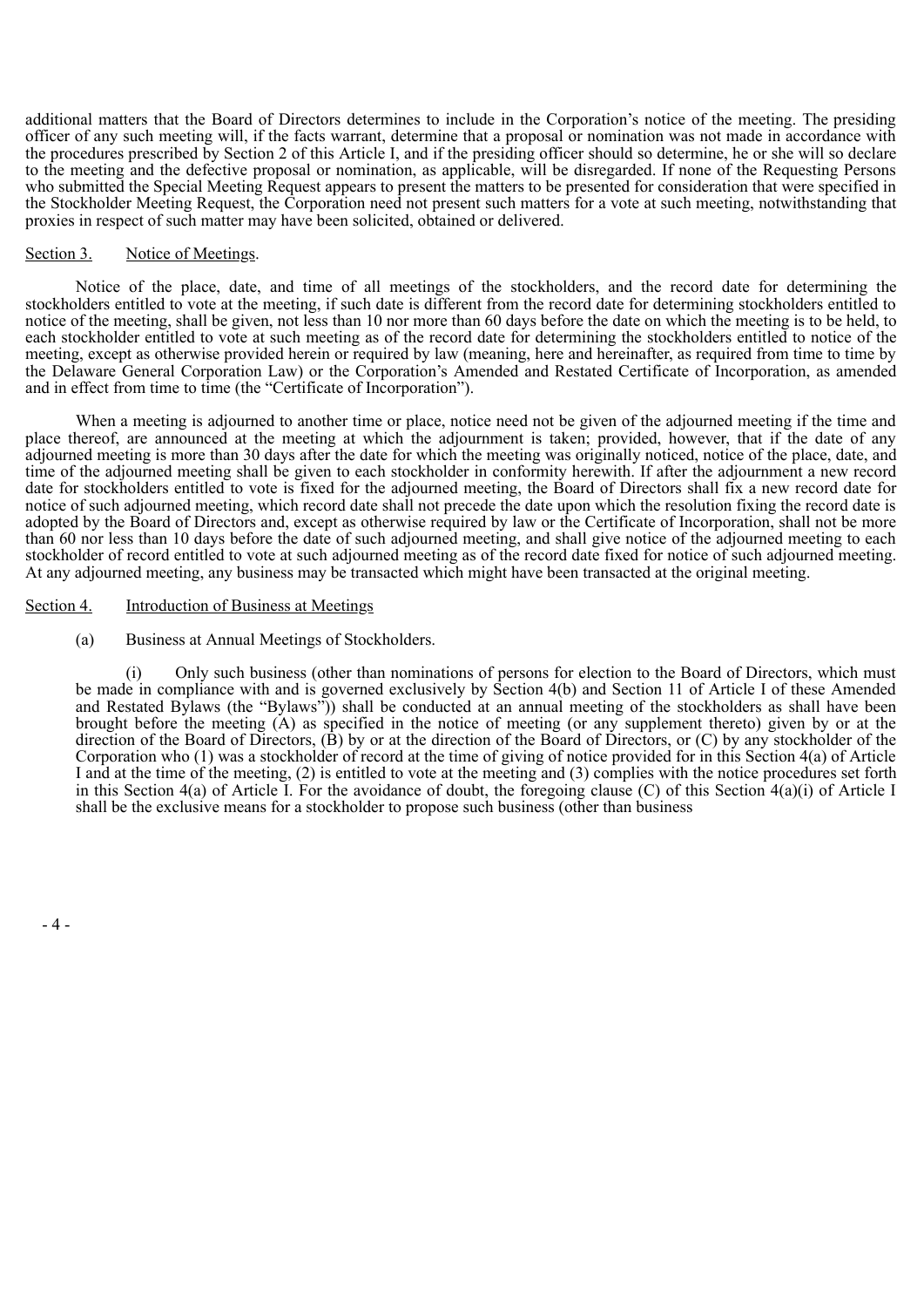included in the Corporation's proxy materials pursuant to Rule 14a-8 under the Exchange Act Exchange Act) before an annual meeting of stockholders.

(ii) For business (other than nominations of persons for election to the Board of Directors, which must be made in compliance with and is governed exclusively by Section 4(b) and Section 11 of Article I of these Bylaws) to be properly brought before an annual meeting by a stockholder, the stockholder must have given timely notice thereof in proper written form as described in Section  $4(a)(iii)$  of Article I to the Secretary and such business must otherwise be appropriate for stockholder action under the provisions of the Delaware General Corporation Law. To be timely, a stockholder's notice for such business must be delivered to the Secretary at the principal executive offices of the Corporation in proper written form not less than ninety (90) days and not more than one hundred twenty (120) days prior to the first anniversary of the preceding year's annual meeting of stockholders; provided, however, that if and only if the annual meeting is not scheduled to be held within a period that commences thirty (30) days before such anniversary date and ends thirty (30) days after such anniversary date, such stockholder's notice must be delivered by the later of (A) the tenth day following the day of the Public Announcement (as defined in Section 4(f) of Article I below) of the date of the annual meeting or (B) the date which is ninety (90) days prior to the date of the annual meeting. In no event shall any adjournment, deferral or postponement of an annual meeting or the announcement thereof commence a new time period for the giving of a stockholder's notice as described above.

(iii) To be in proper written form, a stockholder's notice to the Secretary shall set forth as to each matter of business the stockholder proposes to bring before the annual meeting (A) a brief description of the business desired to be brought before the annual meeting (including the specific text of any resolutions or actions proposed for consideration and if such business includes a proposal to amend the Certificate of Incorporation or these Bylaws, the specific language of the proposed amendment) and the reasons for conducting such business at the annual meeting, (B) the name and address of the stockholder proposing such business, as they appear on the Corporation's books, the residence name and address (if different from the Corporation's books) of such proposing stockholder, and the name and address of any Stockholder Associated Person (as defined in Section 4(f) of Article I below) covered by clauses (C), (D), (F) and (G) below, (C) an affirmative representation as to the class and number of shares of stock of the Corporation which are directly or indirectly held of record or beneficially owned by such stockholder or by any Stockholder Associated Person with respect to the Corporation's securities, a description of and affirmative representation as to any Derivative Positions directly or indirectly held or beneficially held by the stockholder or any Stockholder Associated Person, and whether and the extent to which a Hedging Transaction has been entered into by or on behalf of such stockholder or any Stockholder Associated Person, (D) a description of all arrangements or understandings between such stockholder or any Stockholder Associated Person and any other person or entity (including their names) in connection with the proposal of such business by such stockholder and any material interest of such stockholder, any Stockholder Associated Person or such other person or entity in such business, (E) a representation that such stockholder intends to appear in person or by proxy at the annual meeting to bring such business before the meeting, (F) any other information related to such stockholder or any Stockholder Associated Person that would be required to be disclosed in a proxy statement or other filing required to be made in connection with the solicitation of proxies or consents (even if a solicitation is not involved) by such stockholder or Stockholder Associated Person in support of the business proposed to be brought before the meeting pursuant to Section 14 of the Exchange Act, and the rules and regulations promulgated thereunder and (G) a representation as to whether such stockholder or any Stockholder Associated Person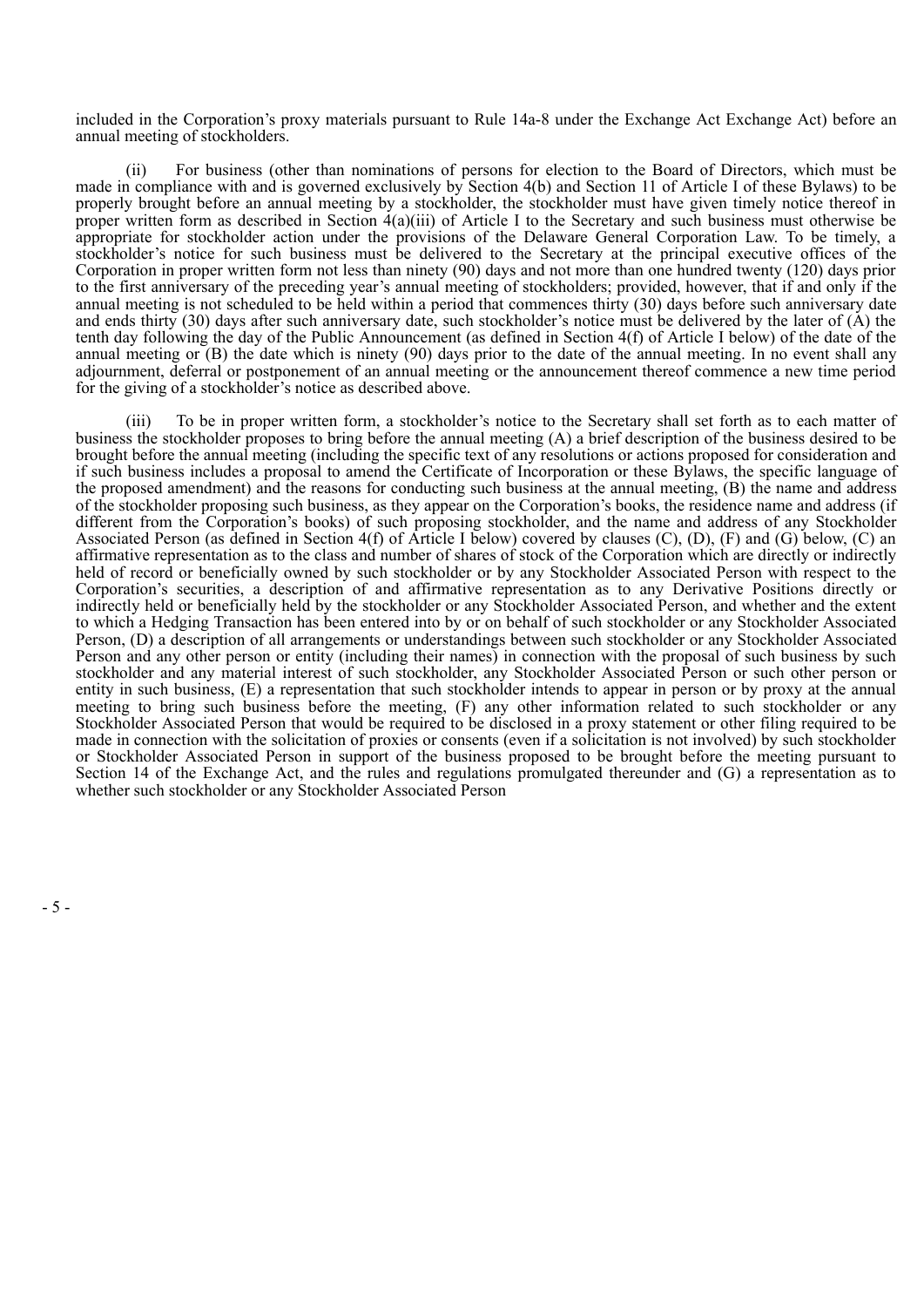intends to solicit, directly or indirectly, a proxy from holders of at least the percentage of the Corporation's outstanding shares required to approve the proposal or otherwise to solicit proxies from stockholders in support of the proposal. In addition, any stockholder who submits a notice pursuant to this Section 4(a) of Article I is required to update and supplement the information disclosed in such notice, if necessary, in accordance with Section 4(d) of Article I.

Notwithstanding anything in these Bylaws to the contrary, no business (other than nominations of persons for election to the Board of Directors, which must be made in compliance with and is governed exclusively by Section 4(b) and Section 11 of Article I of these Bylaws) shall be conducted at an annual meeting except in accordance with the procedures set forth in this Section 4(a) of Article I. At an annual meeting, the chairman of the meeting shall determine, if the facts warrant, that business was not properly brought before the meeting and in accordance with the provisions prescribed by these Bylaws, and if the chairman should so determine, the chairman shall so declare to the meeting, and any such business not properly brought before the meeting shall not be transacted.

(b) Nominations at Annual Meetings of Stockholders.

(i) Only persons who are nominated in accordance and compliance with the procedures set forth in this Section 4(b) or Section 11 of Article I of these Bylaws shall be eligible for election to the Board of Directors at an annual meeting of stockholders.

(ii) Nominations of persons for election to the Board of Directors of the Corporation may be made at an annual meeting of stockholders only (A) by or at the direction of the Board of Directors, (B) by any stockholder of the Corporation who (1) was a stockholder of record at the time of giving of notice provided for in this Section 4(b)(ii) of Article I and at the time of the meeting,  $(2)$  is entitled to vote at the meeting and  $(3)$  complies with the notice procedures set forth in this Section 4(b)(ii) of Article I, or (C) by any stockholder of the Corporation pursuant to Section 11 of Article I of these Bylaws. For nominations to be properly brought by a stockholder at an annual meeting of stockholders pursuant to this Section 4(b) of Article I, the stockholder must have given timely notice thereof in proper written form as described in Section 4(b)(iii) of Article I to the Secretary. To be timely, a stockholder's notice for the nomination of persons for election to the Board of Directors pursuant to this Section 4(b) must be delivered to the Secretary at the principal executive offices of the Corporation in proper written form not less than ninety (90) days and not more than one hundred twenty (120) days prior to the first anniversary of the preceding year's annual meeting of stockholders; provided, however, that if and only if the annual meeting is not scheduled to be held within a period that commences thirty (30) days before such anniversary date and ends thirty (30) days after such anniversary date, such stockholder's notice must be delivered by the later of  $(\check{Y})$  the tenth day following the day of the Public Announcement of the date of the annual meeting or  $(Z)$  the date which is ninety (90) days prior to the date of the annual meeting. In no event shall any adjournment, deferral or postponement of an annual meeting or the announcement thereof commence a new time period for the giving of a stockholder's notice as described above.

(iii) To be in proper written form, a stockholder's notice for the nomination of persons for election to the Board of Directors shall set forth (A) as to each person whom the stockholder proposes to nominate for election or re-election as a director of the Corporation, (1) the name, age, business address and residence address of the person, (2) the principal occupation or employment of the person, (3) the class or series and number of shares of capital stock of the Corporation which are directly or indirectly owned

- 6 -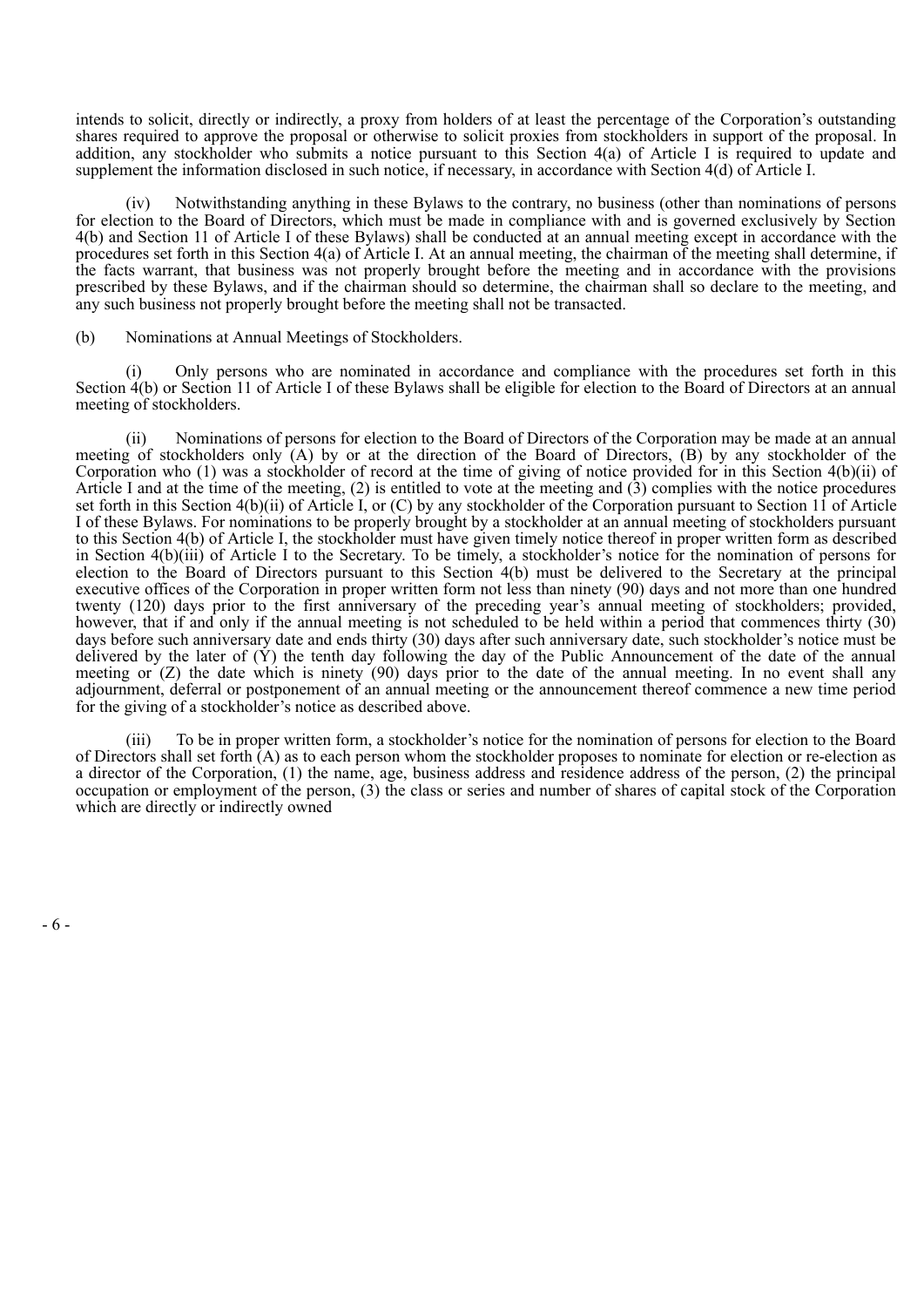beneficially or of record by the person, (4) the date such shares were acquired and the investment intent of such acquisition and (5) any other information relating to the person that would be required to be disclosed in a proxy statement or other filings required to be made in connection with the solicitation of proxies or consents for a contested election of directors (even if an election contest or proxy solicitation is not involved), or is otherwise required, pursuant to Section 14 of the Exchange Act, and the rules and regulations promulgated thereunder (including such person's written consent to being named in the proxy statement as a nominee, if applicable, and to serving if elected); and (B) as to the stockholder giving the notice (1) the name and address of such stockholder, as they appear on the Corporation's books, the residence name and address (if different from the Corporation's books) of such proposing stockholder, and the name and address of any Stockholder Associated Person covered by clauses  $(2)$ ,  $(3)$ ,  $(5)$  and  $(6)$  below,  $(2)$  the class and number of shares of stock of the Corporation which are directly or indirectly held of record or beneficially owned by such stockholder or by any Stockholder Associated Person with respect to the Corporation's securities, a description of any Derivative Positions directly or indirectly held or beneficially held by the stockholder or any Stockholder Associated Person, and whether and the extent to which a Hedging Transaction has been entered into by or on behalf of such stockholder or any Stockholder Associated Person,  $(\overline{3})$  a description of all arrangements or understandings (including financial transactions and direct or indirect compensation) between such stockholder or any Stockholder Associated Person and each proposed nominee and any other person or entity (including their names) pursuant to which the nomination(s) are to be made by such stockholder, (4) a representation that such stockholder intends to appear in person or by proxy at the meeting to nominate the persons named in its notice, (5) any other information relating to such stockholder or any Stockholder Associated Person that would be required to be disclosed in a proxy statement or other filings required to be made in connection with the solicitation of proxies or consents for a contested election of directors (even if an election contest or proxy solicitation is not involved), or otherwise required, pursuant to Section 14 of the Exchange Act, and the rules and regulations promulgated thereunder, and  $(6)$  a representation as to whether such stockholder or any Stockholder Associated Person intends to solicit, directly or indirectly, a proxy from the holders of a sufficient number of the Corporation's outstanding shares reasonably believed by the stockholder or any Stockholder Associated Person, as the case may be, to elect each proposed nominee or otherwise to solicit proxies from stockholders in support of the nomination. In addition, any stockholder who submits a notice pursuant to this Section 4(b) of Article I is required to update and supplement the information disclosed in such notice, if necessary, in accordance with Section 4(d) of Article I. At an annual meeting, the chairman of the meeting shall determine, if the facts warrant, that a nomination was not made in accordance with the procedures prescribed by these Bylaws, and if the chairman should so determine, the chairman shall so declare to the meeting, and the defective nomination shall be disregarded.

(iv) Notwithstanding anything in the third sentence of Section 4(b)(ii) of Article I of these Bylaws to the contrary, if the number of directors to be elected to the Board of Directors is increased and there is no Public Announcement naming all of the nominees for director or specifying the size of the increased Board of Directors made by the Corporation at least 100 days prior to the first anniversary of the preceding year's annual meeting, a stockholder's notice required by Section 4(b)(ii) of Article I of these Bylaws shall also be considered timely, but only with respect to nominees for any new positions created by such increase, if it shall be delivered to the Secretary at the principal executive offices of the Corporation not later than the close of business on the tenth day following the day on which such Public Announcement is first made by the Corporation.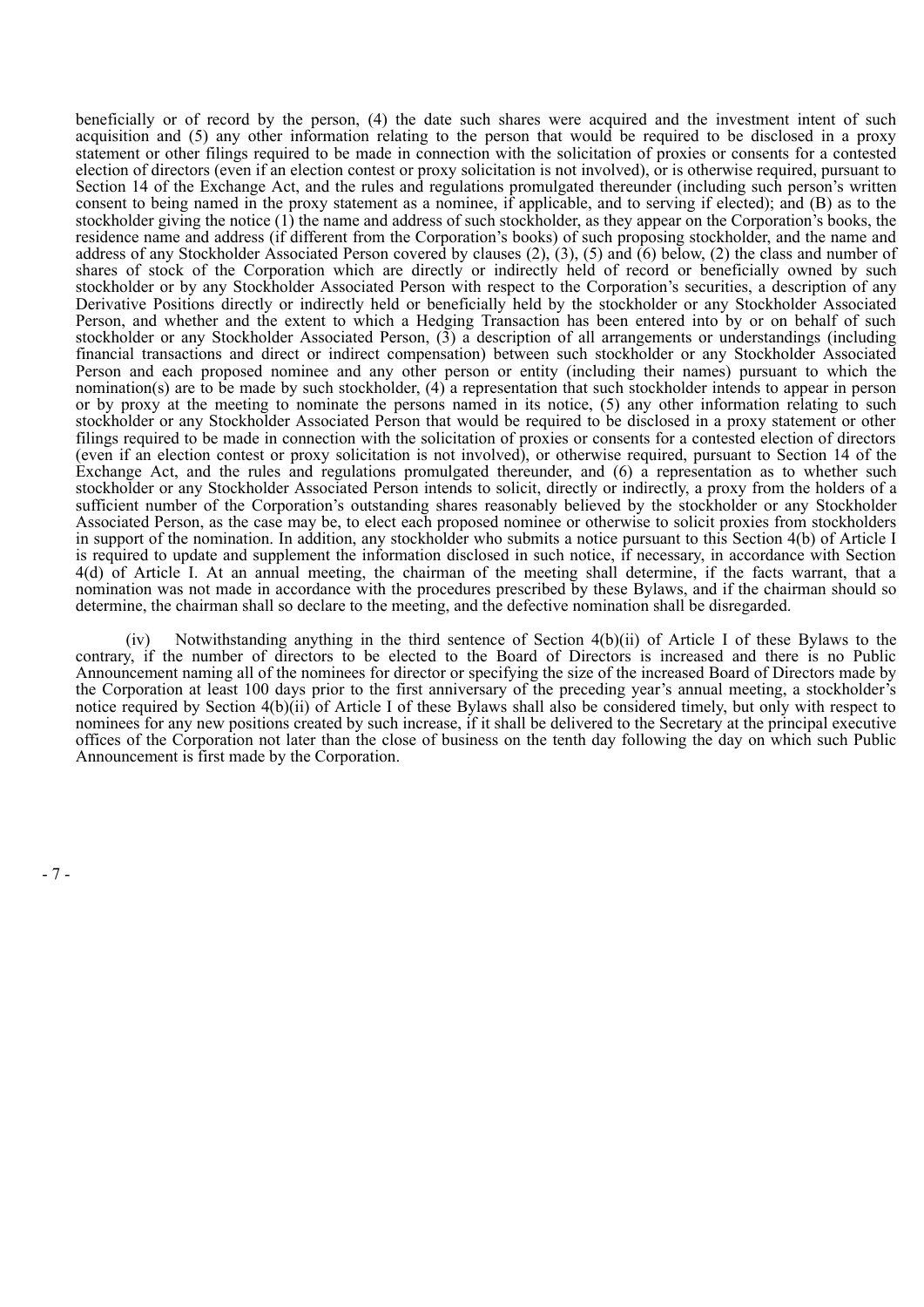(c) Special Meetings of Stockholders*.* Only such business shall be conducted at a special meeting of stockholders as shall have been brought before the meeting pursuant to the notice of a special meeting called pursuant to and in accordance with Section 2 of Article I hereof. Only persons who are nominated in accordance and compliance with the procedures set forth in this Section 4(c) of Article I shall be eligible for election to the Board of Directors at a special meeting of stockholders at which directors are to be elected. Nominations of persons for election to the Board of Directors may be made at a special meeting of stockholders at which directors are to be elected pursuant to the notice of meeting only (i) by or at the direction of the Board of Directors or (ii) provided that directors are to be elected at a special meeting called pursuant to and accordance with Section 2 of Article I hereof, by any stockholder of the Corporation who (A) was a stockholder of record at the time of giving of notice provided for in this Section 4(c) of Article I and at the time of the special meeting, (B) is entitled to vote at the meeting and (C) complies with the notice procedures provided for in this Section 4(c) of Article I. For the avoidance of doubt, subject to Section 2 of Article I hereof, the foregoing clause (ii) of this Section 4(c) of Article I shall be the exclusive means for a stockholder to propose nominations of persons for election to the Board of Directors at a special meeting of stockholders at which directors are to be elected. For nominations to be properly brought by a stockholder at a special meeting of stockholders, the stockholder must have given timely notice thereof in proper written form as described in this Section 4(c) of Article I to the Secretary. To be timely, subject to Section 2 of Article I hereof, a stockholder's notice for the nomination of persons for election to the Board of Directors must be delivered to the Secretary at the principal executive offices of the Corporation not earlier than the  $120<sup>th</sup>$  day prior to such special meeting and not later than the close of business on the later of the  $90<sup>th</sup>$  day prior to such special meeting or the tenth day following the day on which a Public Announcement is made of the date of the special meeting and of the nominees proposed by the Board of Directors to be elected at such meeting. In no event shall any adjournment, deferral or postponement of a special meeting or the announcement thereof commence a new time period for the giving of a stockholder's notice as described above. To be in proper written form, such stockholder's notice shall set forth all of the information required by, and otherwise be in compliance with, Section 4(b)(iii) of Article I of these Bylaws. In addition, any stockholder who submits a notice pursuant to this Section 4(c) of Article I is required to update and supplement the information disclosed in such notice, if necessary, in accordance with Section 4(d) of Article I. At a special meeting, the chairman of the meeting shall, if the facts warrant, determine and declare to the meeting that a proposal or nomination was not made in accordance with the procedures prescribed by these Bylaws, and if the chairman should so determine, the chairman shall so declare to the meeting, and the defective proposal or nomination shall be disregarded. th th

(d) Update and Supplement of Stockholder's Notice. Any stockholder who submits a notice of proposal for business or nomination for election pursuant to this Section 4 of Article I is required to update and supplement the information disclosed in such notice, if necessary, so that the information provided or required to be provided in such notice shall be true and correct in all material respects as of the record date for determining the stockholders entitled to notice of the meeting of stockholders and as of the date that is ten (10) business days prior to such meeting of the stockholders or any adjournment or postponement thereof, and such update and supplement shall be delivered to the Secretary at the principal executive offices of the Corporation not later than five  $(5)$  business days after the record date for the meeting of stockholders (in the case of the update and supplement required to be made as of the record date), and not later than eight (8) business days prior to the date for the meeting of stockholders or any adjournment or postponement thereof (in the case of the update and supplement required to be made as of ten (10) business days prior to the meeting of stockholders or any adjournment or postponement thereof).

(e) Requirements of Exchange Act. In addition to the foregoing provisions of this Section 4 of Article I, a stockholder shall also comply with all applicable requirements of the

- 8 -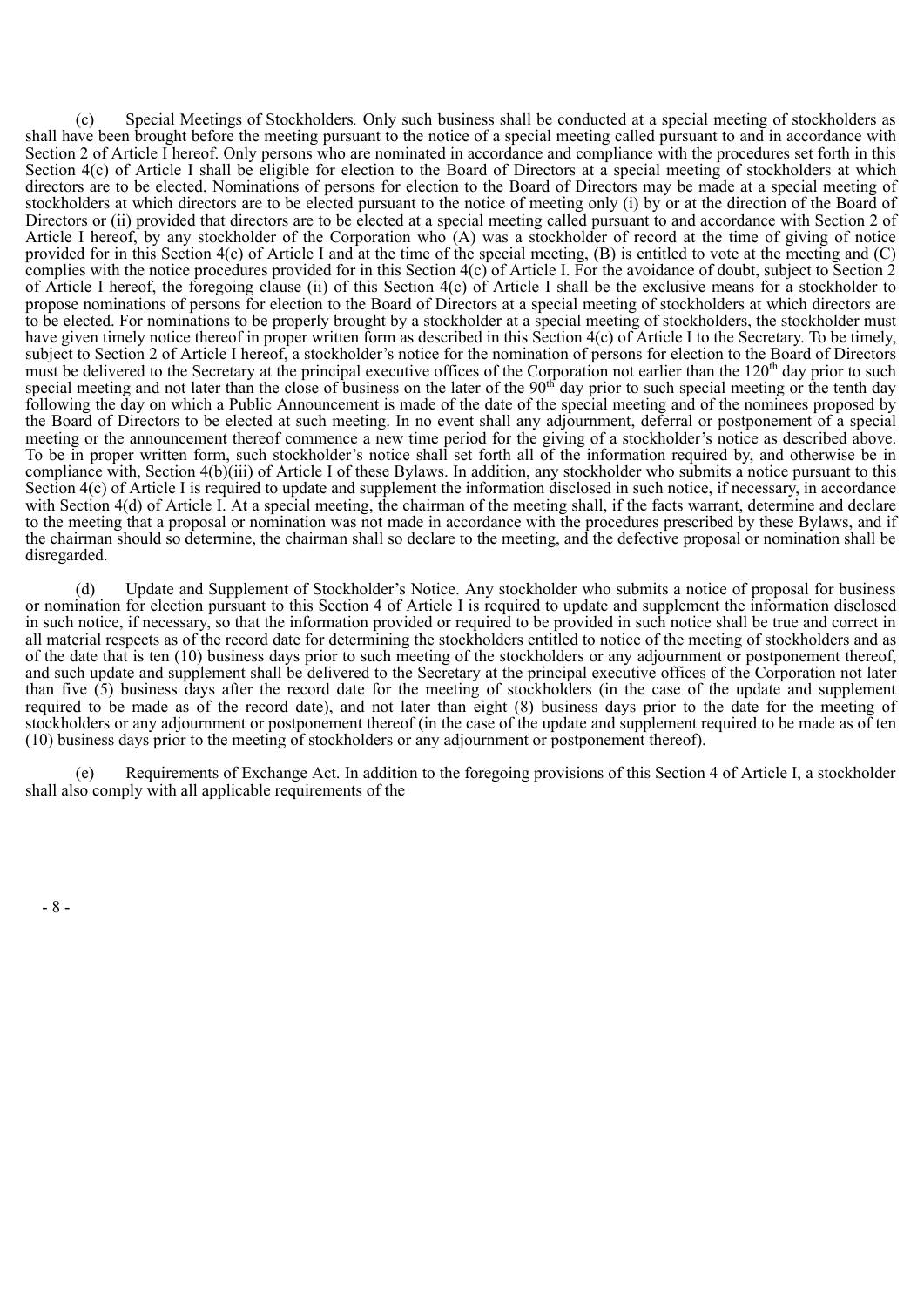Exchange Act, and the rules and regulations thereunder with respect to the matters set forth in these Bylaws; provided, however, that any references in these Bylaws to the Exchange Act, or the rules and regulations promulgated thereunder, are not intended to and shall not limit the requirements of these Bylaws applicable to proposals as to any other business to be considered pursuant to these Bylaws regardless of the stockholder's intent to utilize Rule 14a-8 promulgated under the Exchange Act. Nothing in this Section 4 of Article I shall be deemed to affect any rights (i) of stockholders to request inclusion of proposals in the Corporation's proxy statement pursuant to Rule 14a-8 promulgated under the Exchange Act or (ii) of the holders of any series of preferred stock if and to the extent provided for herein or by law or the Certificate of Incorporation.

(f) Definitions. For purposes of this Section 4 of Article I of these Bylaws, the term:

(i) "Derivative Positions" means, with respect to a stockholder or any Stockholder Associated Person, any derivative positions including, without limitation, any short position, profits interest, option, warrant, convertible security, stock appreciation right, or similar right with an exercise or conversion privilege or a settlement payment or mechanism at a price related to any class or series of shares of the Corporation or with a value derived in whole or in part from the value of any class or series of shares of the Corporation, whether or not such instrument or right shall be subject to settlement in the underlying class or series of capital stock of the Corporation or otherwise and any performance-related fees to which such stockholder or any Stockholder Associated Person is entitled based, directly or indirectly, on any increase or decrease in the value of shares of capital stock of the Corporation;

(ii) "Hedging Transaction" means, with respect to a stockholder or any Stockholder Associated Person, any hedging or other transaction (such as borrowed or loaned shares) or series of transactions, or any other agreement, arrangement or understanding, the effect or intent of which is to increase or decrease the voting power or economic or pecuniary interest of such stockholder or any Stockholder Associated Person with respect to the Corporation's securities;

(iii) "Public Announcement" means disclosure in a press release reported by the Dow Jones News Service, Associated Press, Business Wire, PR Newswire or comparable news service or in a document publicly filed by the Corporation with the Securities and Exchange Commission pursuant to Sections 13, 14 or 15(d) of the Exchange Act; and

(iv) "Stockholder Associated Person" of any stockholder means (A) any person controlling, directly or indirectly, or acting in concert with, such stockholder, (B) any beneficial owner of shares of stock of the Corporation owned of record or beneficially by such stockholder or (C) any person directly or indirectly controlling, controlled by or under common control with such Stockholder Associated Person.

# Section 5. Ouorum.

At any meeting of the stockholders, the holders of a majority of the voting power of all of the shares of the stock entitled to vote at the meeting, present in person or by proxy, shall constitute a quorum for all purposes, unless or except to the extent that the presence of a larger number may be required by law, the Certificate of Incorporation or by the rules of any stock exchange upon which the Corporation's securities are listed. Where a separate vote by a class or classes or series is required, a majority of the voting power of the shares of such class or classes or series present in person or represented by proxy shall constitute a quorum entitled to take action with respect to that vote on that matter.

- 9 -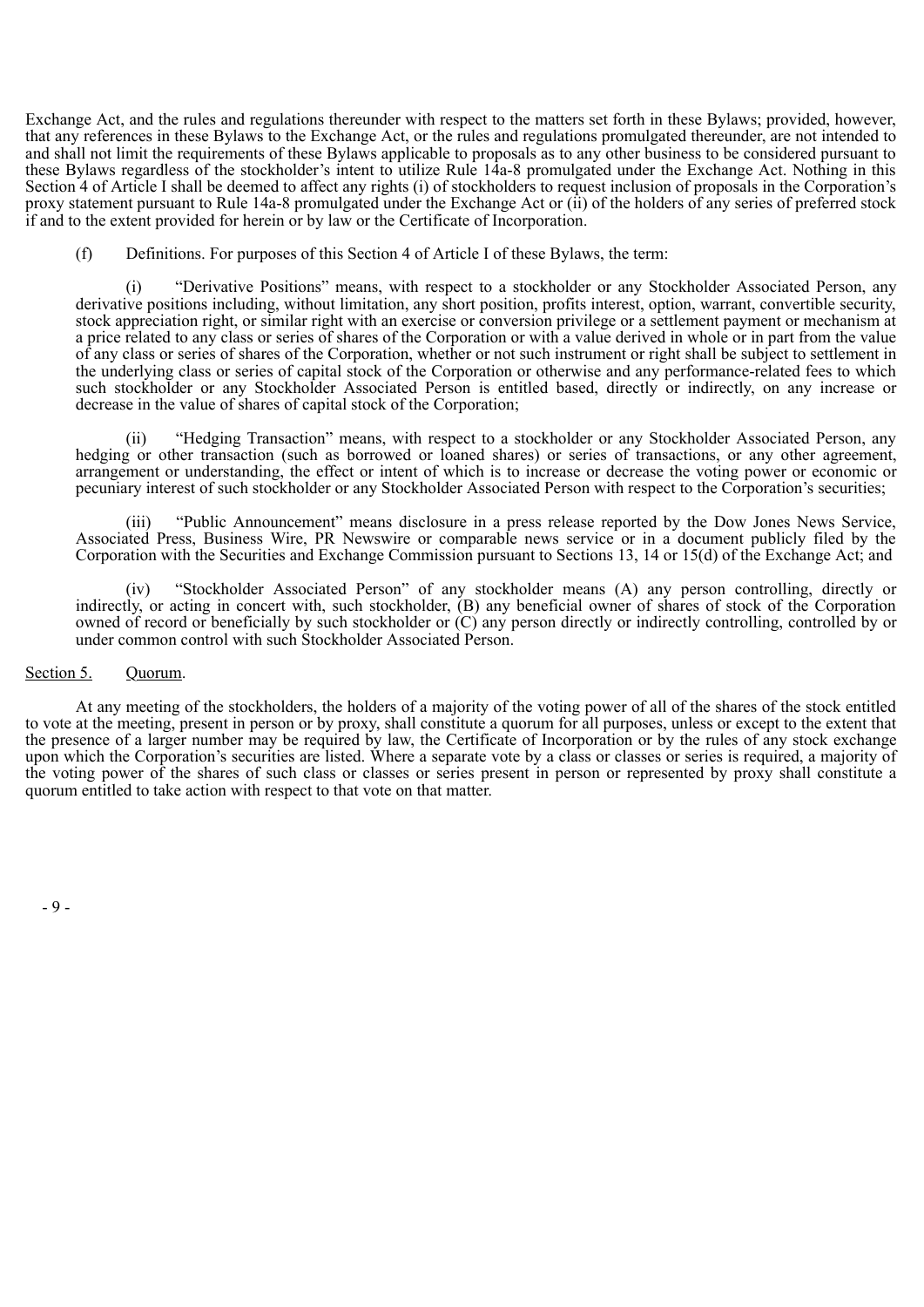If a quorum shall fail to attend any meeting, the chairman of the meeting or the holders of a majority of the voting power present in person or by proxy may adjourn the meeting to another place, date, or time.

#### Section 6. Organization.

Such person as the Board of Directors may have designated or, in the absence of such a person, the Chairman of the Board of Directors or, in his or her absence, the Chief Executive Officer of the Corporation or, in his or her absence, such person as may be chosen by the holders of a majority of the voting power of the shares entitled to vote who are present, in person or by proxy, shall call to order any meeting of the stockholders and act as chairman of the meeting. The Secretary of the Corporation shall act as the secretary of the meeting; provided that in the absence of the Secretary of the Corporation, the secretary of the meeting shall be such person as the chairman of the meeting appoints.

#### Section 7. Conduct of Business.

The Board of Directors may adopt by resolution such rules, regulations and procedures for the conduct of any meeting of stockholders as it shall deem appropriate. Except to the extent inconsistent with such rules, regulations and procedures as adopted by the Board of Directors, the chairman of any meeting of stockholders shall have the power to adjourn the meeting to another place, date and time, and shall have the right and authority to prescribe such rules, regulations and procedures, which need not be in writing, and to do all such acts as, in the judgment of such chairman, are appropriate for the proper conduct of the meeting and to maintain order and safety. Such rules, regulations or procedures, whether adopted by the Board of Directors or prescribed by the chairman of the meeting, may include, without limitation, the following: (i) the establishment of an agenda or order of business for the meeting; (ii) rules and procedures for maintaining order at the meeting and the safety of those present; (iii) limitations on attendance at or participation in the meeting to stockholders of record of the Corporation, their duly authorized and constituted proxies or such other persons as shall be determined; (iv) restrictions on entry to the meeting after the time fixed for the commencement thereof; (v) rules and procedures governing speeches and debate, including, without limitation, procedures for access to microphones and limitations on time allotted to questions or comments by participants; and (vi) restrictions on dissemination of solicitation materials and use of audio or visual recording devices at the meeting. Unless and to the extent determined by the Board of Directors or the chairman of the meeting, meetings of stockholders shall not be required to be held in accordance with the rules of parliamentary procedure.

#### Section 8. Proxies and Voting.

At any meeting of the stockholders, every stockholder entitled to vote may vote in person or by proxy authorized by an instrument in writing or by a transmission permitted by law filed in accordance with the procedure established for the meeting. Any copy, facsimile telecommunication or other reliable reproduction of the writing or transmission created pursuant to this paragraph may be substituted or used in lieu of the original writing or transmission for any and all purposes for which the original writing or transmission could be used, provided that such copy, facsimile telecommunication or other reproduction shall be a complete reproduction of the entire original writing or transmission.

The chairman of the meeting of stockholders shall announce at the meeting when the polls for each matter to be voted upon at the meeting will be opened and closed. After the polls close, no ballots, proxies or votes or any revocations or changes thereto may be accepted.

 $-10-$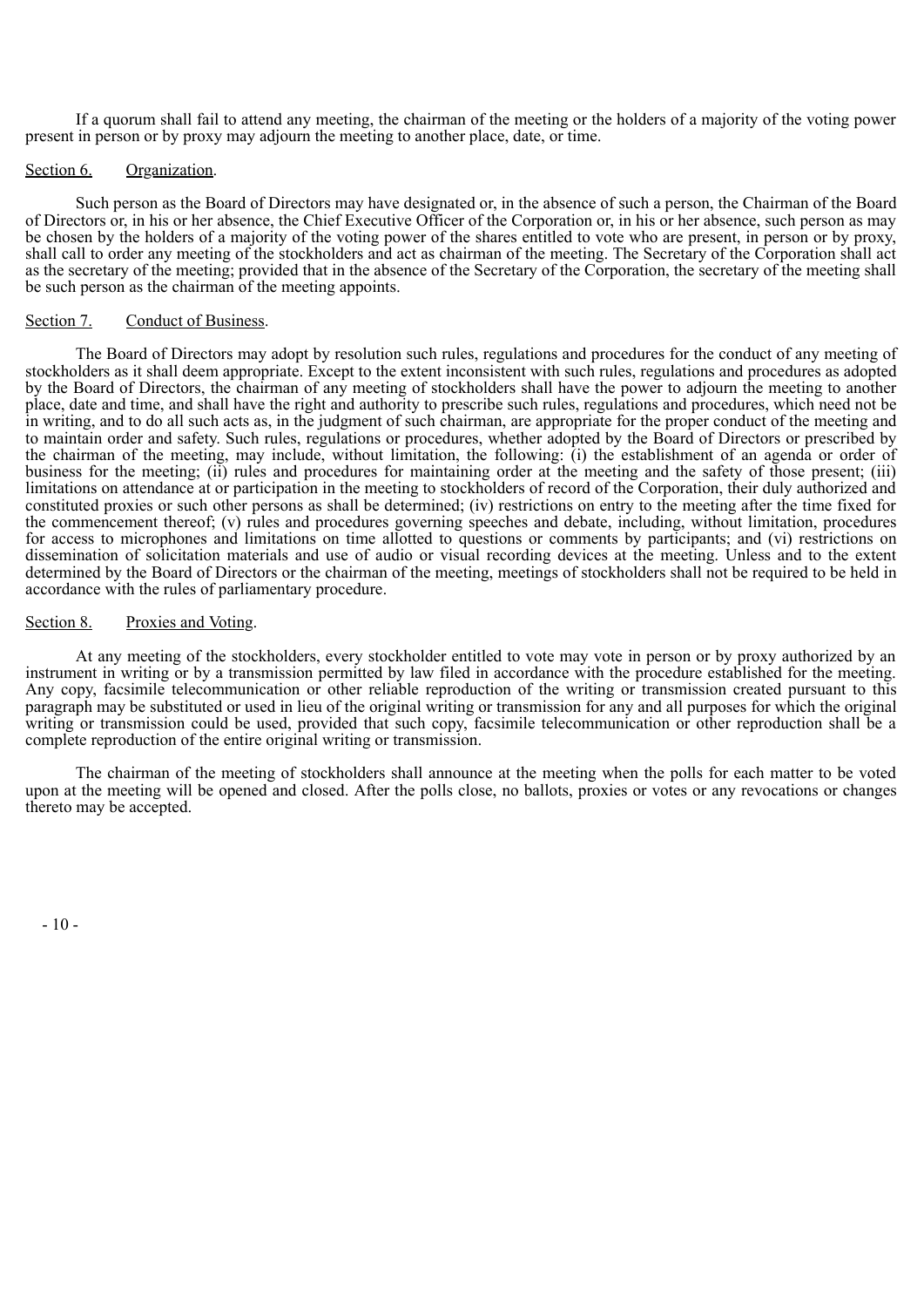The Board of Directors or Chairman of the Board of Directors may, and to the extent required by law, shall, in advance of any meeting of stockholders, appoint one or more inspectors to act at the meeting and make a written report thereof. The Corporation may designate one or more alternate inspectors to replace any inspector who fails to act. If no inspector or alternate is able to act at a meeting of stockholders, the person presiding at the meeting may, and to the extent required by law, shall, appoint one or more inspectors to act at the meeting. Unless otherwise required by law or the Certificate of Incorporation, inspectors may be officers, employees or agents of the Corporation. Each inspector, before entering upon the discharge of his or her duties, shall take and sign an oath faithfully to execute the duties of inspector with strict impartiality and according to the best of his or her ability. Every vote taken by ballots shall be counted by a duly appointed inspector or inspectors. The inspector shall have the duties prescribed by law and shall take charge of the polls and, when the vote is completed, shall make a certificate of the result of the vote taken and of such other facts as may be required by law.

Except as otherwise required by law, the Certificate of Incorporation or the rules of any stock exchange upon which the Corporation's securities are listed, all matters (other than the election of directors, which is governed by Section 1 of Article II) shall be determined by a majority of the votes cast affirmatively or negatively.

#### Section 9. Action without a Meeting. Stockholders of the Corporation may not take any action by written consent in lieu of a meeting.

#### Section 10. Stock List.

The Secretary shall, at least 10 days before every meeting of stockholders, prepare and make a complete list of stockholders entitled to vote at any meeting of stockholders, provided, however, if the record date for determining the stockholders entitled to vote is less than 10 days before the meeting date, the list shall reflect the stockholders entitled to vote as of the 10th day before the meeting date, arranged in alphabetical order for each class of stock and showing the address of each such stockholder and the number of shares registered in his or her name. Such list shall be open to the examination of any stockholder for any purpose germane to the meeting for a period of at least 10 days prior to the meeting in the manner provided by law.

A stock list shall also be open to the examination of any stockholder during the whole time of the meeting as provided by law. This list shall presumptively determine (a) the identity of the stockholders entitled to examine such stock list and to vote at the meeting and (b) the number of shares held by each of them.

# Section 11. Proxy Access.

(a) Inclusion of Stockholder Nominee in Corporation's Proxy Materials. Whenever the Board of Directors solicits proxies with respect to the election of directors at an annual meeting of stockholders, subject to the provisions of this Section 11 of Article I, the Corporation shall include in its proxy statement for such annual meeting, in addition to any persons nominated for election by or at the direction of the Board of Directors (or any duly authorized committee thereof), the name, together with the Required Information (as defined below), of any person nominated for election (the "Stockholder Nominee") to the Board of Directors by a stockholder or group of no more than twenty five (25) stockholders (counting as one stockholder, for this purpose, any two (2) or more funds under common management and sharing a common investment adviser) that satisfies the requirements of this Section 11 of Article I (the "Eligible Stockholder") and that expressly elects at the time of providing the notice required by this Section 11 of Article I to have such nominee included in the Corporation's proxy materials pursuant to this Section 11 of Article I. For purposes of this Section 11 of Article I, the "Required Information" that the Corporation will include in its proxy statement is (i) the

- 11 -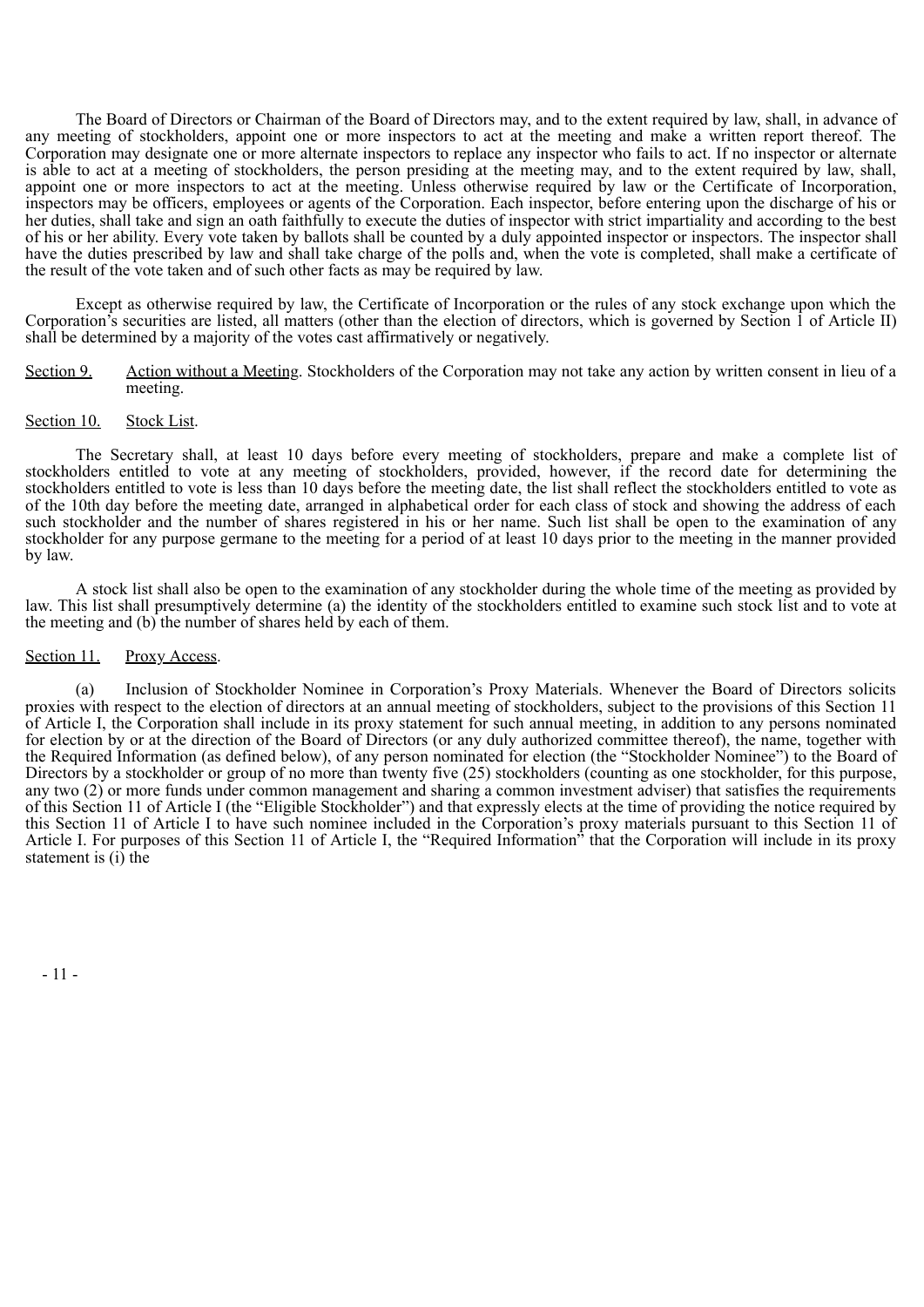information provided to the Secretary of the Corporation concerning the Stockholder Nominee and the Eligible Stockholder that the Corporation determines is required to be disclosed in the Corporation's proxy statement pursuant to Section 14 of the Exchange Act and the rules and regulations promulgated thereunder, and (ii) if the Eligible Stockholder so elects, a Supporting Statement (as defined in Section 11(g) hereof). Subject to the provisions of this Section 11 of Article I, the name of any Stockholder Nominee included in the Corporation's proxy statement for an annual meeting of stockholders shall also be set forth on the form of proxy distributed by the Corporation in connection with such annual meeting. For the avoidance of doubt, and any other provision of these Bylaws notwithstanding, the Corporation may in its sole discretion solicit against, and include in the proxy statement its own statements or other information relating to, any Eligible Stockholder or Stockholder Nominee. This Section 11 of Article I provides the exclusive method for a stockholder to include nominees for election to the Board of Directors in the Corporation's proxy materials.

Notice of Proxy Access Nomination. In addition to any other applicable requirements, for a Stockholder Nominee to be eligible for inclusion in the Corporation's proxy materials pursuant to this Section 11 of Article I, the Eligible Stockholder must give timely notice of such nomination (the "Notice of Proxy Access Nomination") in proper written form to the Secretary of the Corporation. To be timely, the Notice of Proxy Access Nomination must be delivered to the Secretary at the principal executive offices of the Corporation in proper written form not less than 120 or more than 150 days prior to the first anniversary of the date on which the Corporation first mailed its proxy materials with respect to the preceding year's annual meeting; provided, however, that, if and only if the annual meeting is not scheduled to be held within a period that commences thirty  $(30)$ days before such anniversary date and ends thirty (30) days after such anniversary date, or if no annual meeting was held in the preceding year, notice by the Eligible Stockholder must be so received not later than the close of business on the later of (i) the 135th day before such annual meeting or (ii) the 10th day following the day on which Public Announcement (as defined in Section  $\vec{4}(f)$  of Article I) of the date of such meeting is first made by the Corporation. In no event shall any adjournment, deferral or postponement of an annual meeting or the Public Announcement thereof commence a new time period for the giving of an Eligible Stockholder's Notice of Proxy Access Nomination pursuant to this Section 11 of Article I.

Permitted Number of Stockholder Nominees. The maximum number of Stockholder Nominees nominated by all Eligible Stockholders that will be included in the Corporation's proxy materials with respect to an annual meeting of stockholders (the "Permitted Number") shall be the greater of (i) two (2) or (ii) twenty-five percent (25%) of the number of directors in office as of the last day on which a Notice of Proxy Access Nomination may be delivered pursuant to and in accordance with this Section 11 of Article I (the "Final Proxy Access Nomination Date") or, if such amount is not a whole number, the closest whole number below twenty-five percent (25%); provided, however, that the Permitted Number for any particular annual meeting shall be reduced by:

(i) the number of individuals nominated by an Eligible Stockholder for inclusion in the Corporation's proxy materials pursuant to this Section 11 of Article I whose nominations are subsequently withdrawn,

the number of individuals nominated by an Eligible Stockholder for inclusion in the Corporation's proxy materials pursuant to this Section 11 of Article I whom the Board of Directors decides to nominate for election to the Board of Directors,

(iii) the number of nominees recommended by the Board of Directors who will be included in the Corporation's proxy materials pursuant to an agreement, arrangement or other understanding with a stockholder or group of stockholders (other than any such

- 12 -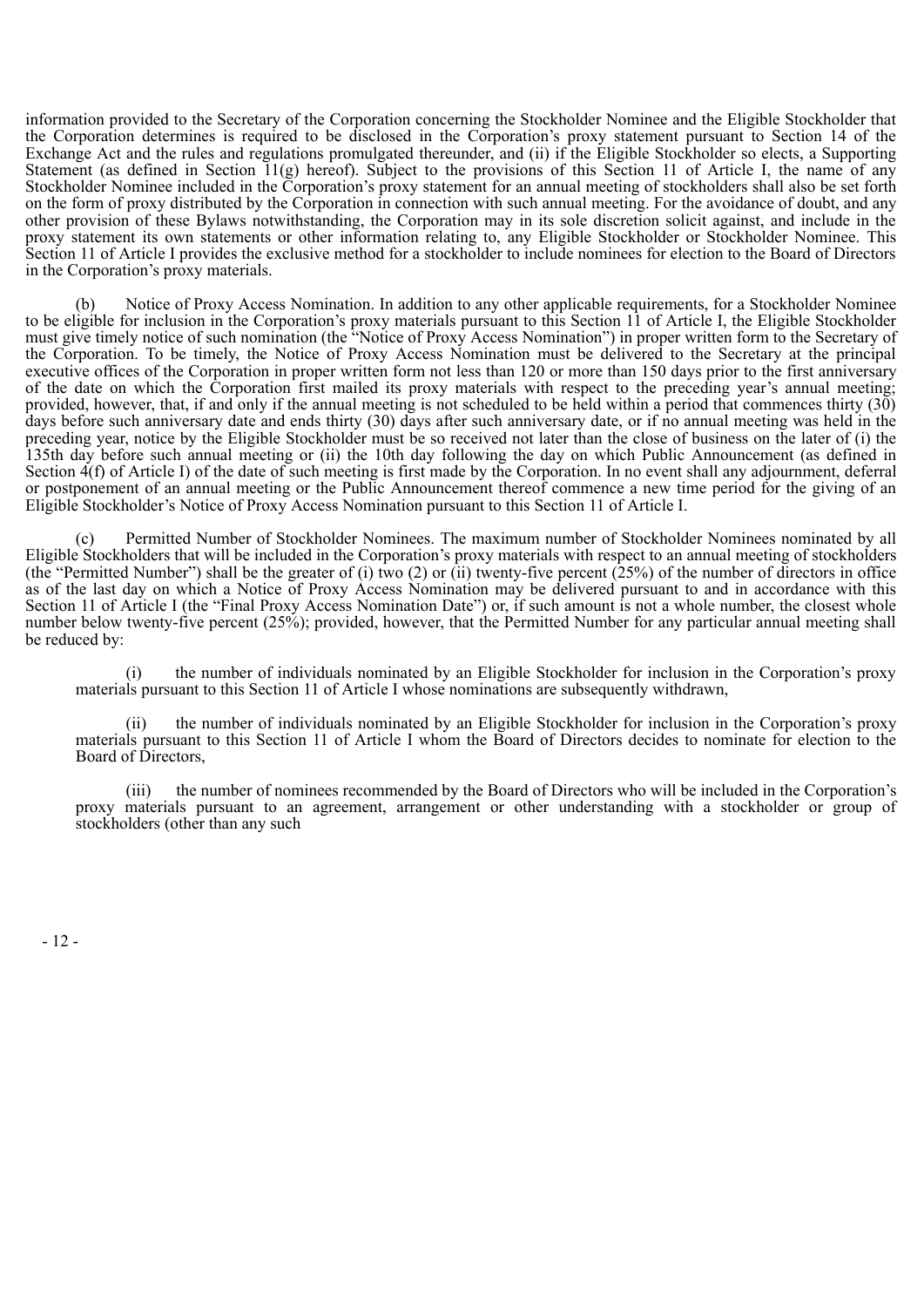agreement, arrangement or understanding entered into in connection with an acquisition of stock from the Corporation by such stockholder or group of stockholders),

(iv) the number of directors serving on the Board of Directors as of the Final Proxy Access Nomination Date who were previously included in the Corporation's proxy materials as a Stockholder Nominee (including any individual counted as a Stockholder Nominee pursuant to the preceding clause (ii)) during the prior two stockholder meetings at which directors were elected, and

the number of individuals for whom the Secretary of the Corporation shall have received one or more valid stockholder's notices (whether or not subsequently withdrawn) relating to the nomination of such individuals for election to the Board of Directors pursuant to Section 4(b) of Article I.

In the event that one or more vacancies occurs on the Board of Directors for any reason after the Final Proxy Access Nomination Date but on or before the date of the annual meeting and the Board of Directors resolves to reduce the number of directors on the Board of Directors in connection therewith, the Permitted Number shall be calculated based on the number of directors on the Board of Directors as so reduced. Any Eligible Stockholder submitting more than one Stockholder Nominee for inclusion in the Corporation's proxy materials pursuant to this Section 11 of Article I shall rank such Stockholder Nominees based on the order in which the Eligible Stockholder desires such Stockholder Nominees to be selected for inclusion in the Corporation's proxy materials in the event that the total number of Stockholder Nominees submitted by Eligible Stockholders pursuant to this Section 11 of Article I exceeds the Permitted Number. In the event that the number of Stockholder Nominees submitted by Eligible Stockholders pursuant to this Section 11 of Article I exceeds the Permitted Number, the highest ranking Stockholder Nominee who meets the requirements of this Section 11 of Article I from each Eligible Stockholder will be selected for inclusion in the Corporation's proxy materials until the Permitted Number is reached, going in order of the amount (largest to smallest) of shares of common stock of the Corporation each Eligible Stockholder disclosed as owned in its Notice of Proxy Access Nomination. If the Permitted Number is not reached after the highest ranking Stockholder Nominee who meets the requirements of this Section 11 of Article I from each Eligible Stockholder has been selected, then the next highest ranking Stockholder Nominee who meets the requirements of this Section 11 of Article I from each Eligible Stockholder will be selected for inclusion in the Corporation's proxy materials, and this process will continue as many times as necessary, following the same order each time, until the Permitted Number is reached.

(d) Eligible Stockholder Requirements. In order to make a nomination pursuant to this Section 11 of Article I, an Eligible Stockholder must have owned (as defined below) at least three percent  $(3\%)$  of the Corporation's outstanding common stock (the "Required Shares") continuously for at least three (3) years (the "Minimum Holding Period") as of both the date the Notice of Proxy Access Nomination is received by the Secretary of the Corporation in accordance with this Section 11 of Article I and the record date for the determination of stockholders entitled to vote at the annual meeting, and must continue to own the Required Shares through the date of the annual meeting. For purposes of this Section 11 of Article I, an Eligible Stockholder shall be deemed to "own" only those outstanding shares of common stock of the Corporation as to which the stockholder possesses both (i) the full voting and investment rights pertaining to the shares and (ii) the full economic interest in (including the opportunity for profit from and risk of loss on) such shares; provided that the number of shares calculated in accordance with clauses (i) and (ii) shall not include any shares (x) sold by such stockholder or any of its affiliates in any transaction that has not been settled or closed, (y) borrowed by such stockholder or any of its affiliates for any purposes or purchased by such stockholder or any of its affiliates pursuant to an agreement to resell or (z) subject to any option, warrant, forward

- 13 -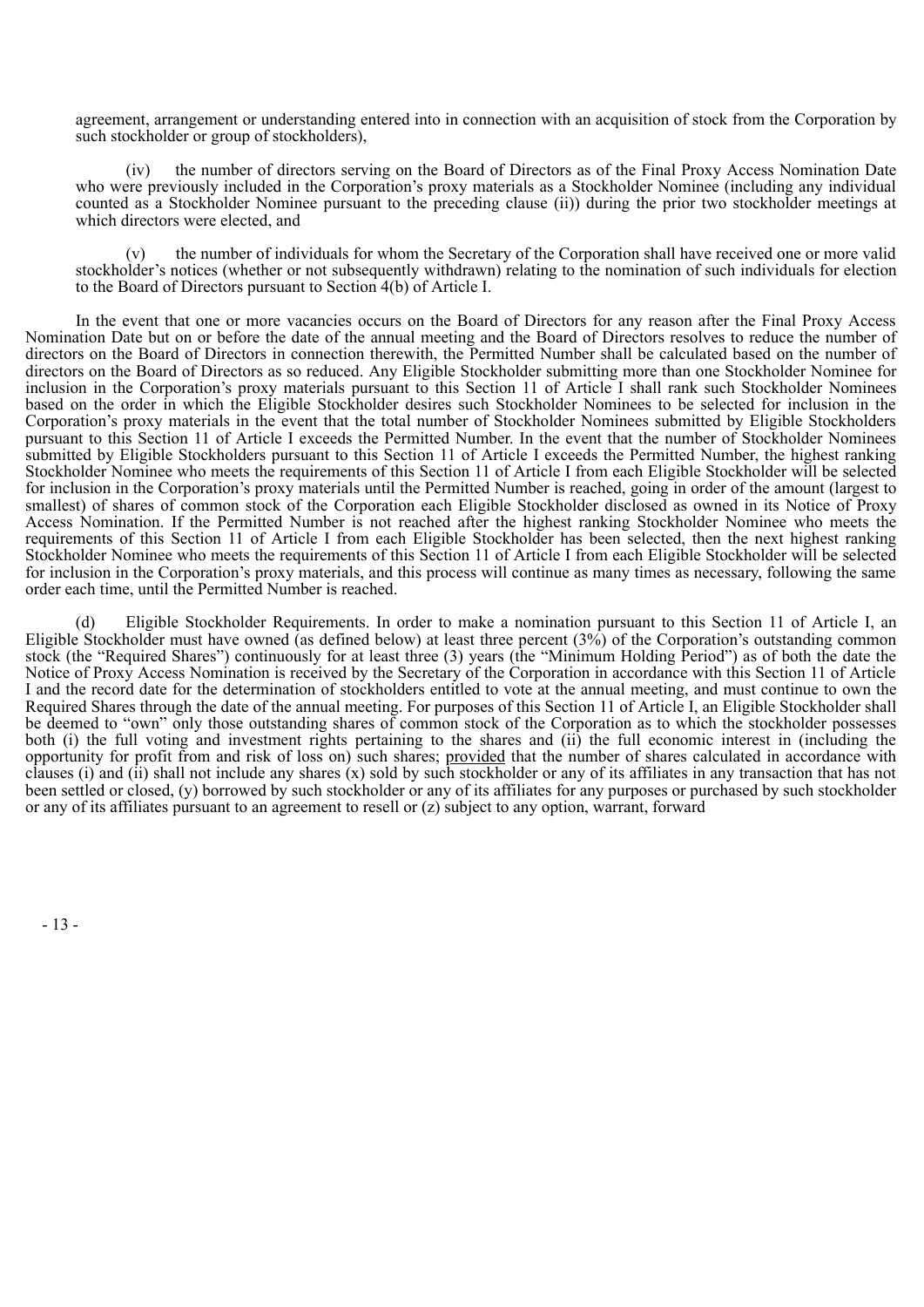contract, swap, contract of sale, other derivative or similar instrument or agreement entered into by such stockholder or any of its affiliates, whether any such instrument or agreement is to be settled with shares or with cash based on the notional amount or value of shares of outstanding common stock of the Corporation, in any such case which instrument or agreement has, or is intended to have, the purpose or effect of (1) reducing in any manner, to any extent or at any time in the future, such stockholder's or its affiliates' full right to vote or direct the voting of any such shares or (2) hedging, offsetting or altering to any degree any gain or loss realized or realizable from maintaining the full economic ownership of such shares by such stockholder or affiliate, but not including any hedging across a broad multi-industry investment portfolio solely with respect to currency risk, interest-rate risk or, using a broad index-based hedge, equity risk. A stockholder shall "own" shares held in the name of a nominee or other intermediary so long as the stockholder retains the right to instruct how the shares are voted with respect to the election of directors and possesses the full economic interest in the shares. A stockholder's ownership of shares shall be deemed to continue during any period in which (i) the stockholder has loaned such shares, provided that the stockholder has the power to recall such loaned shares before the record date for the meeting and includes in its Notice of Proxy Access Nomination an agreement that it (A) will promptly recall such loaned shares promptly upon being notified that any of its Shareholder Nominees will be included in the Corporation's proxy materials and prior to the record date for the meeting, and (B) will continue to hold such shares through the date of the annual meeting or (ii) the stockholder has delegated any voting power by means of a proxy, power of attorney or other instrument or arrangement that is revocable at any time by the stockholder. The terms "owned," "owning" and other variations of the word "own" shall have correlative meanings. For purposes of this Section 11 of Article I, the term "affiliate" or "affiliates" shall have the meaning ascribed thereto under the General Rules and Regulations under the Exchange Act.

Proper Form of Proxy Access Nomination. To be in proper written form for purposes of this Section 11 of Article I, the Notice of Proxy Access Nomination must include or be accompanied by the following:

(i) a written statement by the Eligible Stockholder certifying as to the number of shares it owns and has owned (as defined in Section 11(d) hereof) continuously during the Minimum Holding Period;

one or more written statements from the record holder of the Required Shares (and from each intermediary through which the Required Shares are or have been held during the Minimum Holding Period) verifying that, as of a date within seven (7) days prior to the date the Notice of Proxy Access Nomination is received by the Secretary of the Corporation, the Eligible Stockholder owns, and has owned continuously for the Minimum Holding Period, the Required Shares, and the Eligible Stockholder's agreement to provide to the Secretary of the Corporation (A) within ten (10) days after the record date for the determination of stockholders entitled to vote at the annual meeting, one or more written statements from the record holder and such intermediaries verifying the Eligible Stockholder's continuous ownership of the Required Shares through the record date and (B) immediate notice if the Eligible Stockholder ceases to own any of the Required Shares prior to the date of the annual meeting;

(iii) a copy of the Schedule 14N that has been or is concurrently being filed with the United States Securities and Exchange Commission as required by Rule 14a-18 under the Exchange Act;

(iv) the information and consent that would be required to be set forth in a stockholder's notice of a nomination pursuant to Section 4(b) of Article I of these

- 14 -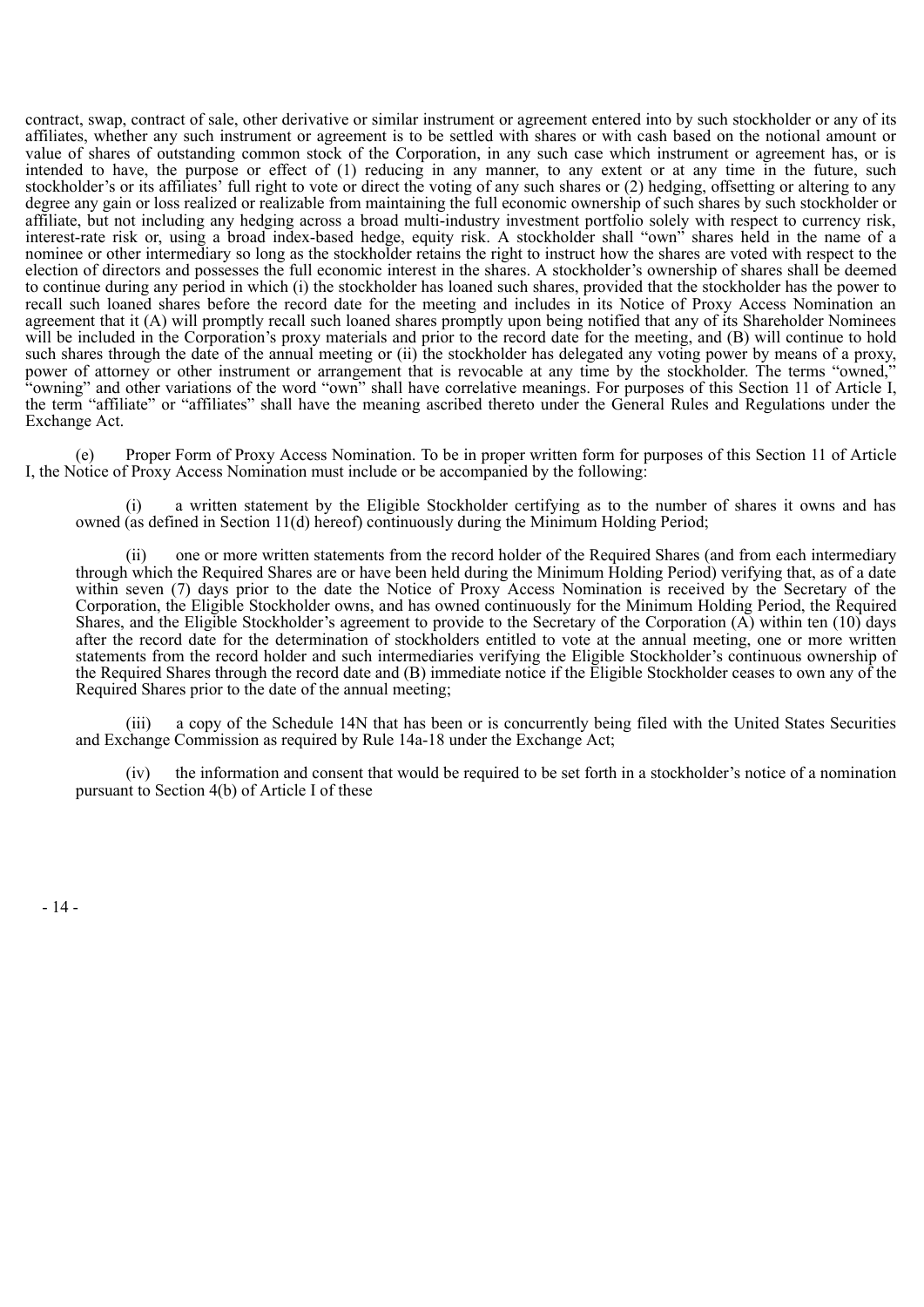Bylaws, together with the written consent of each Stockholder Nominee to being named in the proxy statement as a nominee and to serving as a director, if elected;

a representation that the Eligible Stockholder  $(A)$  will continue to hold the Required Shares through the date of the annual meeting, (B) acquired the Required Shares in the ordinary course of business and not with the intent to change or influence control of the Corporation, and does not presently have such intent, (C) has not nominated and will not nominate for election to the Board of Directors at the annual meeting any person other than the Stockholder Nominee(s) it is nominating pursuant to this Section 11 of Article I, (D) has not engaged and will not engage in, and has not and will not be a "participant" in another person's, "solicitation" within the meaning of Rule 14a-1(1) under the Exchange Act in support of the election of any person as a director at the annual meeting other than its Stockholder Nominee(s) or a nominee of the Board of Directors, (E) has not distributed and will not distribute to any stockholder of the Corporation any form of proxy for the annual meeting other than the form distributed by the Corporation, (F) has complied and will comply with all laws and regulations applicable to solicitations and the use, if any, of soliciting material in connection with the annual meeting, and (G) has provided and will provide facts, statements and other information in all communications with the Corporation and its stockholders that are or will be true and correct in all material respects and do not and will not omit to state a material fact necessary in order to make the statements made, in light of the circumstances under which they were made, not misleading;

(vi) an undertaking that the Eligible Stockholder agrees to (A) assume all liability resulting from any legal or regulatory violation arising out of the Eligible Stockholder's communications with the stockholders of the Corporation or relating to the information that the Eligible Stockholder provided to the Corporation and indemnify and hold harmless the Corporation and each of its directors, officers and employees individually from and against any liability, loss or damages in connection with any threatened or pending action, suit or proceeding, whether legal, administrative or investigative, against the Corporation or any of its directors, officers or employees relating to any legal or regulatory violation arising out of the Eligible Stockholder's communications with the stockholders of the Corporation or relating to the information that the Eligible Stockholder provided to the Corporation, or arising out of any activity by the Eligible Stockholder in connection with any such nomination and (B) file with the Securities and Exchange Commission any solicitation or other communication with the stockholders of the Corporation relating to the meeting at which its Stockholder Nominee(s) will be nominated, regardless of whether any such filing is required under Regulation 14A of the Exchange Act or whether any exemption from filing is available for such solicitation or other communication under Regulation 14A of the Exchange Act;

(vii) in the case of a nomination by a group of stockholders together constituting an Eligible Stockholder, the designation by all group members of one member of the group that is authorized to receive communications, notices and inquiries from the Corporation and to act on behalf of all members of the group with respect to all matters relating to the nomination under this Section 11 of Article I (including withdrawal of the nomination);

(viii) in the case of a nomination by a group of stockholders together constituting an Eligible Stockholder in which two or more funds under common management and sharing a common investment adviser are counted as one stockholder for purposes of qualifying as an Eligible Stockholder, documentation reasonably satisfactory to the Corporation that demonstrates that the funds are under common management and share a common investment adviser;

- 15 -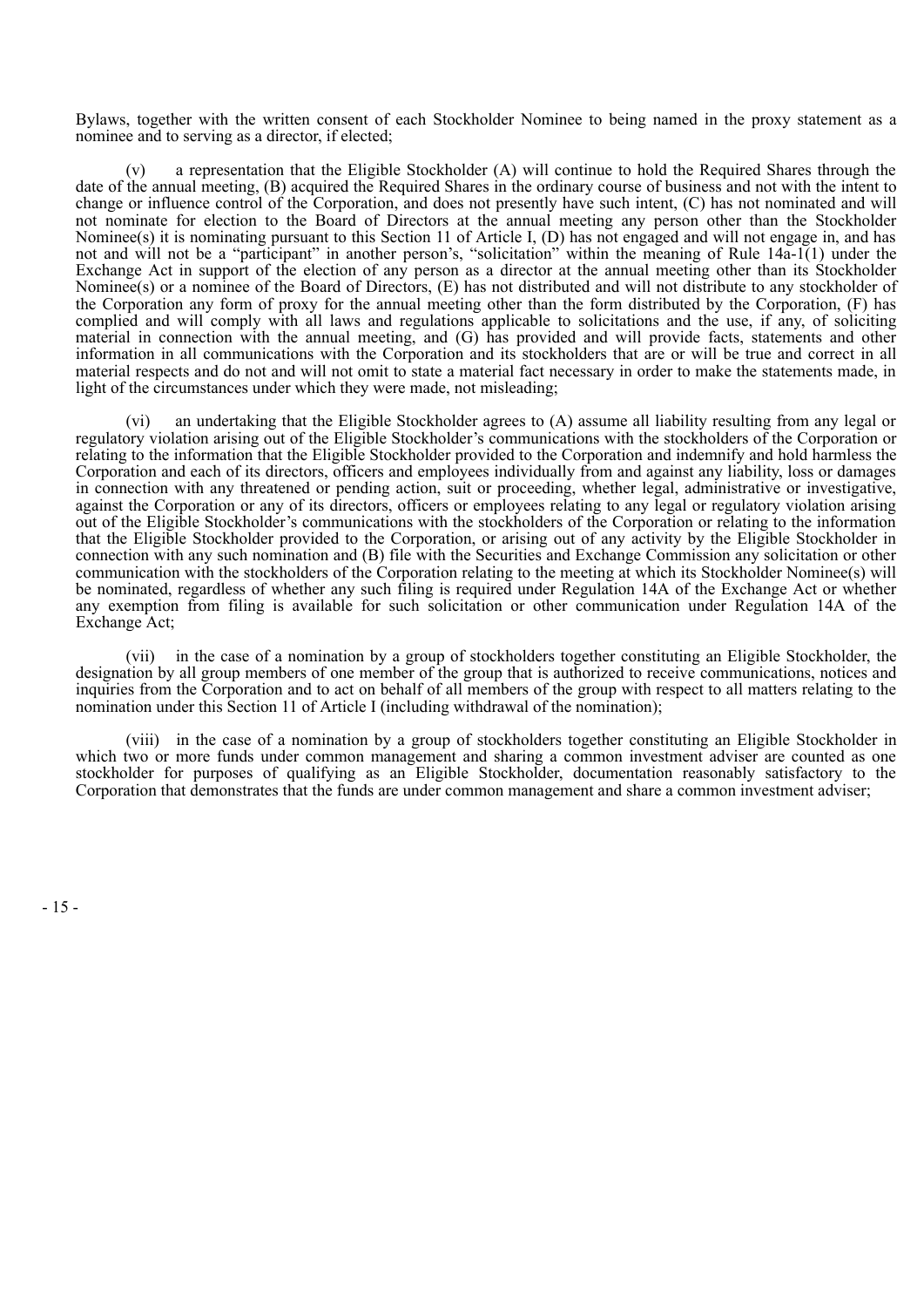(ix) information as necessary to permit the Board of Directors to determine that the Stockholder Nominee is independent under the applicable listing standards, any applicable rules of the Securities and Exchange Commission, the Corporate Governance Guidelines of the Corporation and any publicly disclosed standards used by the Board of Directors ("Independence Standards") to determine and disclose the independence of the Corporation's directors;

a written representation and agreement, in the form provided by the Secretary of the Corporation, that the Stockholder Nominee will comply, in his or her individual capacity and on behalf of any person or entity on whose behalf the nomination is being made, if elected as a director, with the Corporation's Corporate Governance Guidelines, corporate policies, corporate directives, and policies and guidelines regarding conflicts of interest, confidentiality, stock ownership and trading, any other codes of conduct, codes of ethics, policies and guidelines of the Corporation or any rules, regulations and listing standards, in each case as applicable to the Corporation's directors;

(xi) a written representation and agreement that the Stockholder Nominee is not and will not become a party to (1) any agreement, arrangement or understanding with, and has not given any commitment or assurance to, any person or entity as to how such person, if elected as a director of the Corporation, will act or vote on any issue or question, (2) any agreement, arrangement or understanding with any person or entity other than the Corporation with respect to any direct or indirect compensation, reimbursement or indemnification in connection with service or action as a director, in each case, unless the terms of such agreement, arrangement or understanding has been disclosed to the Corporation or (3) any voting commitment that could limit or interfere with such person's ability to comply, if elected as a director of the Corporation, with such person's fiduciary duties under applicable law;

(xii) a description of all agreements, arrangements or understandings between the Eligible Stockholder and each Stockholder Nominee and any other person or persons, including the Stockholder Nominee, such beneficial owners and control persons (naming such person or persons) pursuant to which the nomination or nominations are to be made by the Eligible Stockholder or that would be required to be disclosed pursuant to Rule 404 promulgated under Regulation S-K of the Exchange Act if the Eligible Stockholder making the nomination and any beneficial owner or control person on whose behalf the nomination is made, if any, or any affiliate or associate thereof or person acting in concert therewith, were the "registrant" for purposes of such rule and the Stockholder Nominee were a director or executive officer of such registrant;

(xiii) any information as may be requested in a written questionnaire provided by the Secretary of the Corporation upon written request, with such completed questionnaire signed by the Stockholder Nominee; and

(xiv) an irrevocable letter of resignation signed by the Stockholder Nominee providing that such resignation shall become effective upon a determination by the Board of Directors or any committee thereof that (1) the information provided to the Corporation with respect to such Stockholder Nominee pursuant to this Section 11(e) of Article I was untrue in any material respect or omitted to state a material fact necessary in order to make the statements made, in light of the circumstances under which they were made, not misleading, or (2) such Stockholder Nominee, or the Eligible Stockholder who nominated such Stockholder Nominee, failed to comply with any obligation owed to the Corporation or breached any representation made under or pursuant to these Bylaws.

- 16 -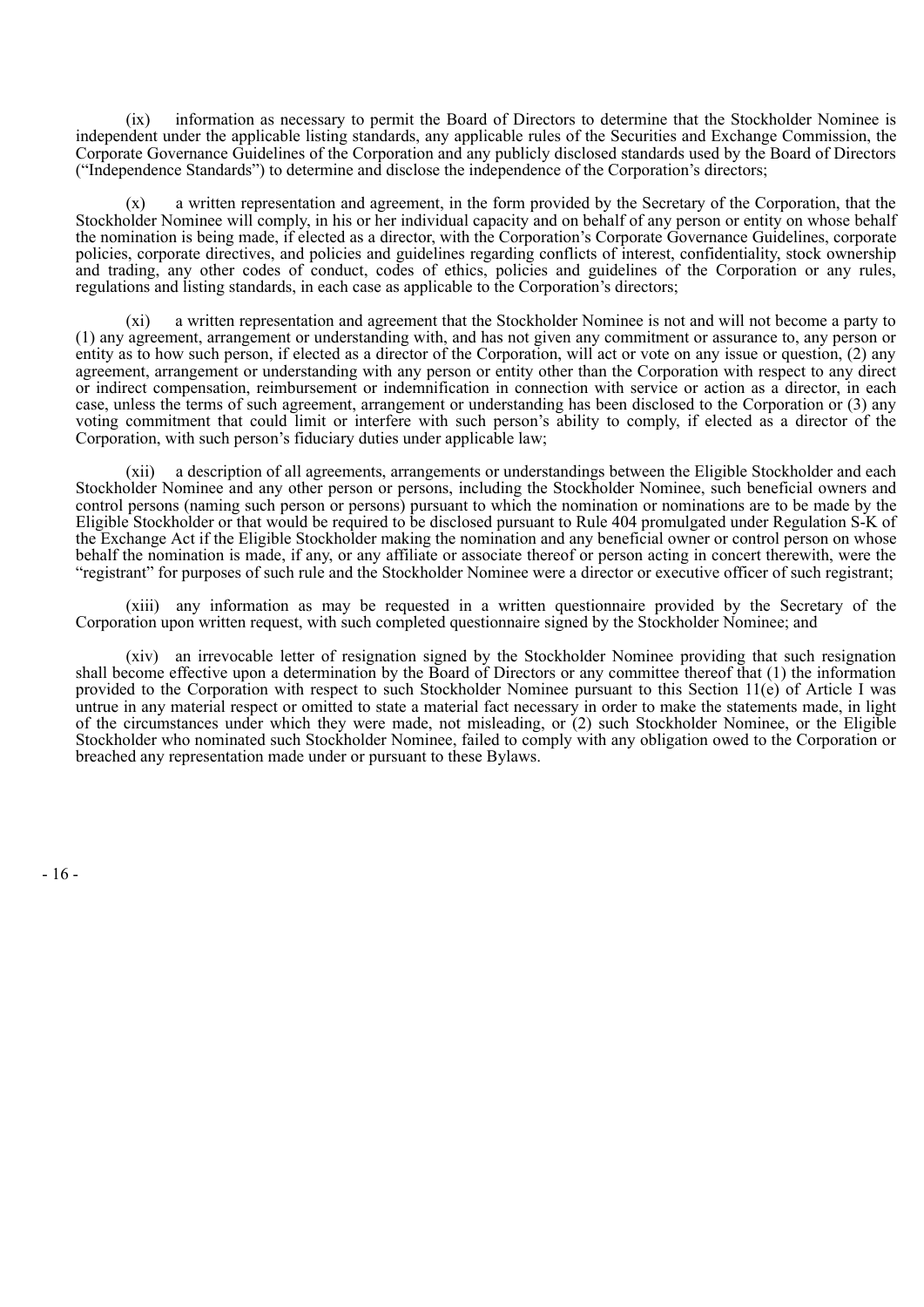(f) Additional Information. In addition to the information required pursuant to Section 11(e) of Article I or any other provision of these Bylaws, the Corporation may require (i) any proposed Stockholder Nominee to furnish any other information  $(x)$  that may reasonably be required by the Corporation to determine that the Stockholder Nominee would be independent under the Independence Standards, (y) that could be material to a reasonable stockholder's understanding of the independence, or lack thereof, of such Stockholder Nominee or (z) that may reasonably be required by the Corporation to determine the eligibility of such Stockholder Nominee to serve as a director of the Corporation and (ii) the Eligible Stockholder to furnish any other information that may reasonably be required by the Corporation to verify the Eligible Stockholder's continuous ownership of the Required Shares for the Minimum Holding Period.

(g) Supporting Statement. The Eligible Stockholder may, at its option, provide to the Secretary of the Corporation, at the time the Notice of Proxy Access Nomination is provided, a written statement, not to exceed five hundred (500) words, in support of the Stockholder Nominee(s)' candidacy (a "Supporting Statement") for inclusion in the Corporation's proxy materials for the annual meeting. Only one Supporting Statement may be submitted by an Eligible Stockholder (including any group of stockholders together constituting an Eligible Stockholder) in support of its Stockholder Nominee(s). Notwithstanding anything to the contrary contained in this Section 11 of Article I, the Corporation may omit from its proxy materials any information or Supporting Statement (or portion thereof) that it, in good faith, believes is materially false or misleading, omits to state any material fact, or would violate any applicable law or regulation.

Update and Supplement of Proxy Access Nomination. In the event any information or communications provided by an Eligible Stockholder or a Stockholder Nominee to the Corporation or its stockholders ceases to be true and correct in all material respects or omits to state a material fact necessary to make the statements made, in light of the circumstances under which they were made, not misleading, such Eligible Stockholder or Stockholder Nominee, as the case may be, shall promptly notify the Secretary of the Corporation of any defect in such previously provided information and of the information that is required to correct any such defect. In addition, any person providing any information to the Corporation pursuant to this Section 11 of Article I shall further update and supplement such information, if necessary, so that all such information shall be true and correct as of the record date for the determination of stockholders entitled to vote at the annual meeting, and such update and supplement shall be delivered to or be mailed and received by the Secretary at the principal executive offices of the Corporation not later than ten (10) days after the record date for the determination of stockholders entitled to vote at the annual meeting.

(i) Exclusion. Notwithstanding anything to the contrary contained in this Section 11 of Article I, the Corporation shall not be required to include, pursuant to this Section 11 of Article I, a Stockholder Nominee in its proxy materials, or, if the proxy statement has already been filed, to allow the nomination of a Stockholder Nominee, notwithstanding that proxies in respect of such vote have been received by the Corporation: (i) if the Eligible Stockholder who has nominated such Stockholder Nominee has engaged in or is currently engaged in, or has been or is a "participant" in another person's, "solicitation" within the meaning of Rule 14a-1(l) under the Exchange Act in support of the election of any person as a director at the annual meeting other than its Stockholder Nominee(s) or a nominee of the Board of Directors, (ii) who would not be an independent director under the Independence Standards, (iii) whose election as a member of the Board of Directors would cause the Corporation to be in violation of these Bylaws, the Certificate of Incorporation, the rules and listing standards of the principal United States securities exchanges upon which the common stock of the Corporation is listed or traded, or any applicable state or federal law, rule or regulation,  $(iv)$  who is or has been, within the three  $(3)$  years preceding the date on which the Notice of Proxy Access Nomination is delivered, an officer or director of a competitor, as defined in Section 8 of the Clayton Antitrust Act of 1914,

- 17 -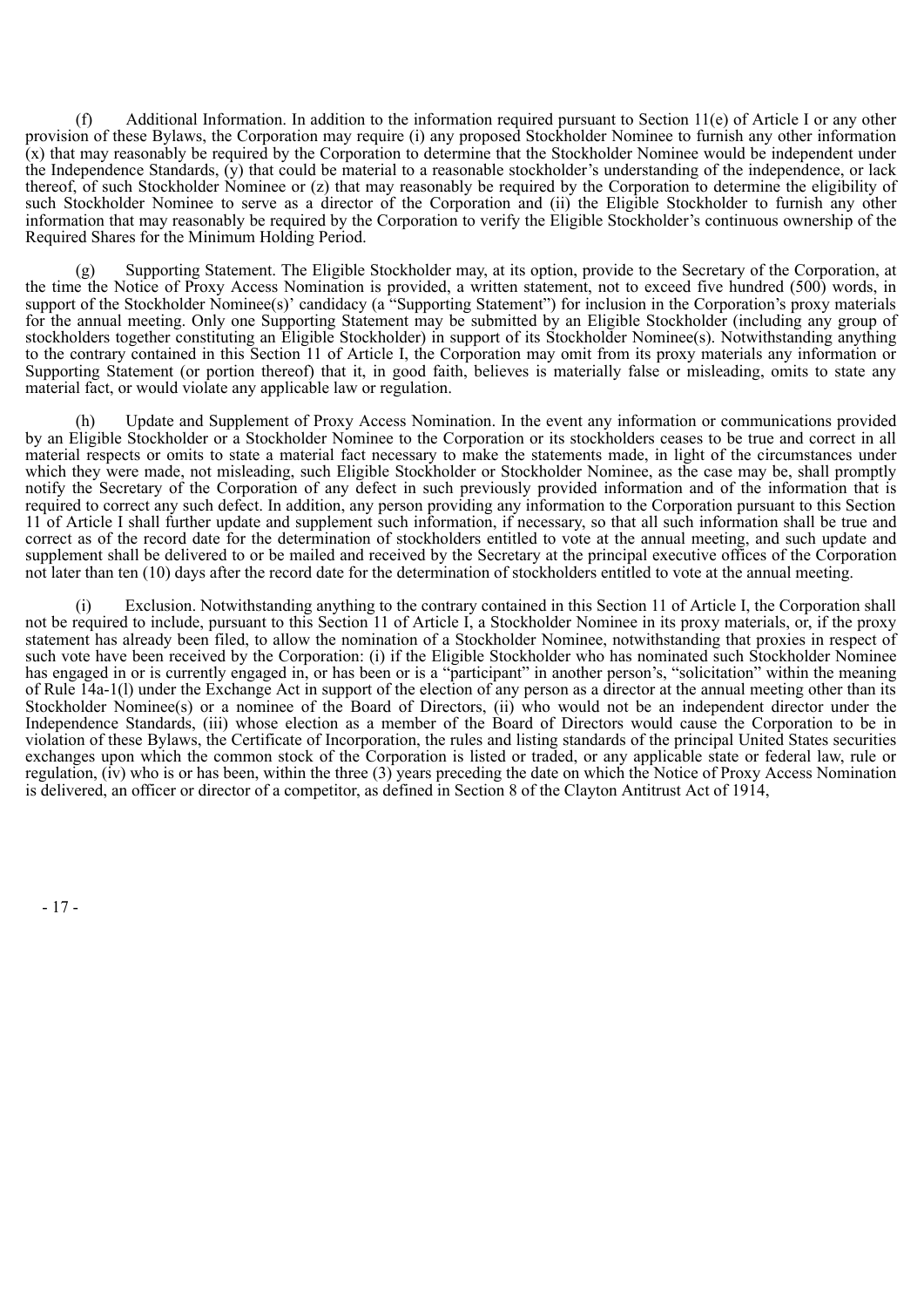(v) who is a named subject of a pending criminal proceeding (excluding traffic violations and other minor offenses) or has been convicted in such a criminal proceeding within the ten  $(10)$  years preceding the date on which the Notice of Proxy Access Nomination is delivered, (vi) who is subject to any order of the type specified in Rule 506(d) of Regulation D promulgated under the Securities Act of 1933, as amended, (vii) if such Stockholder Nominee or the applicable Eligible Stockholder shall have provided any information to the Corporation or its stockholders in respect of the nomination that was untrue in any material respect or that omitted to state a material fact necessary to make the statements made, in light of the circumstances in which they were made, not misleading, (viii) if such Stockholder Nominee or the applicable Eligible Stockholder otherwise breaches or fails to comply with any of the agreements or representations made by such Stockholder Nominee or Eligible Stockholder or fails to comply with its obligations under this Section 11 of Article I, or (ix) if the Eligible Stockholder ceases to be an Eligible Shareholder for any reason, including but not limited to not owning the Required Shares through the date of the annual meeting.

Breach. Notwithstanding anything to the contrary set forth herein, if (i) a Stockholder Nominee or the applicable Eligible Stockholder breaches or fails to comply with any of its or their obligations, agreements or representations under this Section 11 of Article I or (ii) a Stockholder Nominee otherwise becomes ineligible for inclusion in the Corporation's proxy materials pursuant to this Section 11 of Article I or dies or otherwise becomes ineligible or unavailable for election at the annual meeting,  $(x)$  the Corporation may omit or, to the extent feasible, remove the information concerning such Stockholder Nominee and the related Supporting Statement from its proxy materials and/or otherwise communicate to its stockholders that such Stockholder Nominee will not be eligible for election at the annual meeting, (y) the Corporation shall not be required to include in its proxy materials any successor or replacement nominee proposed by the applicable Eligible Stockholder or any other Eligible Stockholder, and (z) the Board of Directors or the chairperson of the annual meeting shall declare such nomination to be invalid and such nomination shall be disregarded notwithstanding that proxies in respect of such vote may have been received by the Corporation. In addition, if the Eligible Stockholder (or a representative thereof) does not appear at the annual meeting to present any nomination pursuant to this Section 11 of Article I, such nomination shall be declared invalid and disregarded as provided in clause (z) above.

(k) Nominating Stockholder Undertakings. Whenever the Eligible Stockholder consists of a group of stockholders (including two or more funds under common management and sharing a common investment adviser), (i) each provision in this Section 11 of Article I that requires the Eligible Stockholder to provide any written statements, representations, undertakings, agreements or other instruments or to meet any other conditions shall be deemed to require each stockholder (including each individual fund) that is a member of such group to provide such statements, representations, undertakings, agreements or other instruments and to meet such other conditions (except that the members of such group may aggregate their shareholdings in order to meet the three percent (3%) ownership requirement of the "Required Shares" definition) and (ii) a breach of, or failure to comply with, any obligation, agreement or representation under this Section 11 of Article I by any member of such group shall be deemed a breach by the Eligible Stockholder. No person may be a member of more than one group of stockholders constituting an Eligible Stockholder with respect to any annual meeting.

Loss of Eligibility by a Stockholder Nominee. Any Stockholder Nominee who is included in the Corporation's proxy materials for a particular annual meeting of stockholders but withdraws from or becomes ineligible or unavailable for election at the annual meeting will be ineligible to be a Stockholder Nominee pursuant to this Section 11 of Article I for the next two (2) annual meetings of stockholders. For the avoidance of doubt, the immediately preceding sentence shall not prevent any stockholder from nominating any person to the Board of Directors pursuant to and in accordance with Section 4(b).

- 18 -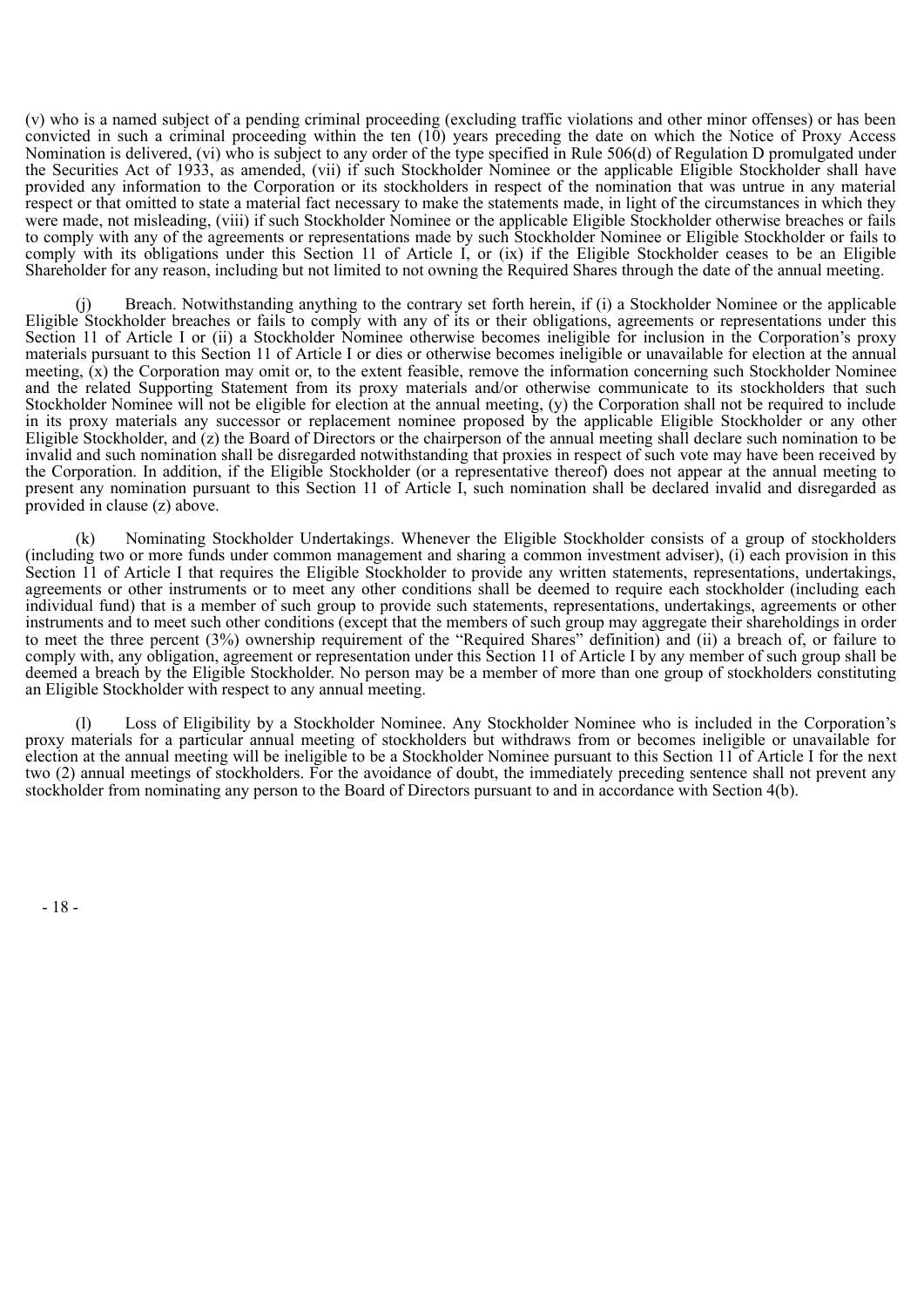(m) Interpretation. The Board of Directors (and any other person or body authorized by the Board of Directors) shall have the power and authority to interpret this Section 11 of Article I and Section 4(b) and to make any and all determinations necessary or advisable to apply such sections to any persons, facts or circumstances, including, without limitation, the power to determine (i) whether a person or group of persons qualifies as an Eligible Stockholder; (ii) whether outstanding shares of the Corporation's common stock are "owned" for the purposes of meeting the ownership requirements of this Section 11 of Article I; (iii) whether a Notice of Proxy Access Nomination complies with the requirements of this Section 11 of Article I; (iv) whether a person satisfies the qualifications and requirements imposed by this Section 11 of Article I to be a Stockholder Nominee; (v) whether the inclusion of the Required Information in the Corporation's proxy statement is consistent with all applicable laws, rules, regulations and listing standards; and (vi) whether any and all requirements of Section 4(b) and this Section 11 of Article I have been satisfied. Any such interpretation or determination adopted in good faith by the Board of Directors (or any other person or body authorized by the Board of Directors) shall be binding on all persons, including the Corporation and all record or beneficial owners of stock of the Corporation.

# ARTICLE II - BOARD OF DIRECTORS

Section 1. Number, Election and Term of Directors.

(a) Number, Term of Directors. Subject to the rights of the holders of any series of preferred stock to elect directors under specified circumstances, the number of directors shall be fixed from time to time exclusively by the Board of Directors pursuant to a resolution adopted by a majority of the Board of Directors. No decrease in the number of authorized directors shall shorten the term of any incumbent director. Directors shall be elected to succeed those directors whose terms then expire at the annual meeting of stockholders by such stockholders as have the right to vote on such election.

(b) Non-contested Elections. Except as otherwise required by law, the Certificate of Incorporation or the rules of any stock exchange upon which the Corporation's securities are listed, and subject to Section 1(c) of this Article II, at any meeting of stockholders held to elect directors where the number of nominees for director is equal to the number of directors to be elected at such meeting (a "Non-contested Election"), a nominee for director shall be elected to the Board of Directors if the number of votes cast for his or her election is greater than the number of votes cast against his or her election. In any Non-contested Election of directors, any incumbent director nominee who receives a greater number of votes cast against his or her election than in favor of his or her election shall immediately tender his or her resignation, and the Board of Directors shall decide, through a process managed by the Board committee responsible for director nominations and excluding the nominee in question, whether to accept the resignation at such committee's next regularly scheduled meeting.

(c) Contested Elections. At any meeting of stockholders held to elect directors, if the number of nominees for director, including nominations made by one or more stockholders pursuant to Section 4(b) or Section 11 of Article I, exceeds the number of directors to be elected at such meeting (a "Contested Election"), a nominee for director shall be elected to the Board of Directors if a plurality of the votes cast are in favor of such nominee's election.

#### Section 2. Chairman of the Board of Directors and Vice-Chairman of the Board of Directors.

The Board of Directors may appoint from its members a Chairman of the Board of Directors and a Vice-Chairman of the Board of Directors. If the Board of Directors appoints a Chairman of the Board of Directors, he or she shall preside at all meetings of the Board of Directors and shall perform such duties and possess such powers as are designated by the Board

- 19 -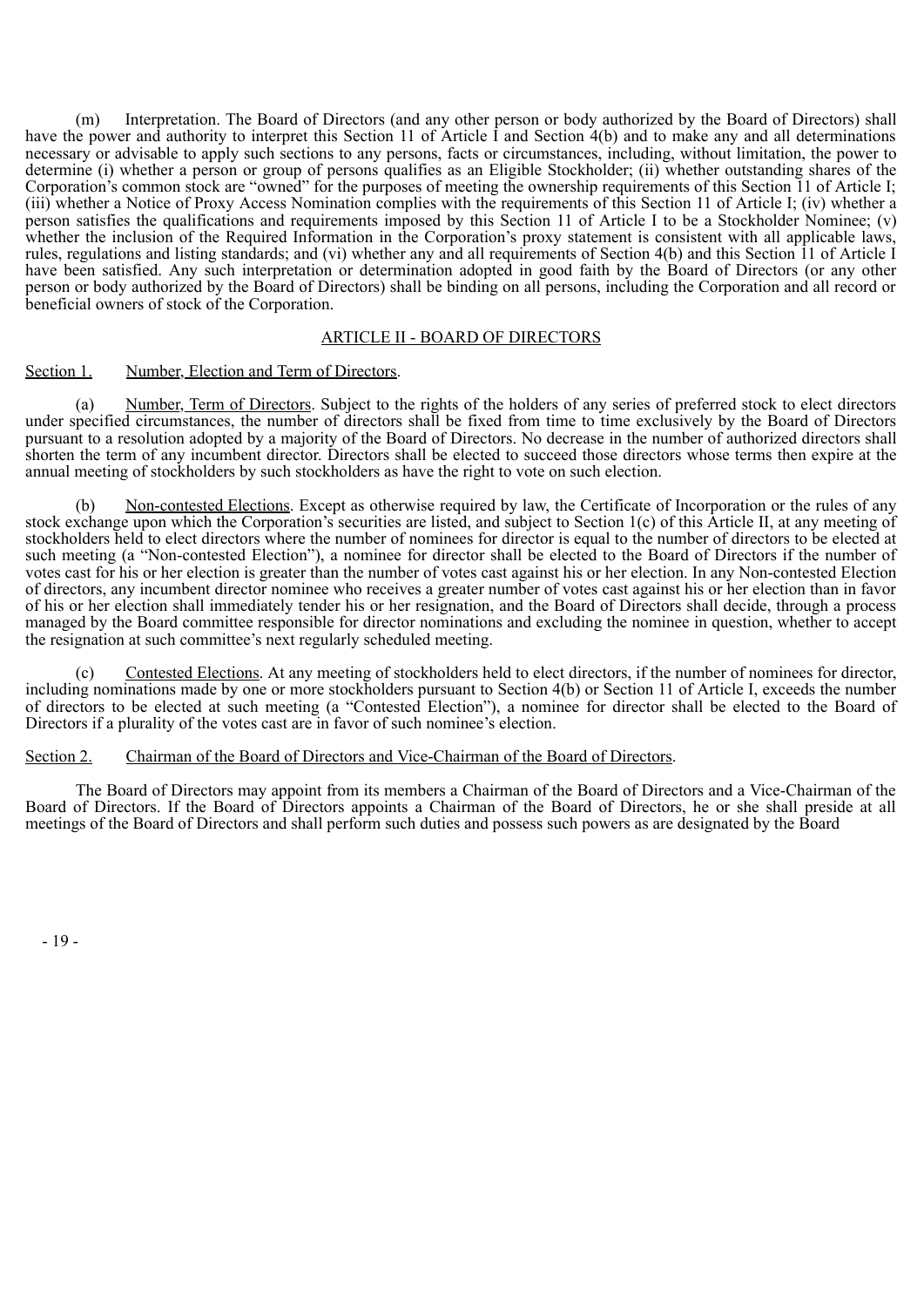of Directors. If the Board of Directors appoints a Vice-Chairman of the Board of Directors, he or she shall, in the absence or disability of the Chairman of the Board of Directors, perform the duties and exercise the powers of the Chairman of the Board of Directors and shall perform such other duties and possess such other powers as may from time to time be designated by the Board of Directors.

#### Section 3. Newly Created Directorships and Vacancies.

Subject to the rights of the holders of any series of preferred stock then outstanding, newly created directorships resulting from any increase in the authorized number of directors or any vacancies in the Board of Directors resulting from death, resignation, retirement, disqualification, removal from office or other cause shall, unless otherwise required by law, the Certificate of Incorporation or by resolution of the Board of Directors, be filled only by a majority vote of the directors then in office, even if less than a quorum (and not by stockholders) or by a sole remaining director. A director elected to fill a vacancy shall be elected for the unexpired term of his or her predecessor in office, if applicable. A director chosen to fill a position resulting from an increase in the number of directors shall hold office until the next election of the class for which such director shall have been chosen and until his or her successor is elected and qualified, or until his or her earlier death, resignation or removal.

#### Section 4. Regular Meetings.

Regular meetings of the Board of Directors shall be held at such place or places, on such date or dates, and at such time or times as shall have been established by the Board of Directors and publicized among all directors. A notice of each regular meeting shall not be required.

# Section 5. Special Meetings.

Special meetings of the Board of Directors may be called by the Chairman of the Board of Directors, the Chief Executive Officer or by a majority of the Board of Directors and shall be held at such place, on such date, and at such time as they or he or she shall fix. Notice of the place, date, and time of each such special meeting shall be given to each director by whom it is not waived by mailing written notice not less than five days before the meeting or by telephone or by telegraphing or telexing or by facsimile or electronic transmission of the same not less than 24 hours before the meeting. A notice or waiver of notice of a meeting of the Board of Directors need not specify the purpose of the meeting. Unless otherwise indicated in the notice thereof, any and all business may be transacted at a special meeting.

#### Section 6. Ouorum.

At any meeting of the Board of Directors, a majority of the total number of directors shall constitute a quorum for all purposes. If a quorum shall fail to attend any meeting, a majority of those present may adjourn the meeting to another place, date, or time, without further notice or waiver thereof.

#### Section 7. Participation in Meetings By Conference Telephone.

Members of the Board of Directors, or of any committee thereof, may participate in a meeting of such Board of Directors or committee by means of conference telephone or other communications equipment by means of which all persons participating in the meeting can hear each other and such participation shall constitute presence in person at such meeting.

Section 8. Conduct of Business.

- 20 -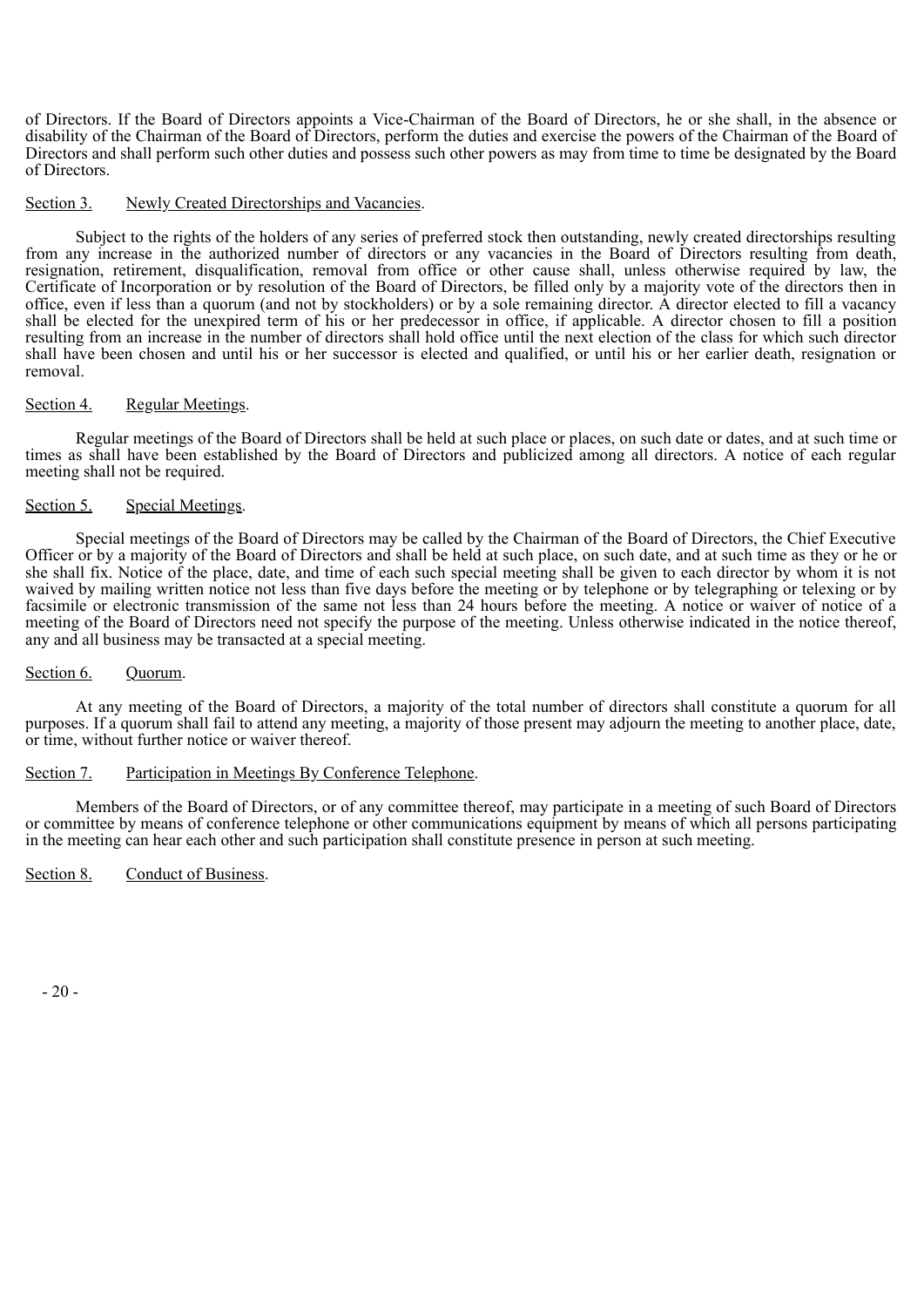At any meeting of the Board of Directors at which a quorum is present, business shall be transacted in such order and manner as the Board of Directors may from time to time determine, and all matters shall be determined by the vote of a majority of the directors present, except as otherwise provided herein or by law or the Certificate of Incorporation. Any action required or permitted to be taken at any meeting of the Board of Directors may be taken by the Board of Directors without a meeting if all members thereof consent thereto in writing or by electronic transmission, and the writing or writings or electronic transmission or transmissions are filed with the minutes of proceedings of the Board of Directors. Such filing shall be in paper form if the minutes are maintained in paper form and shall be in electronic form if the minutes are maintained in electronic form.

#### Section 9. Compensation of Directors.

Unless otherwise restricted by the Certificate of Incorporation, the Board of Directors shall have the authority to fix the compensation of the directors. The directors may be paid their expenses, if any, of attendance at each meeting of the Board of Directors and may be paid a fixed sum for attendance at each meeting of the Board of Directors or paid a stated salary or paid other compensation as director. No such payment shall preclude any director from serving the Corporation in any other capacity and receiving compensation therefor. Members of special or standing committees may be allowed compensation for attending committee meetings.

#### Section 10. Resignation

Any director may resign at any time by giving notice in writing or by electronic transmission of his or her resignation to the Corporation at its principal office or to the Chief Executive Officer or Secretary. Such resignation shall be effective upon receipt unless it is specified to be effective at some later time or upon the happening of some later event.

# ARTICLE III - COMMITTEES

#### Section 1. Committees of the Board of Directors.

The Board of Directors may from time to time designate one or more committees of the Board of Directors, with such lawfully delegable powers and duties as it thereby confers (to the extent authorized by Section 141(c)(2) of the Delaware General Corporation Law), to serve at the pleasure of the Board of Directors and shall, for those committees and any others provided for herein, elect a director or directors to serve as the member or members, designating, if it desires, other directors as alternate members who may replace any absent or disqualified member at any meeting of the committee. In the absence or disqualification of any member of any committee and any alternate member in his or her place, the member or members of the committee present at the meeting and not disqualified from voting, whether or not he or she or they constitute a quorum, may by unanimous vote appoint another member of the Board of Directors to act at the meeting in the place of the absent or disqualified member.

#### Section 2. Conduct of Business.

Any such committee, to the extent provided in the resolution of the Board of Directors and subject to the provisions of Section  $141(c)(2)$  of the Delaware General Corporation Law, shall have and may exercise all the powers and authority of the Board of Directors in the management of the business and affairs of the Corporation. Each such committee shall keep minutes and make such reports as the Board of Directors may from time to time request. Except as the Board of Directors may otherwise determine or as provided herein, any committee may make rules for the conduct of its business, but unless otherwise provided by the directors or in such rules, its business shall be conducted as nearly as possible in the same manner as is

- 21 -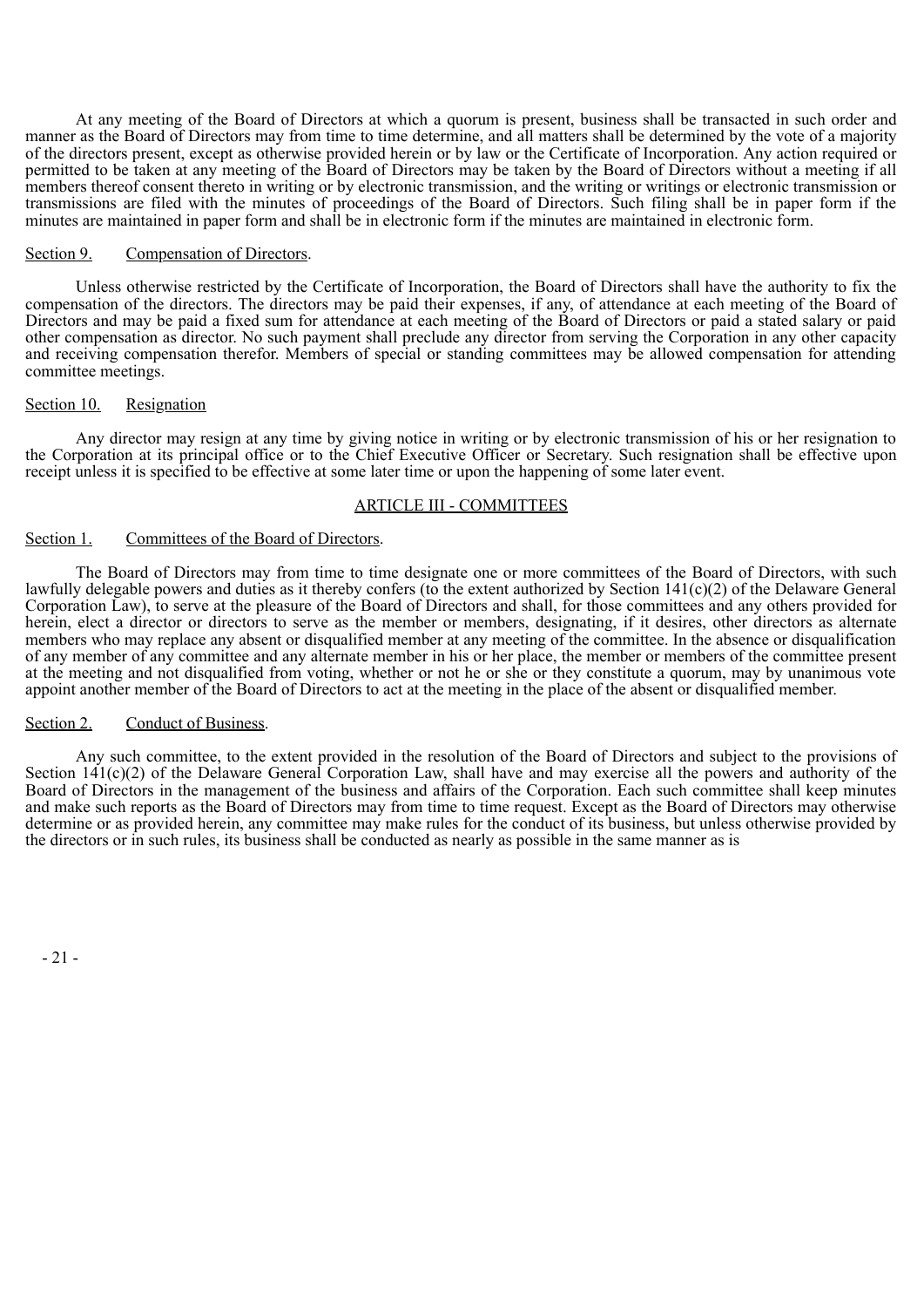provided in these Bylaws for the Board of Directors. If the time and place of a committee meeting is announced at a prior committee meeting at which all members are present, no further notice of the time and place of the committee meeting shall be required; otherwise, notice of such committee meeting shall be provided in the same manner as with respect to meetings of the Board of Directors. A majority of the members of any committee shall constitute a quorum and all matters shall be determined by a majority vote of the members present. Unless otherwise provided in the Certificate of Incorporation or the resolutions of the Board of Directors designating the committee, each committee may create one or more subcommittees, each subcommittee to consist of one or more members of the committee, and delegate to a subcommittee any or all the powers and authority of the committee. Action may be taken by any committee without a meeting if all members thereof consent thereto in writing or by electronic transmission, and the writing or writings or electronic transmission or transmissions are filed with the minutes of the proceedings of such committee. Such filing shall be in paper form if the minutes are maintained in paper form and shall be in electronic form if the minutes are maintained in electronic form.

# ARTICLE IV - OFFICERS

#### Section 1. Generally.

The officers of the Corporation shall consist of a President, Chief Executive Officer, Chief Financial Officer, Secretary, Treasurer and such other officers with such other titles as the Board of Directors may determine, including, but not limited to, one or more Vice Presidents, Assistant Treasurers and Assistant Secretaries. The Board of Directors, in its discretion, may also elect a Chairman of the Board of Directors (who must be a director) who may, if so determined by the Board of Directors, serve as an officer of the Corporation.

The President, Chief Executive Officer and Chief Financial Officer shall be elected from time to time by the Board of Directors. The Board of Directors may from time to time elect, or the Chief Executive Officer may appoint, such other officers (including the Secretary and Treasurer) and such agents as may be necessary or desirable for the conduct of the business of the Corporation. Such other officers and agents shall have such duties and shall hold their offices for such terms as shall be provided in these Bylaws or as may be prescribed by the Board of Directors or by the Chief Executive Officer, as the case may be. A newly created office and a vacancy in any office because of death, resignation or removal may be filled by the Board of Directors for the unexpired portion of the term at any meeting of the Board of Directors. Any vacancy in an office appointed by the Chief Executive Officer because of death, resignation or removal may be filled by the Chief Executive Officer.

Any officer may be removed at any time, with or without cause, by the Board of Directors, and those officers that the Chief Executive Officer has the authority to appoint may be removed at any time, with or without cause, by the Chief Executive Officer. Except as otherwise provided herein or by law or the Certificate of Incorporation, each officer shall hold office until his or her successor is elected and qualified, unless a different term is specified in the vote choosing or appointing such officer, or until his or her earlier death, resignation or removal. No officer need be a stockholder. Any number of offices may be held by the same person. The salaries of officers elected by the Board of Directors shall be fixed from time to time by the Board of Directors or by such officers as may be designated by resolution of the Board of Directors.

#### Section 2. President; Chief Executive Officer

Unless the Board of Directors has designated another person as the Chief Executive Officer, the President shall be the Chief Executive Officer. The Chief Executive Officer shall,

- 22 -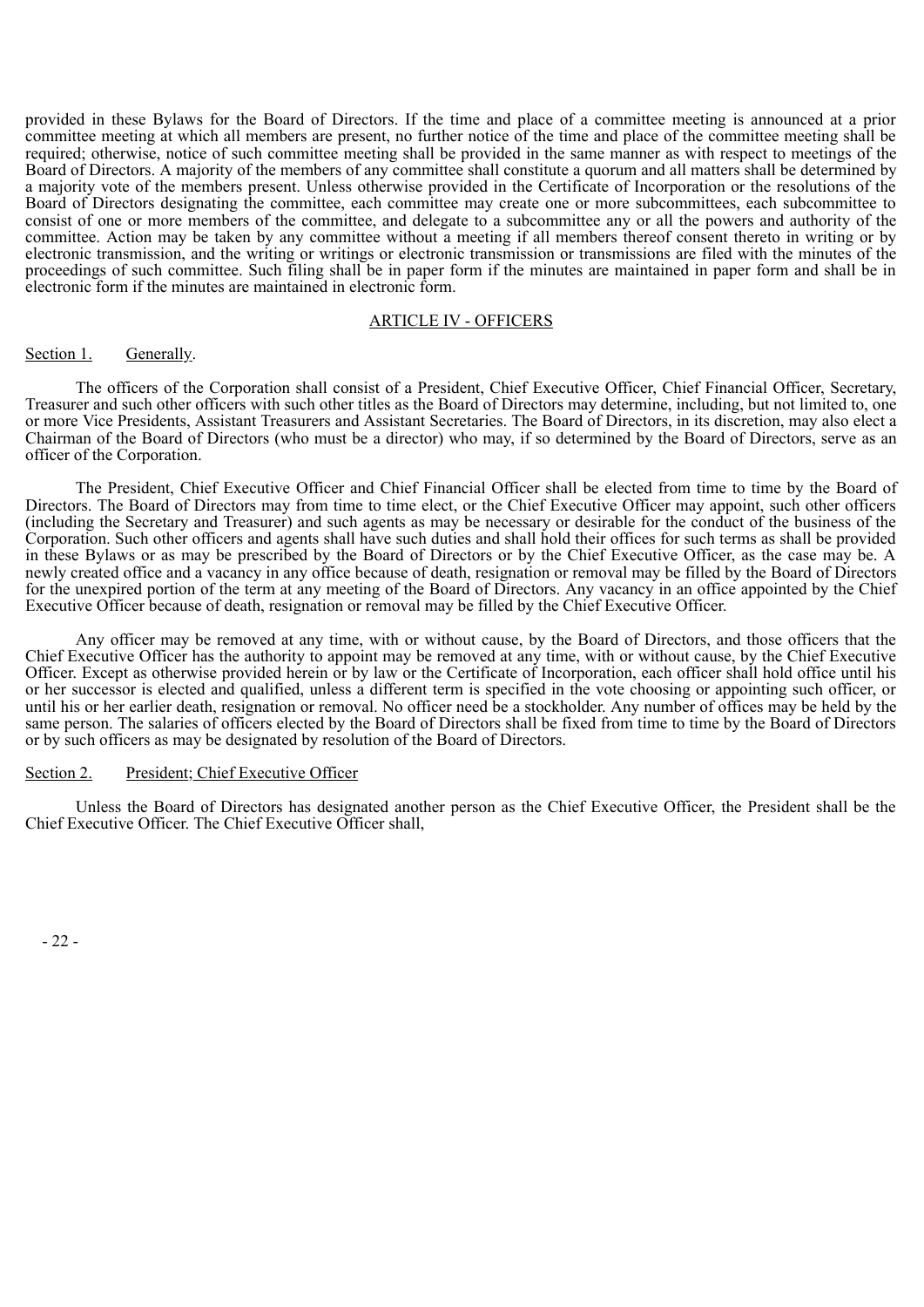subject to the direction of the Board of Directors, have general charge and supervision of the business of the Corporation. The Chief Executive Officer shall exercise the powers and authority and perform all of the duties commonly incident to such office and shall perform such other duties as the Board of Directors shall specify from time to time. The Chief Executive Officer may sign and execute in the name of the Corporation deeds, mortgages, bonds, contracts and other instruments, except in cases in which the signing and execution thereof shall be expressly delegated by resolution of the Board of Directors or by these Bylaws to some other officer or agent of the Corporation, or shall be required to be signed or executed otherwise by law or the Certificate of Incorporation. The President shall perform such other duties and shall have such other powers as the Board of Directors or the Chief Executive Officer (if the President is not the Chief Executive Officer) may from time to time prescribe.

#### Section 3. Chief Financial Officer.

The Chief Financial Officer shall assist the Chief Executive Officer in the general supervision of the Corporation's financial policies and affairs. The Chief Financial Officer will have any other authority and will perform any other duties that the Board of Directors may delegate to him or her from time to time.

#### Section 4. Vice Presidents.

Any Vice President shall perform such duties and possess such powers as the Board of Directors or the Chief Executive Officer may from time to time prescribe.

# Section 5. Treasurer and Assistant Treasurer.

The Treasurer shall perform such duties and shall have such powers as the Board of Directors, the Chief Executive Officer or the Chief Financial Officer may from time to time prescribe. In addition, the Treasurer shall perform such duties and have such powers as are incident to the office of treasurer, including without limitation the duty and power to maintain the financial records of the Corporation, make such distribution of the funds of the Corporation as are authorized and render from time to time an account of all such transactions and of the financial condition of the Corporation.

The Assistant Treasurers shall perform such duties and possess such powers as the Board of Directors, the Chief Executive Officer or the Treasurer may from time to time prescribe. In the event of the absence, inability or refusal to act of the Treasurer, the Assistant Treasurer (or if there shall be more than one, the Assistant Treasurers in the order determined by the Board of Directors) shall perform the duties and exercise the powers of the Treasurer.

#### Section 6. Secretary and Assistance Secretaries.

The Secretary shall perform such duties and shall have such powers as the Board of Directors or the Chief Executive Officer may from time to time prescribe. In addition, the Secretary shall perform such duties and have such powers as are incident to the office of the secretary, including without limitation the duty and power to attend all meetings of stockholders and keep a record of the proceedings, to maintain a stock ledger and prepare lists of stockholders and their addresses as required, to be custodian of corporate records and the corporate seal and to affix and attest to the same on documents.

Any Assistant Secretary shall perform such duties and possess such powers as the Board of Directors, the Chief Executive Officer or the Secretary may from time to time prescribe. In the event of the absence, inability or refusal to act of the Secretary, the Assistant Secretary (or if

- 23 -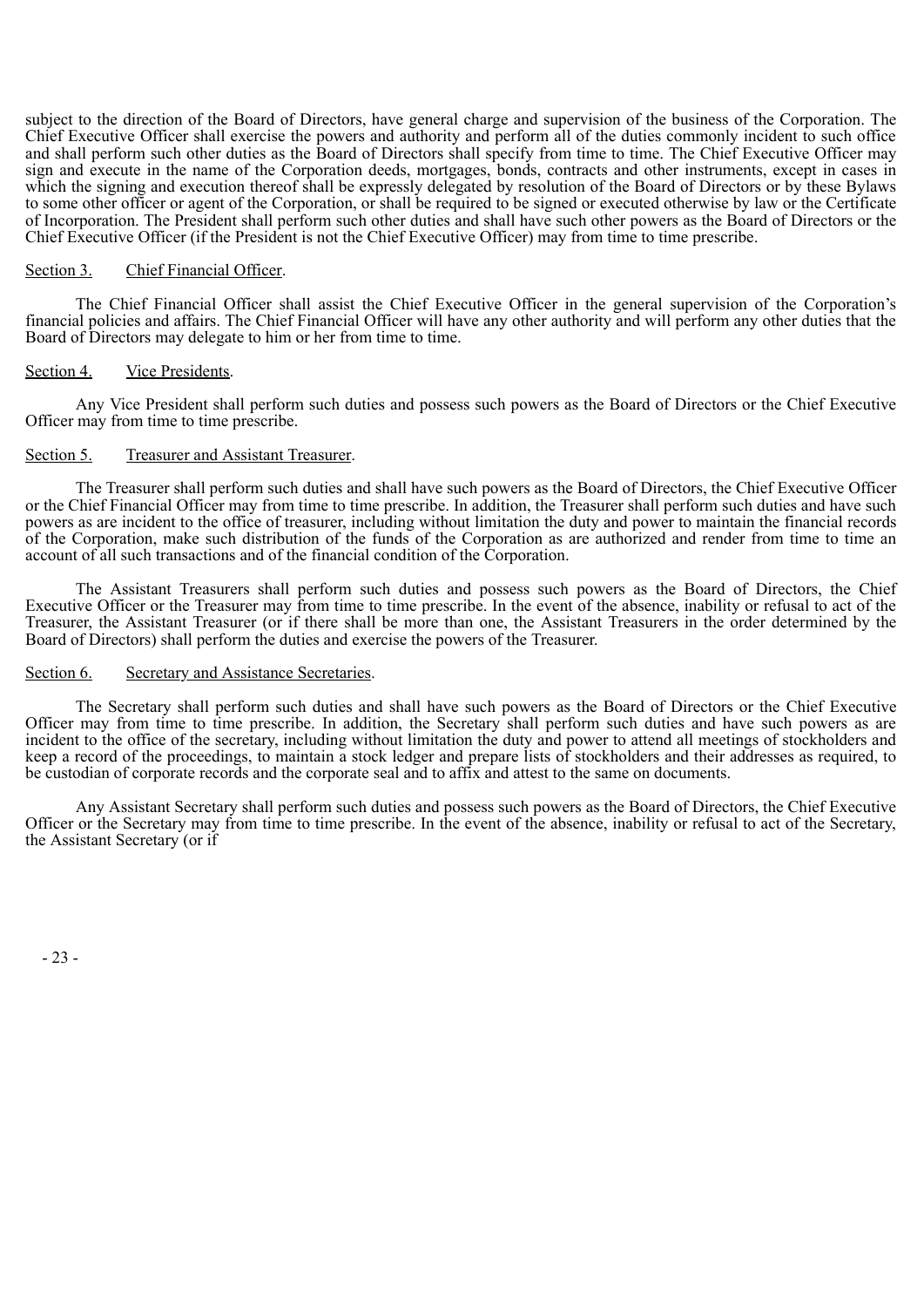there shall be more than one, the Assistant Secretaries in the order determined by the Board of Directors) shall perform the duties and exercise the powers of the Secretary.

# Section 7. Delegation of Authority.

The Board of Directors may from time to time delegate the powers or duties of any officer to any other officers or agents, notwithstanding any provision hereof.

# Section 8. Action with Respect to Securities of Other Corporations.

Unless otherwise provided by resolution adopted by the Board of Directors, the Chief Executive Officer or any Vice President, or any attorney or attorneys or agent or agents of the Corporation appointed by any of them, shall have the power, in the name and on behalf of the Corporation, to cast the votes which the Corporation may be entitled to cast as the holder of stock or other securities or interests in any other corporation or entity, any of whose stock or other securities or interests may be held by the Corporation, at meetings of the holders of the stock or other securities or interests, of such other corporation or entity, or to consent in writing, in the name of the Corporation as such holder, to any action by such other corporation or entity, and may instruct the person or persons so appointed as to the manner of casting such votes or giving such consent, and may execute or cause to be executed in the name and on behalf of the Corporation and under its corporate seal or otherwise, all such written proxies or other instruments as he or she may deem necessary or proper in the premises.

# ARTICLE V - STOCK

# Section 1. Certificates of Stock.

The shares of stock of the Corporation shall be represented by certificates, or shall be uncertificated shares that may be evidenced by a book-entry system maintained by the registrar of such stock, or a combination of both, as determined by the Board of Directors. To the extent that shares are represented by certificates, such certificates shall be in such form as shall be approved by the Board of Directors. The certificates representing shares of stock of each class shall be signed by, or in the name of the Corporation by (a) the Chairman of the Board of Directors or Vice-Chairman of the Board of Directors, or a President (if one shall exist) or any Vice President of the Corporation, and (b) the Secretary or any Assistant Secretary or the Treasurer or any Assistant Treasurer of the Corporation. Any or all such signatures may be facsimiles. Although any officer, transfer agent or registrar whose manual or facsimile signature is affixed to such a certificate ceases to be such officer, transfer agent or registrar before such certificate has been issued, it may nevertheless be issued by the Corporation with the same effect as if such officer, transfer agent or registrar were still such at the date of its issue.

# Section 2. Transfers of Stock.

Transfers of stock shall be made only upon the transfer books of the Corporation kept at an office of the Corporation or by transfer agents designated to transfer shares of the stock of the Corporation. Except where a certificate is issued in accordance with Section 4 of Article V of these Bylaws, an outstanding certificate for the number of shares involved, if one has been issued, shall be surrendered for cancellation before a new certificate, if any, is issued therefor. Except as may be otherwise required herein or by law or the Certificate of Incorporation, the Corporation shall be entitled to treat the record holder of stock as shown on its books as the owner of such stock for all purposes, including the payment of dividends and the right to vote with respect to such stock, regardless of any transfer, pledge or other disposition of such stock, until the shares have been transferred on the books of the Corporation in accordance with the requirements of these Bylaws.

- 24 -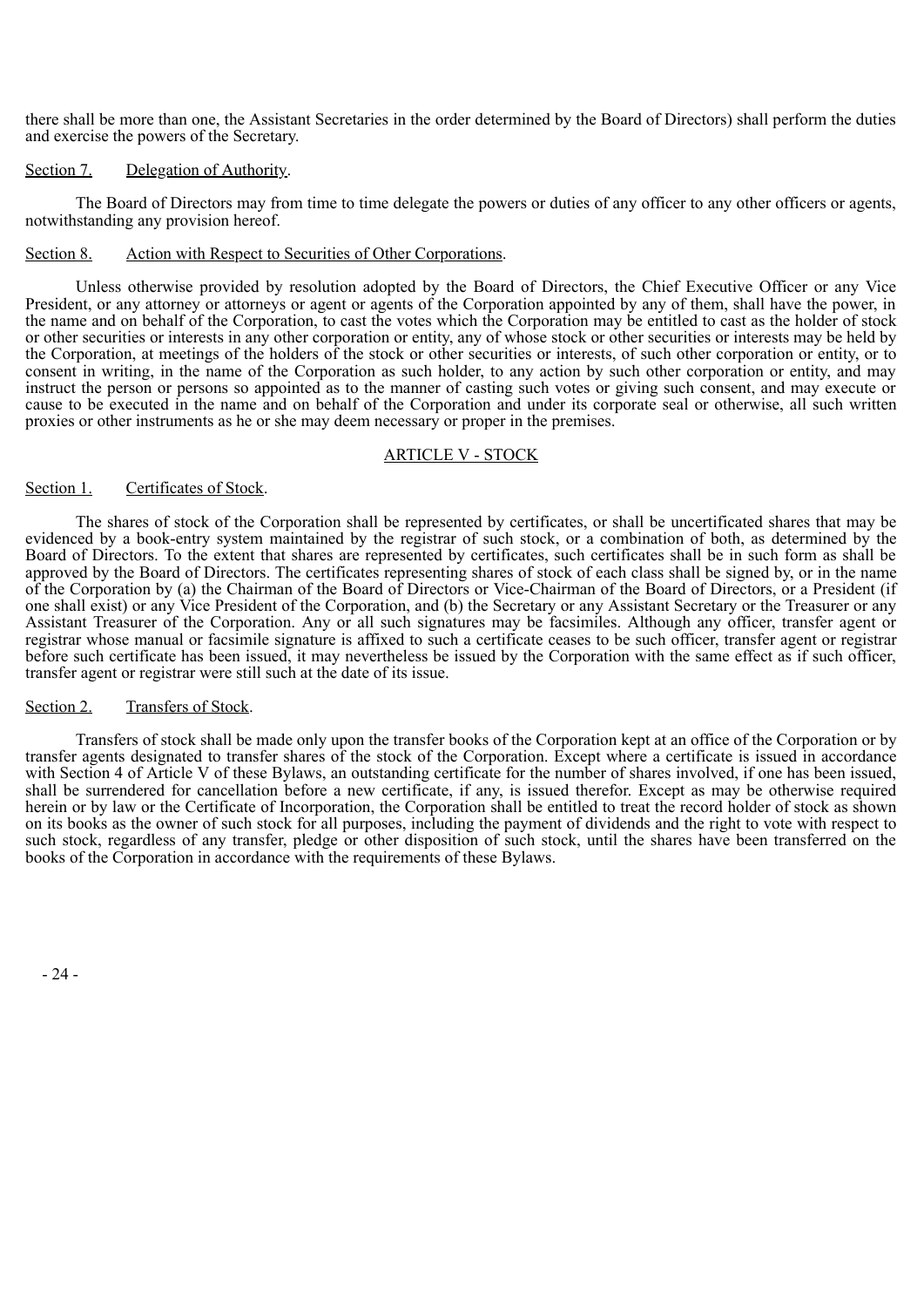#### Section 3. Record Date.

In order that the Corporation may determine the stockholders entitled to notice of any meeting of stockholders or any adjournment thereof, the Board of Directors may, except as otherwise required by law or the Certificate of Incorporation, fix a record date, which record date shall not precede the date upon which the resolution fixing the record date is adopted by the Board of Directors, and which record date shall not be more than 60 nor less than 10 days before the date of such meeting. If the Board of Directors so fixes a date, such date shall also be the record date for determining the stockholders entitled to vote at such meeting unless the Board of Directors determines, at the time it fixes such record date, that a later date on or before the date of the meeting shall be the date for making such determination. If no record date is fixed by the Board of Directors, the record date for determining stockholders entitled to notice of and to vote at a meeting of stockholders shall be at the close of business on the day next preceding the day on which notice is given or, if notice is waived, at the close of business on the day next preceding the day on which the meeting is held. A determination of stockholders of record entitled to notice of or to vote at a meeting of stockholders shall apply to any adjournment of the meeting; provided, however, that the Board of Directors may fix a new record date for determination of stockholders entitled to vote at the adjourned meeting, and in such case shall also fix as the record date for stockholders entitled to notice of such adjourned meeting the same or an earlier date as that fixed for determination of stockholders entitled to vote in accordance with the foregoing provisions of this Section 3 of Article V at the adjourned meeting.

In order that the Corporation may determine the stockholders entitled to receive payment of any dividend or other distribution or allotment of any rights or the stockholders entitled to exercise any rights in respect of any change, conversion or exchange of stock, or for the purpose of any other lawful action, the Board of Directors may fix a record date, which record date shall not precede the date upon which the resolution fixing the record date is adopted, and which record date shall be not more than 60 days prior to such action. If no record date is fixed, the record date for determining stockholders for any such purpose shall be at the close of business on the day on which the Board of Directors adopts the resolution relating thereto.

The record date for determining stockholders entitled to consent to corporate action in writing without a meeting shall be fixed in the manner provided for in Article EIGHTH of the Amended and Restated Certificate of Incorporation, as amended.

#### Section 4. Lost, Stolen or Destroyed Certificates.

In the event of the loss, theft or destruction of any certificate of stock, a new certificate or uncertificated (book-entry) shares may be issued in its place pursuant to such regulations as the Board of Directors may establish concerning proof of such loss, theft or destruction and concerning the giving of a satisfactory bond or bonds of indemnity.

#### Section 5. Regulations.

The issue, transfer, conversion and registration of certificates of stock shall be governed by such other regulations as the Board of Directors may establish.

#### ARTICLE VI - NOTICES

#### Section 1. Notices.

If mailed, notice to stockholders shall be deemed given when deposited in the mail, postage prepaid, directed to the stockholder at such stockholder's address as it appears on the records of the Corporation. Without limiting the manner by which notice otherwise may be given

- 25 -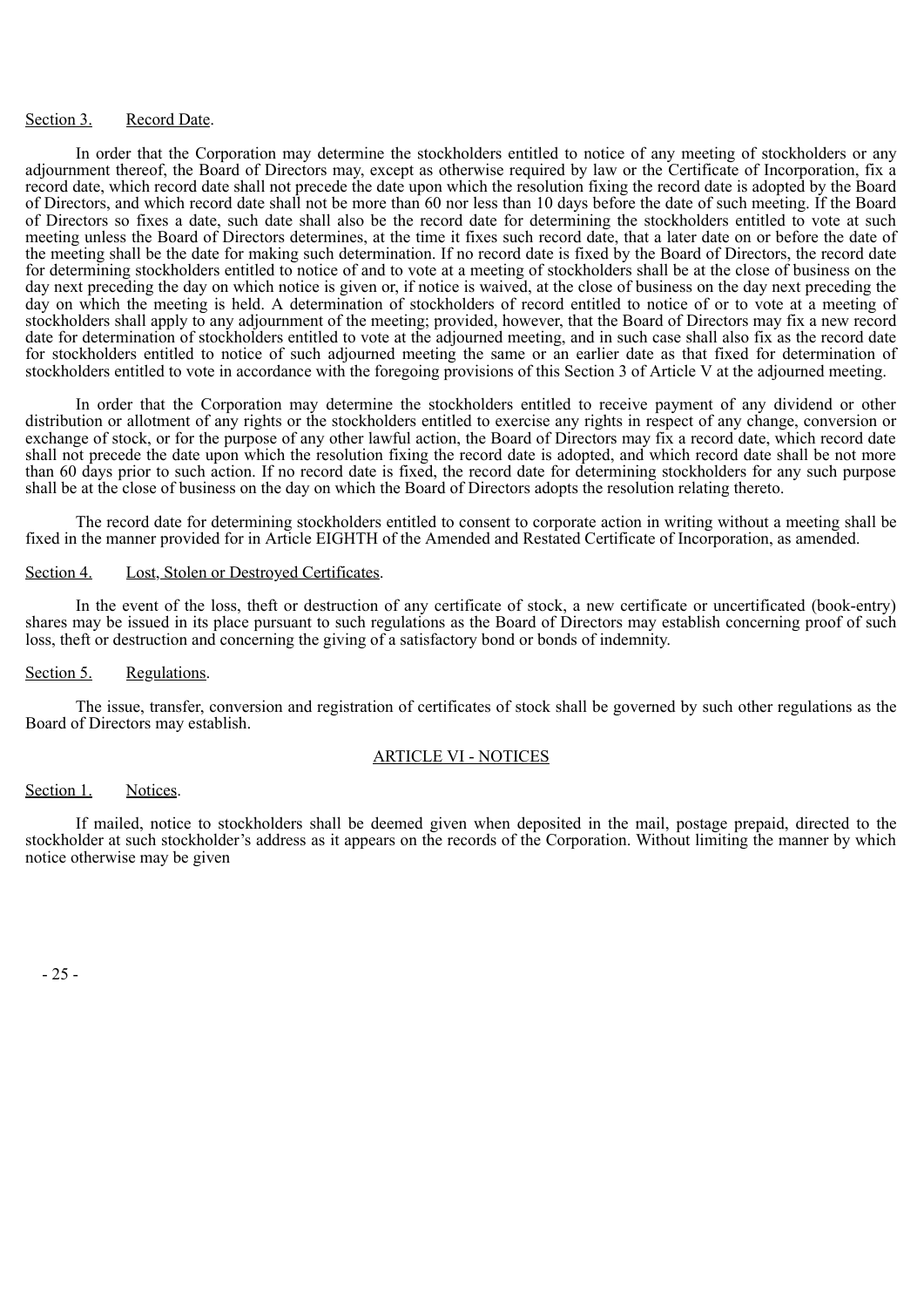effectively to stockholders, any notice to stockholders may be given by electronic transmission in the manner provided in Section 232 of the Delaware General Corporation Law.

#### Section 2. Waivers.

A written waiver of any notice, signed by a stockholder or director, or waiver by electronic transmission by such person, whether given before or after the time of the event for which notice is to be given, shall be deemed equivalent to the notice required to be given to such person. Neither the business nor the purpose of any meeting need be specified in such a waiver. Attendance at any meeting shall constitute waiver of notice except attendance for the express purpose of objecting at the beginning of the meeting to the transaction of business because the meeting is not lawfully called or convened.

#### ARTICLE VII - MISCELLANEOUS

#### Section 1. Facsimile Signatures.

In addition to the provisions for use of facsimile signatures elsewhere specifically authorized in these Bylaws, facsimile signatures of any officer or officers of the Corporation may be used whenever and as authorized by the Board of Directors or a committee thereof.

#### Section 2. Reliance upon Books, Reports and Records.

Each director, each member of any committee designated by the Board of Directors, and each officer of the Corporation shall, in the performance of his or her duties, be fully protected in relying in good faith upon the books of account or other records of the Corporation and upon such information, opinions, reports or statements presented to the Corporation by any of its officers or employees, or committees of the Board of Directors so designated, or by any other person as to matters which such director or committee member reasonably believes are within such other person's professional or expert competence and who has been selected with reasonable care by or on behalf of the Corporation.

# Section 3. Fiscal Year.

The fiscal year of the Corporation shall be as fixed by the Board of Directors.

#### Section 4. Time Periods.

In applying any provision of these Bylaws which requires that an act be done or not be done a specified number of days prior to an event or that an act be done during a period of a specified number of days prior to an event, calendar days shall be used, the day of the doing of the act shall be excluded, and the day of the event shall be included.

#### Section 5. Severability

Any determination that any provision of these Bylaws is for any reason inapplicable, illegal or ineffective shall not affect or invalidate any other provision of these Bylaws.

#### Section 6. Pronouns

All pronouns used in these Bylaws shall be deemed to refer to the masculine, feminine or neuter, singular or plural, as the identity of the persons or persons so designated may require.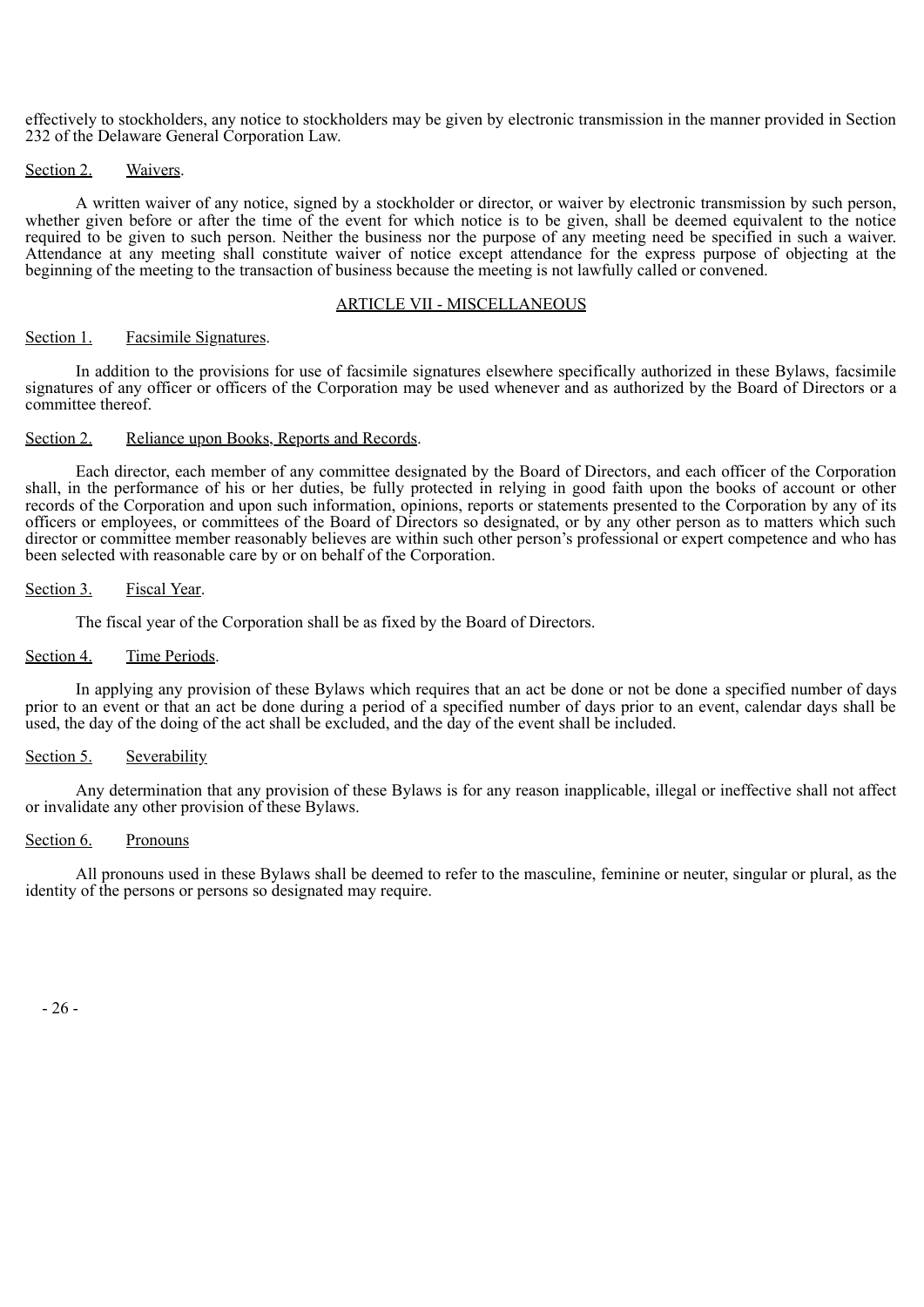#### ARTICLE VIII - INDEMNIFICATION OF DIRECTORS AND OFFICERS

#### Section 1. Right to Indemnification.

Each person who was or is made a party or is threatened to be made a party to or is otherwise involved (as a witness or otherwise) in any threatened, pending or completed action, suit or proceeding, whether civil, criminal, administrative or investigative (hereinafter a "proceeding"), by reason of the fact that he or she is or was a director or an officer of the Corporation or, while serving as a director or an officer of the Corporation, is or was serving at the request of the Corporation as a director, officer, employee, agent or trustee of another corporation or of a partnership, limited liability company, joint venture, trust or other enterprise, including service with respect to an employee benefit plan (hereinafter an "indemnitee"), whether the basis of such proceeding is alleged action in an official capacity as a director, officer or trustee or in any other capacity while serving as a director, officer, employee, agent or trustee, shall be indemnified and held harmless by the Corporation to the fullest extent permitted by Delaware law, as the same exists or may hereafter be amended (but, in the case of any such amendment, only to the extent that such amendment permits the Corporation to provide broader indemnification rights than such law permitted the Corporation to provide prior to such amendment), against all expense, liability and loss (including attorneys' fees, judgments, fines, ERISA excise taxes or penalties and amounts paid in settlement) reasonably incurred or suffered by such indemnitee in connection therewith; provided, however, that, except as provided in Section 3 of Article VIII with respect to proceedings to enforce rights to indemnification, the Corporation shall indemnify any such indemnitee in connection with a proceeding (or part thereof) initiated by such indemnitee only if such proceeding (or part thereof) was authorized by the Board of Directors.

#### Section 2. Right to Advancement of Expenses.

In addition to the right to indemnification conferred in Section 1 of Article VIII, an indemnitee shall also have the right to be paid by the Corporation on an as-incurred basis the expenses (including attorney's fees) incurred in defending any such proceeding in advance of its final disposition (hereinafter an "advancement of expenses"); provided, however, that, if the Delaware General Corporation Law requires, an advancement of expenses incurred by an indemnitee in his or her capacity as a director or officer (and not in any other capacity in which service was or is rendered by such indemnitee, including, without limitation, service to an employee benefit plan) shall be made only upon delivery to the Corporation of an unsecured undertaking (hereinafter an "undertaking"), by or on behalf of such indemnitee, to repay all amounts so advanced if it shall ultimately be determined by final judicial decision from which there is no further right to appeal (hereinafter a "final adjudication") that such indemnitee is not entitled to be indemnified for such expenses under this Section 2 or otherwise. All advances hereunder shall be interest free and shall be made without regard to indemnitee's financial ability to repay any amounts advanced.

#### Section 3. Right of Indemnitee to Bring Suit.

If a claim under Section 1 or 2 of Article VIII is not paid in full by the Corporation within 60 days after a written claim has been received by the Corporation, except in the case of a claim for an advancement of expenses, in which case the applicable period shall be 20 days, the indemnitee may at any time thereafter bring suit against the Corporation to recover the unpaid amount of the claim. To the fullest extent permitted by law, if successful in whole or in part in any such suit, or in a suit brought by the Corporation to recover an advancement of expenses pursuant to the terms of an undertaking, the indemnitee shall be entitled to be paid also the expense of prosecuting or defending such suit. In any suit brought by the indemnitee to enforce a right to indemnification hereunder (but not in a suit brought by the indemnitee to enforce a right

- 27 -